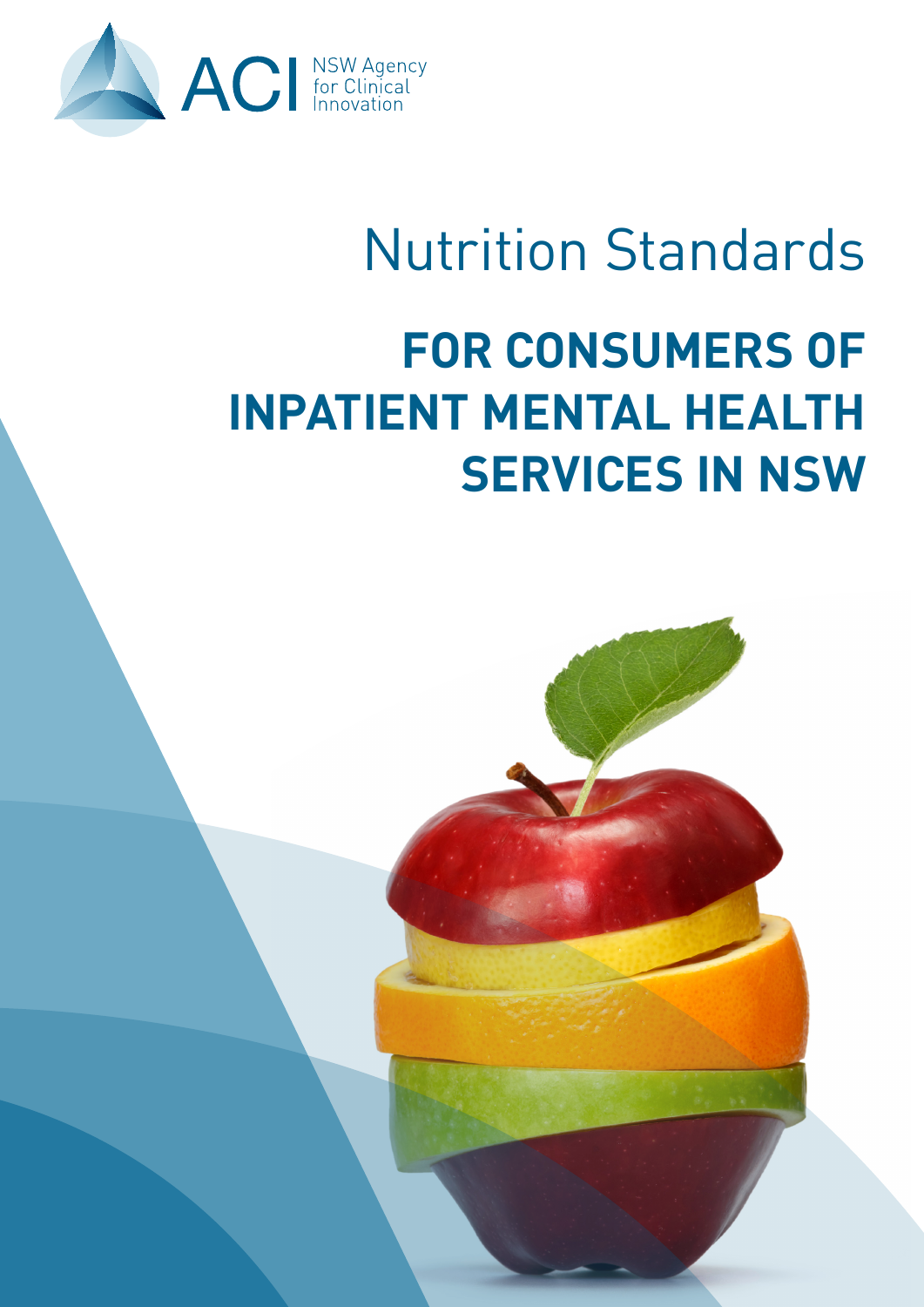#### **AGENCY FOR CLINICAL INNOVATION**

Level 4, Sage Building 67 Albert Avenue Chatswood NSW 2067

PO Box 699 Chatswood NSW 2057 T +61 2 9464 4666 | F +61 2 9464 4728

E info@aci.health.nsw.gov.au | www.aci.health.nsw.gov.au

Produced by: ACI Nutrition Network

SHPN: ACI 130317 ISBN: 978-1-74187-887-5

Further electronic copies of this publication can be obtained from the Agency for Clinical Innovation website at: www.aci.health.nsw.gov.au

Disclaimer: Content within this publication was accurate at the time of publication.

This work is copyright. It may be reproduced in whole or part for study or training purposes subject to the inclusion of an acknowledgment of the source. It may not be reproduced for commercial usage or sale. Reproduction for purposes other than those indicated above, requires written permission from the Agency for Clinical Innovation.

© Agency for Clinical Innovation 2013

Published: 15 October 2013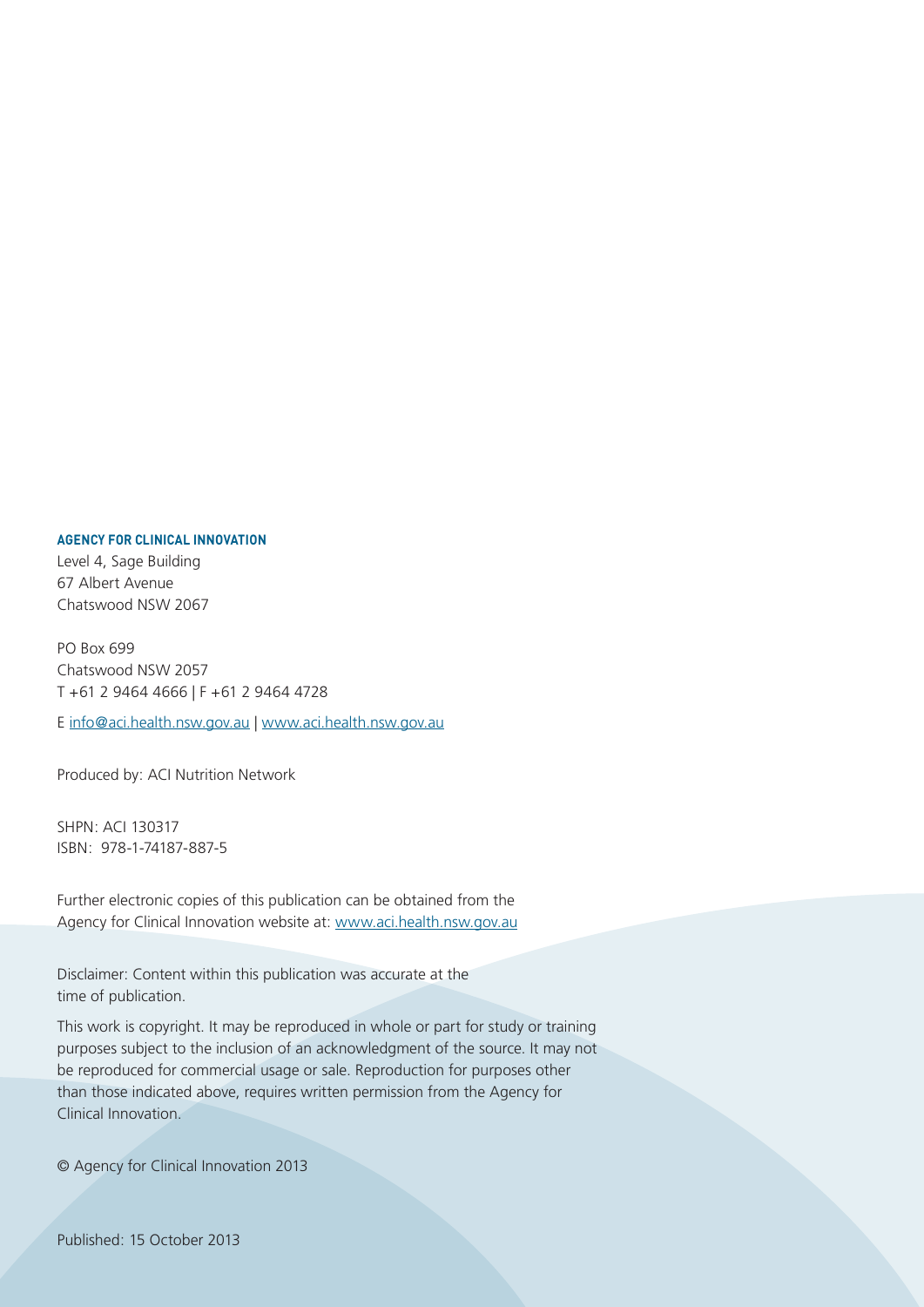## ACKNOWLEDGEMENTS

The Agency for Clinical Innovation (ACI) Nutrition in Hospitals Committee commissioned Peter Williams, Professor of Nutrition and Dietetics at the University of Canberra, to prepare these Standards. Members of the ACI Nutrition and Mental Health Working Group provided guidance and comments on drafts of the Standards. Members of the ACI Nutrition and Mental Health Working Group:

Meg Vickery (Co-chair) Senior Dietitian, Bloomfield Hospital, Western NSW Local Health District Jan Plain (Co-chair) Senior Dietitian, Macquarie Hospital, Northern Sydney Local Health District Belinda Lee Senior Dietitian, Bloomfield Hospital, Western NSW Local Health District Brad Roser Clinical Nurse Consultant, The Forensic Hospital, Justice & Forensic Mental Health Network Claire Lynch Occupational Therapy and Diversional Therapy Manager, Mental Health and Drug and Alcohol Services, Bloomfield Hospital, Western NSW Local Health District Corinne Cox Food Service Dietitian, HealthShare NSW Debbie Edwards Nutrition Manager, Northern Beaches Health Service, Northern Sydney Local Health District Gladys Hitchen Senior Dietitian, Cumberland Hospital, Western Sydney Local Health District Jessica Smith Occupational Therapist, Bloomfield Hospital, Western NSW Local Health District Jessica Wheatley Occupational Therapist, Royal Prince Alfred Hospital, Sydney Local Health District Kate Fletcher Dietitian, Hunter New England Mater Mental Health, Hunter New England Local Health District Limor Weingarten Clinical Nurse Educator, Macquarie Hospital, Northern Sydney Local Health District Maria Roberts Dietitian, Intermediate Stay Mental Health Unit, Hunter New England Local Health District Mary Woodward Senior Speech Pathologist, Concord Hospital, Sydney Local Health District Meryl Edwards Official Visitor, Official Visitors Program Natalie Alborés Speech Pathologist, Macquarie Hospital, Northern Sydney Local Health District Nola Paterson Project Manager – Nutrition, HealthShare NSW Peri O'Shea Chief Executive, NSW Consumer Advisory Group (CAG), Mental Health Regina McDonald Area Clinical Nurse Consultant, Specialist Mental Health Services for Older People, South Western Sydney Local Health District, Sydney Local Health District and Braeside Hospital HammondCare Sue Nelan Senior Dietitian, Spinal Rehabilitation Unit, Prince of Wales Hospital, South Eastern Sydney Local Health District Suzanne Garcia Clinical Nurse Consultant, Mental Health Rehabilitation Unit, Sutherland Hospital, South Eastern Sydney Local Health District Suzanne Kennewell Head of Department, Nutrition and Dietetics, Concord Hospital, Sydney Local Health District Suzie Walker Official Visitor, Official Visitors Program Tanya Hazlewood Nutrition Network Manager, Agency for Clinical Innovation Others who contributed to the development of the Standards Angela Meaney Clinical Nurse Consultant, Concord Hospital, Sydney Local Health District

| Angela Thomas     | Dietitian, Royal Prince Alfred Hospital, Sydney Local Health District                       |
|-------------------|---------------------------------------------------------------------------------------------|
| Cheryl Watterson  | Director, Nutrition and Dietetics, Greater Newcastle Acute Hospital Network,                |
|                   | Hunter New England Local Health District                                                    |
| Debra Woskan      | Information and Training Coordinator, Official Visitors Program                             |
| Elayne Mitchell   | Team Leader, Official Visitors Program                                                      |
| Elizabeth Roberts | Clinical Nurse Consultant, Forensic Mental Health, Justice & Forensic Mental Health Network |
| Gihane Endrawes   | Lecturer, University of Western Sydney                                                      |
| Julia McKay       | Pharmacist, Bloomfield Hospital, Western NSW Local Health District                          |
| Kirsti Haracz     | Occupational Therapist and Lecturer, University of Newcastle                                |
| Lyn Lace          | Senior Dietitian, Goulburn Health Service, Southern NSW Local Health District               |

The ACI Nutrition Network sincerely acknowledges and thanks

• The Official Visitors and Official Visitors Program (OVP) staff members for their significant contribution to the development of these Standards by conducting the ACI and OVP Nutrition and Food Project in 2012.

- The staff and consumers from NSW inpatient mental health facilities that provided feedback during the ACI and OVP Nutrition and Food project.
- Those who provided feedback on the consultation draft.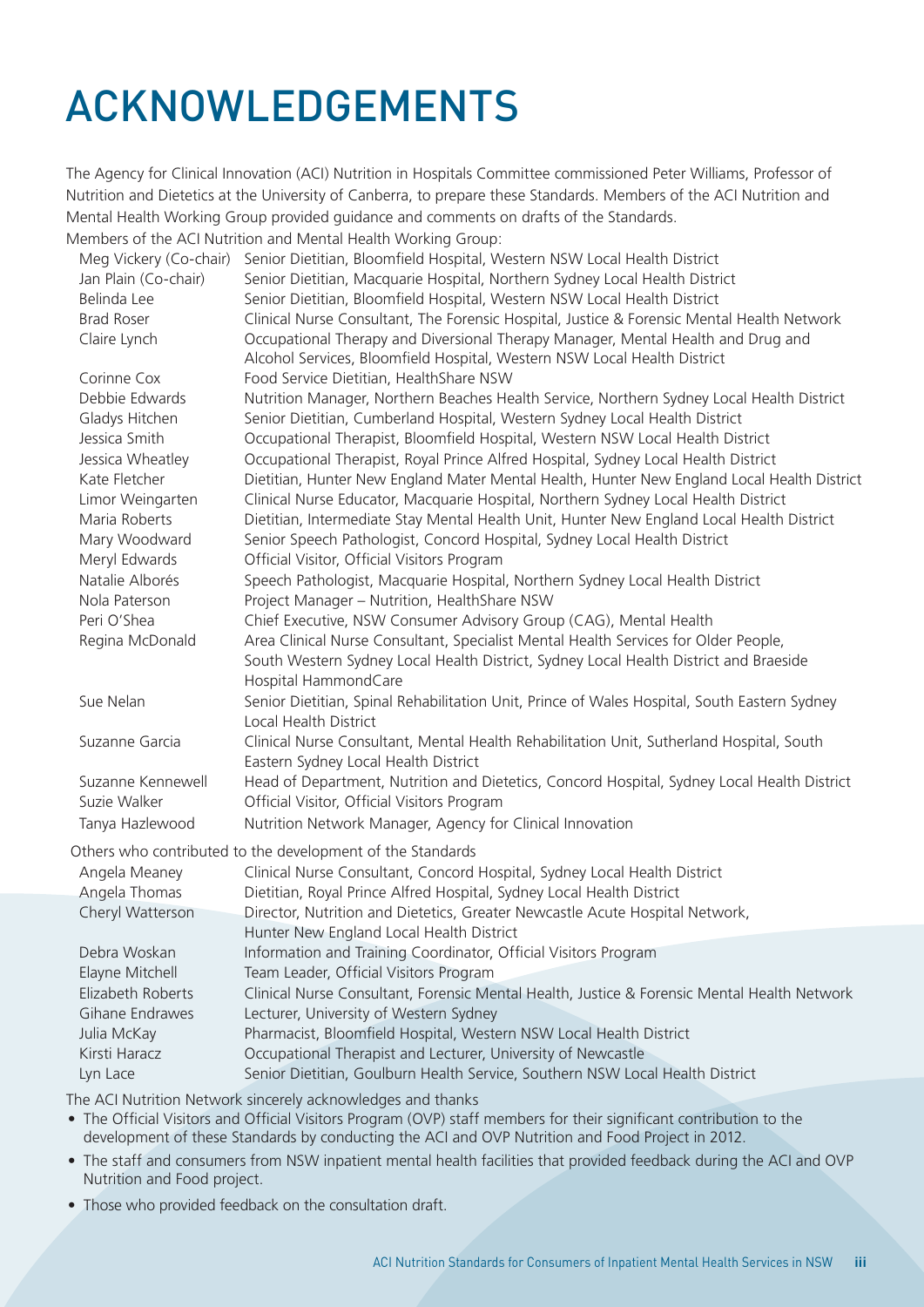## FOREWORD

The ACI Nutrition in Hospitals Committee, under the auspices of the Nutrition and Food Committee of NSW Health, has developed a suite of nutrition standards and therapeutic diet specifications for adult and paediatric inpatients in NSW hospitals. These standards form part of a framework for improving nutrition and food in hospitals and include:

- 1. *Nutrition standards for adult inpatients in NSW hospitals*
- 2. *Nutrition standards for paediatric inpatients in NSW hospitals*
- 3. *Therapeutic diet specifications for adult inpatients*
- 4. *Therapeutic diet specifications for paediatric inpatients*

In November 2011, the ACI established the Nutrition and Mental Health Working Group after clinicians working in mental health facilities and longer stay units identified a number of challenges when attempting to implement the adult inpatient nutrition standards. This was largely due to the unique clinical and social needs of people admitted to mental health facilities or long stay units. The working group includes dietitians, nurses, speech pathologists, occupational therapists, pharmacists, academics, food service professionals, Official Visitors and consumer advocates. The working group recognised the need for specific nutrition standards for people admitted to mental health facilities and commenced work on this document.

In February 2013, the ACI commissioned Peter Williams, Professor of Nutrition and Dietetics, University of Canberra, to complete the *Nutrition Standards for Consumers of Inpatient Mental Health Services in NSW*. These Standards aim to ensure that menus in inpatient mental health facilities provide the opportunity for people to select food that satisfies their nutrient requirements and supports their recovery. They provide a sound nutritional basis for the development of the standard menu and include overarching principles that support a person-centred food and nutrition service.

The *Nutrition Standards for Consumers of Inpatient Mental Health Services in NSW* were informed by a qualitative review conducted by members of the Official Visitors Program that obtained the views of consumers and staff from inpatient mental health facilities across NSW.

Some of the most significant new features of these Standards, which differ from the general standards for adult inpatients, are:

- Inclusion of a referenced summary of the major nutrition issues of particular relevance to people with mental illness
- New standards to define the minimum variety to be offered on menus
- A standard for the maximum time between supper and the breakfast meal service
- Additional goals for the magnesium and long chain n-3 fatty acids content of menus
- Requirements to provide more high fibre bread and breakfast cereal options and foods with a low glycaemic index at each meal
- Limits to the energy content of main menu items and mid-meal snacks
- Advice on the availability of caffeinated beverages in mental health facilities.

The *Nutrition Standards for Consumers of Inpatient Mental Health Services in NSW* provide an important reference for the multidisciplinary teams providing food and nutrition services in mental health facilities across the state. It is expected that this will support quality of care, along with efficiency in delivering nutrition and food services. The document will provide a valuable benchmark for other services.

On behalf of the ACI, I thank Peter Williams, the members of the ACI Nutrition and Mental Health Working Group led by Jan Plain and Meg Vickery and the Nutrition in Hospitals Committee, co-chaired by Helen Jackson, for their dedication and expertise in developing these Nutrition Standards.

Dr Nigel Lyons *Chief Executive, and Co-Chair, Nutrition in Hospitals Committee, Agency for Clinical Innovation*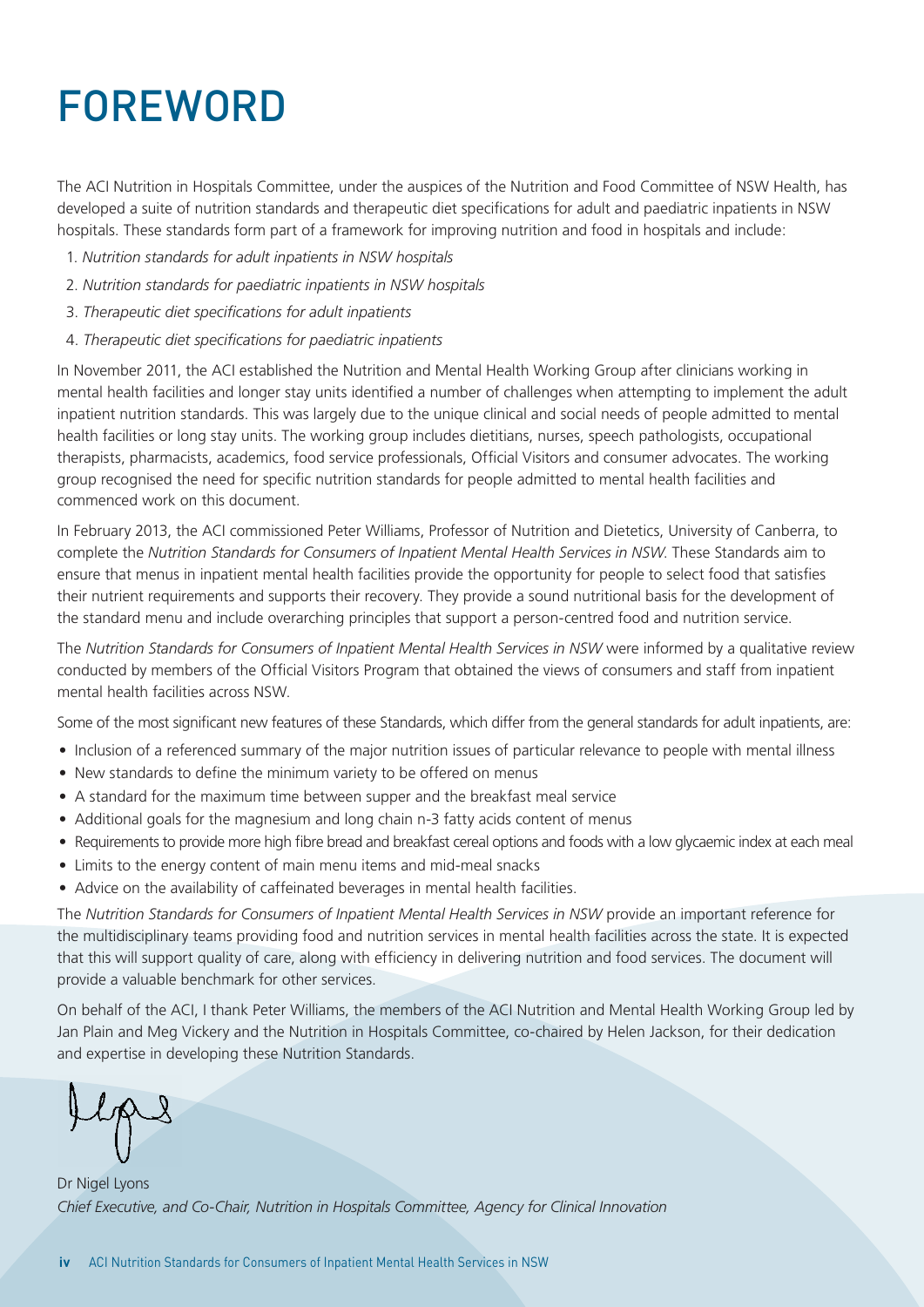## **CONTENTS**

| 1. Introduction to the Nutrition Standards for Consumers of Inpatient Mental Health Services in NSW1 |  |
|------------------------------------------------------------------------------------------------------|--|
|                                                                                                      |  |
|                                                                                                      |  |
|                                                                                                      |  |
|                                                                                                      |  |
|                                                                                                      |  |
|                                                                                                      |  |
|                                                                                                      |  |
|                                                                                                      |  |
|                                                                                                      |  |
|                                                                                                      |  |
|                                                                                                      |  |
|                                                                                                      |  |
|                                                                                                      |  |
|                                                                                                      |  |
|                                                                                                      |  |
|                                                                                                      |  |
|                                                                                                      |  |
|                                                                                                      |  |
|                                                                                                      |  |
|                                                                                                      |  |
|                                                                                                      |  |
|                                                                                                      |  |
|                                                                                                      |  |
|                                                                                                      |  |
|                                                                                                      |  |
|                                                                                                      |  |
| APPENDIX 1: NUTRITION-RELATED CONDITIONS AND MENTAL ILLNESS  28                                      |  |
|                                                                                                      |  |
| APPENDIX 3: THE BANDS - A MODIFIED VERSION FOR MENTAL HEALTH FACILITIES 31                           |  |
|                                                                                                      |  |
|                                                                                                      |  |
|                                                                                                      |  |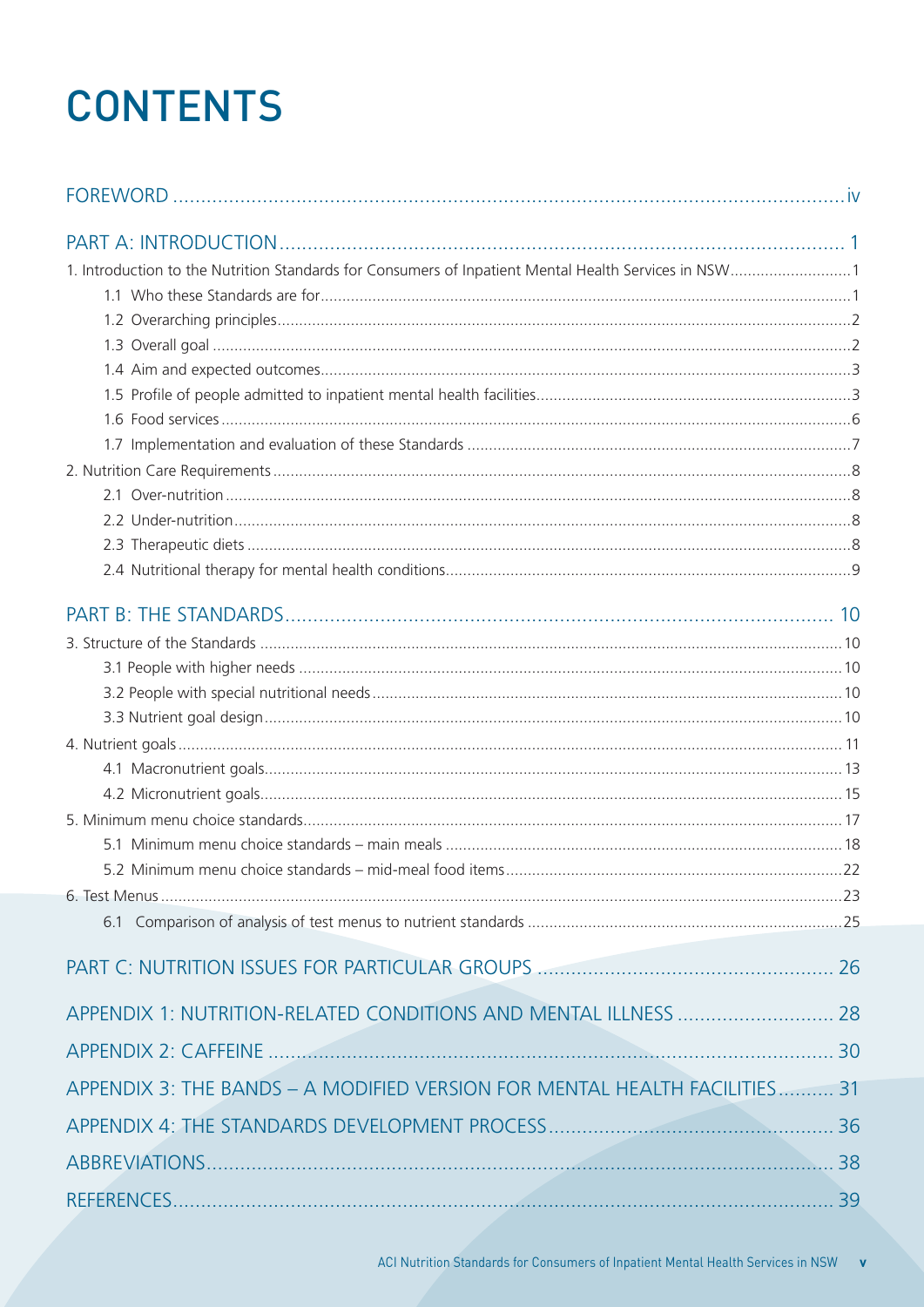## PART A INTRODUCTION

### **1. Introduction to the Nutrition Standards for Consumers of Inpatient Mental Health Services in NSW**

Food served to people in hospital is an important factor that influences both their clinical outcomes and satisfaction with their hospital stay.<sup>1-3</sup> Good quality food and fluids are basic requirements in effectively meeting the nutrition needs of people in hospital. Consumers expect hospitals to serve food that is good for them.<sup>4</sup>

These Standards have been developed in response to the recognition that consumers of inpatient mental health services are a unique and varied group with needs that may be different from the general hospital population. The physical health status of people with mental illness is recognised as being poor.<sup>5</sup> Those with mental illnesses are dying up to 32 years earlier than the rest of the population due to preventable physical health/lifestyle related issues.6-8 The National Mental Health Commission has recommended that all governments work together to reduce early death and improve the physical health of people with mental illness. In particular it recommends that "*the initial focus must be on rapidly reducing cardiovascular risk factors such as smoking and poor diet, and by increasing physical activity*".6

The NSW Policy Directive on Physical Care Within Mental Health Services states that "*Mental health consumers are entitled to quality, evidence based care and treatment in all aspects of their health, including their physical health*".5 These Nutrition Standards are designed to ensure that the food provided in mental health facilities supports good physical and mental health. They also support the philosophy of the Essentials of Care evaluation framework, which focuses on the "essential" components of person-centred care and seeks to promote the participation of clinicians at ward/unit level.<sup>9</sup> The *Nutrition Standards for Consumers of Inpatient Mental Health Services in NSW* complements and should be used in conjunction with the following documents:

- Nutrition Standards for Adult Inpatients in NSW Hospitals<sup>10</sup>
- Nutrition Standards for Paediatric Inpatients in NSW Hospitals<sup>11</sup>
- Therapeutic Diet Specifications for Adult Inpatients<sup>12</sup>
- Therapeutic Diet Specifications for Paediatric Inpatients.13

#### **1.1 Who these Standards are for**

Throughout this document, the term "facilities" is meant to include dedicated mental health facilities as well as mental health units or wards within general acute and sub-acute hospitals.

The term "consumer" is used throughout these Standards in recognition of the importance of recovery-promoting language.14 However in some places the term "inpatient" is still used to distinguish services provided to consumers within facilities, as opposed to those in "outpatient" services.

The standards in this document are designed to be used by food service, dietetic and nursing staff, and contract managers in mental health facilities. The Standards are appropriate for most adults and older adolescents in mental health facilities, including those who are overweight/obese or nutritionally at-risk, due to over- or under-nutrition. They may also be relevant for people in other long-stay settings such as those with spinal injuries and or with brain damage. They are not designed for use with children or young adolescents, for whom the *Nutrition Standards for Paediatric Inpatients in NSW Hospitals* will be more appropriate.<sup>11</sup>

Many of the standards will also not be appropriate for people with anorexia nervosa and other types of eating disorders (See Part C).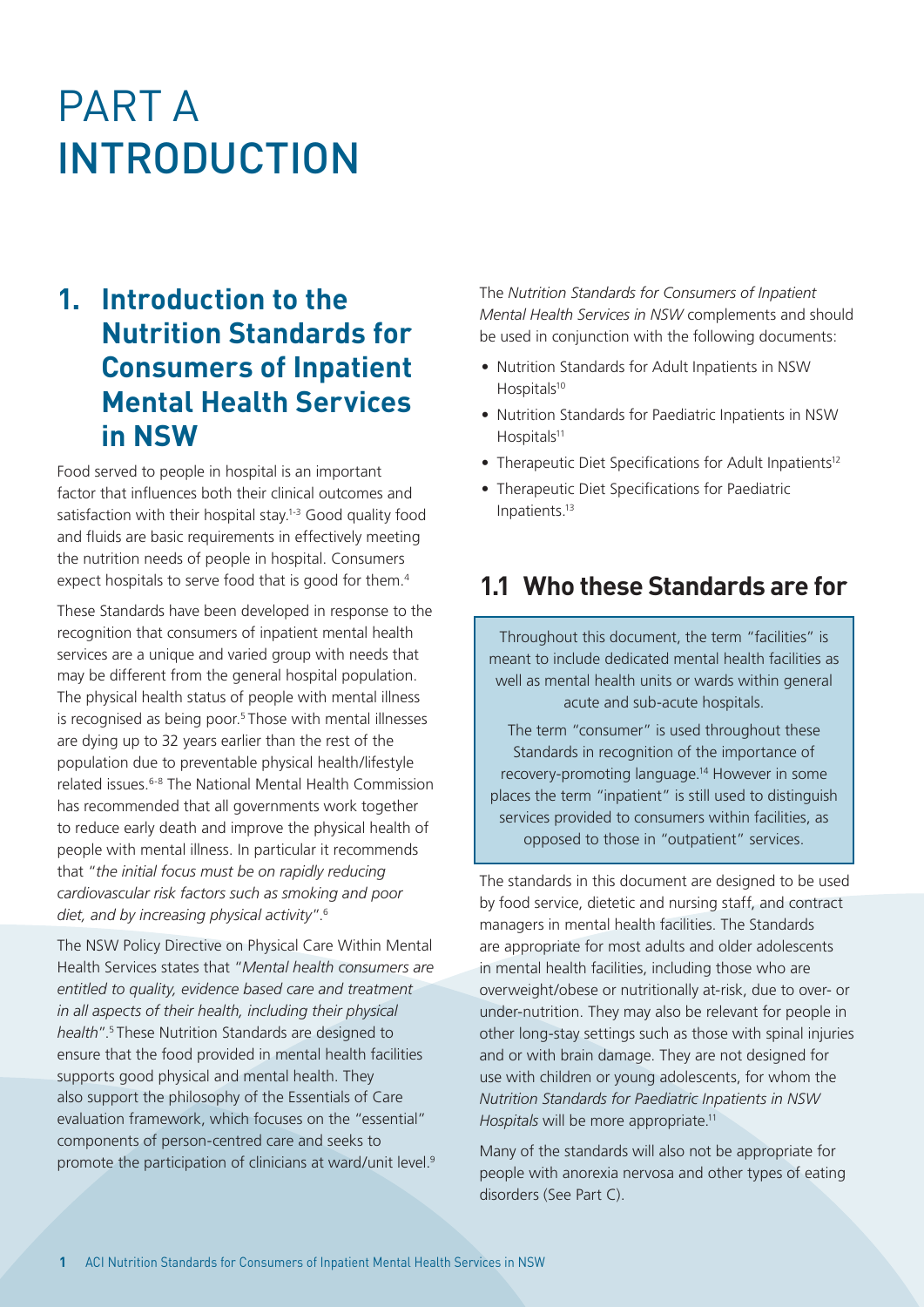NSW Health accepts its responsibility to provide excellent nutritional care and support to all inpatients and to meet their individual nutritional requirements. These Standards, which deal only with the menu and food choices, form part of a range of policies to ensure individuals' nutritional needs are met while they are in hospital. An overarching nutrition care policy has been developed for NSW Health facilities (Nutrition Care Policy PD 2011 078).<sup>15</sup> All aspects of this policy apply to the mental health setting including: nutrition risk screening; nutrition assessment; nutritional care planning; planning and delivery of foods and fluids; the mealtime environment; assistance to eat and drink; staff training and education; and patient monitoring.5

### **1.2 Overarching principles**

These Standards apply to all situations where food is provided to people who are admitted to mental health facilities. This includes not only main meals and midmeals but also special occasions such as barbeques, rehabilitation cooking programs, food prepared in activity of daily living kitchens, lunch packs for those on day leave, and independent living situations. The following principles underpin a person-centred menu and meal service. While the specific nutrient goals outlined in these Standards may not apply to some therapeutic diets, most of the overarching principles will still apply.

- 1. NSW Health acknowledges a duty of care to ensure access to safe, appropriate and adequate food and fluid as an essential component of care and treatment. This is particularly important for people who are admitted involuntarily and whose mental health issues mean that they may require assistance to make sound nutritional decisions.
- 2. The menu will offer food choices that are appetising, appealing and enjoyable. This will assist individuals to meet their nutritional requirements and accommodate psychosocial, cultural and religious preferences.
- 3. Menu design will be based on the needs of the consumers of the inpatient mental health facility, and will apply best-practice principles in menu planning, taking into account the length of stay and the priority goal of normalising eating, whilst also being consistent with current nutrition and health promotion guidelines.
- 4. Variety with respect to food colour, texture, taste, aroma and appearance will be offered within a meal, over each day and throughout the full menu cycle.
- 5. The menu design and choices offered will maximise opportunities for consumers to choose at least the minimum number of serves from each of the main food groups recommended in the Australian Dietary Guidelines (ADG).16
- 6. The National Health and Medical Research Council's (NHMRC) *Nutrient Reference Values* (NRV) *for Australia and New Zealand* will be the basis for developing menu standards that are adequate in nourishment and hydration.<sup>17</sup> Menus should provide sufficient food and beverages to enable all consumers to at least meet their Recommended Dietary Intake (RDI) targets.
- 7. The meal service will enable access to adequate quantities of appropriate foods and fluids to meet the individuals' nutritional needs and to ensure satiety. Adequate food needs to be available 24 hours a day.
- 8. Where possible, a person's nutritional requirements should be provided from food. Oral supplements should not substitute for, or be relied on to ensure, the provision of adequate food and fluid unless there are clear clinical indicators.
- 9. The effectiveness and usefulness of these Standards will be reviewed and evaluated on a regular basis as part of a commitment to continuous service improvement and will include consumer consultation.

## **1.3 Overall goal**

People in NSW mental health facilities and in mental health units/wards within general hospitals will be provided with safe, nutritious and appetising highquality meals of sufficient variety to meet their needs and expectations, and which offer a model of best nutritional practice.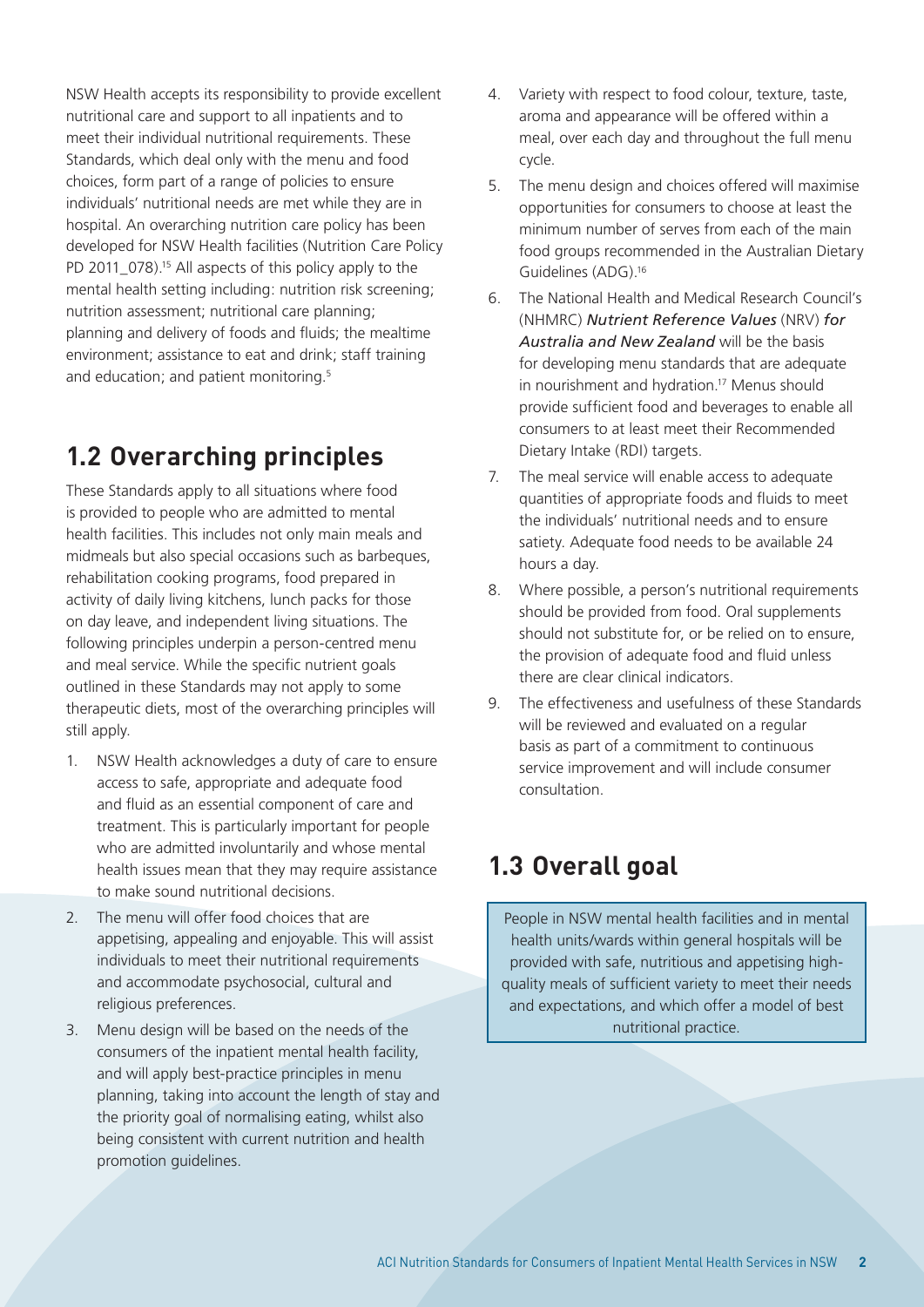### **1.4 Aim and expected outcomes**

These Standards aim to ensure that hospital menus allow people admitted to mental health facilities or their carers to select food that meets the person's nutrient requirements and enhances their experience in hospital, thus meeting psychosocial requirements in respect to food. They do this by:

- 1. providing a sound nutritional basis for the standard hospital menu, and
- 2. establishing overarching principles that ensure a person-centred food and nutrition service.

Person-centred care is recognised as an important dimension of high quality health care, which treats each person respectfully as an individual, not as a condition to be treated. It involves not just the person, but also their families, carers and supporters.<sup>18</sup>

It is expected that each public mental health facility in NSW will offer:

- a menu that meets these Standards and takes into account the opinions of consumers in relation to food presentation, appearance and taste
- a food service system that meets the needs of people with mental illness, with respect to:
	- a person-centred recovery based model that aims to normalise eating experiences
	- the individual physical, nutritional and psychosocial needs of people with a mental illness
- food choices and variety that are similar to those provided to general adult patients within the same facility.

#### **1.5 Profile of people admitted to inpatient mental health facilities**

There is a broad range of people in NSW public acute, sub-acute and rehabilitation mental health facilities. This includes children and adolescents, adults, and older people. Some people admitted to mental health facilities have a long length of stay (LOS) and come from diverse

cultural backgrounds which need to be considered when planning menus.

In 2009-10:19

- There were 2636 mental health beds in public hospitals in NSW
- There were 31352 overnight separations two-thirds in mental health units within general hospitals and one-third in stand-alone psychiatric facilities
- The majority of people were aged between 25 and 54 years old (63%), with 18% over 55 years old
- The gender split was almost equal (48% female; 52% male)
- The Aboriginal and Torres Strait Islander population were represented at a higher rate in mental health beds: 7% as compared with 2% in general hospital beds
- The LOS in mental health facilities was longer than for general hospital admissions. The average for adult acute admissions in mental health facilities was 14 days (2-74), with adult non-acute stays averaging 126 days (26-507).

#### **1.5.1 The health of people in mental health facilities**

People admitted to mental health facilities represent a diverse population. Diagnoses may include: psychotic disorders, major affective disorders, other mental health issues, substance misuse, eating disorders, mood disorders, physical health problems and behavioural disturbances. Additionally some people may have other coexisting physical health problems and/or an intellectual disability. Moreover, trauma is a major factor affecting many people who are admitted to mental health facilities.

In Australia, people with diagnosed mental illness have been found to have significant problems with concomitant physical illnesses and disability.20, 21 The need to improve their physical health, including their nutritional wellbeing, is recognised in the professional literature<sup>22-27</sup> and government policies.<sup>5, 15</sup>

People with mental illness are more likely to have serious physical co-morbidities than the general population.28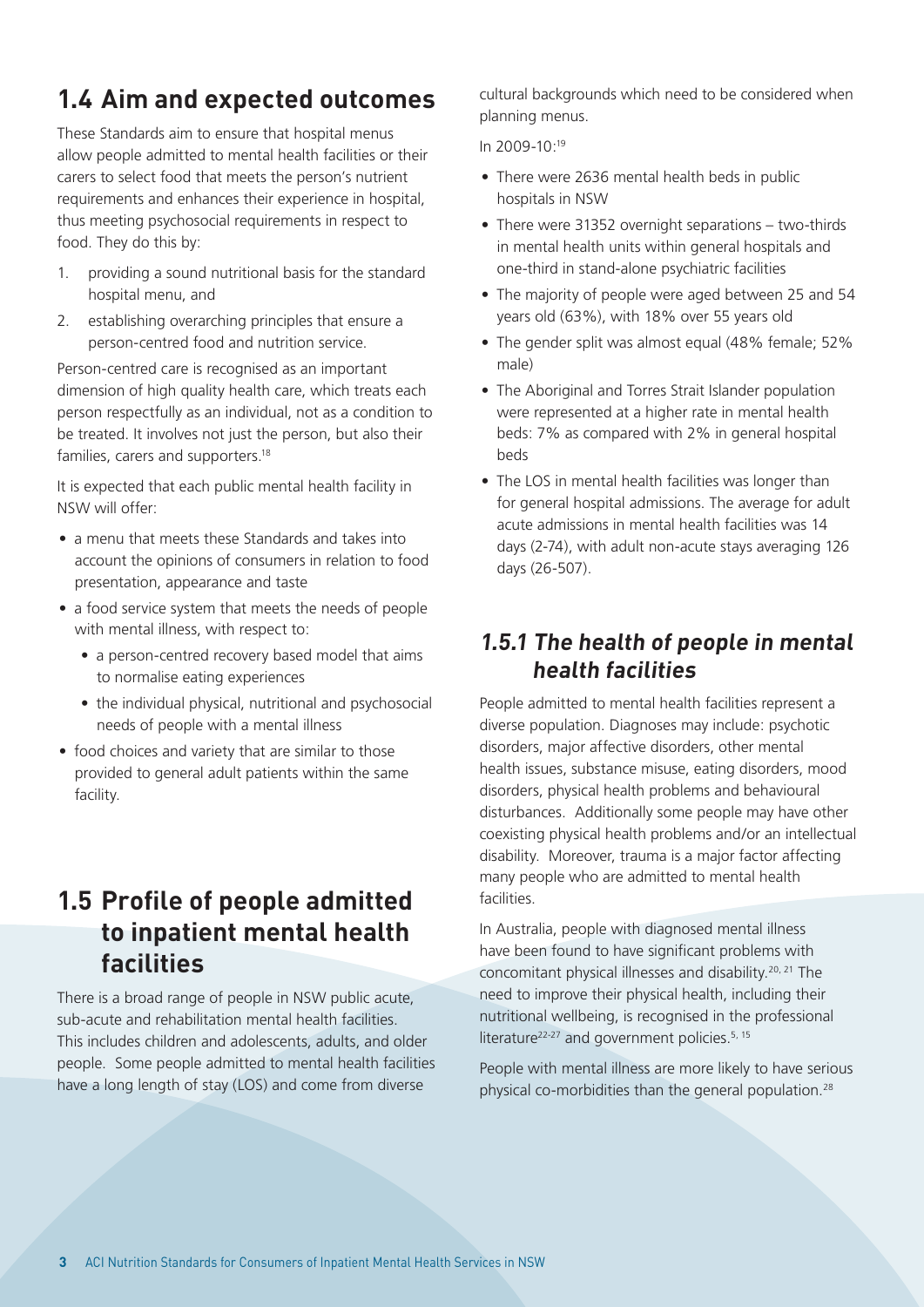The incidence of all the following conditions is higher in people with mental illness, and more detail on each of these nutrition-related conditions is provided in Appendix 1:

- Obesity
- Malnutrition
- Metabolic Syndrome
- Pre-diabetes and Diabetes Mellitus
- Disordered eating
- Cardiovascular disease (CVD)
- Constipation
- Dysphagia
- Fast eating syndrome
- Osteoporosis
- Psychogenic polydipsia
- Dental disease
- Coeliac disease.

#### **1.5.2 Factors which impact on nutritional status**

These problems are more prevalent in people with mental health issues due to an intricate interaction between a variety of causes: the mental illness itself, food choices, medications, lifestyle behaviours, alteration in cognitive function, behavioural problems and poor social determinants.

#### **Effects of common psychotropic medications**

- The appetite stimulating effects of some psychotropic medications is well documented $29,30$  and several studies have demonstrated the effect in Australians taking these medications $31, 32$  including significant and enduring weight gain.
- Hyperlipidemia is often an early metabolic response to some antipsychotic medications and the rates of metabolic disorder and general cardiovascular risks are high in those taking antipsychotics.<sup>7, 29</sup> Choice of psychotropic medication and regular monitoring may help reduce some of this risk.<sup>33</sup>
- Psychotropic medications can increase the risk of developing diabetes,<sup>7</sup> usually within the first six months of treatment.<sup>34, 35</sup> However, the observation of relatively high rates of insulin resistance and diabetes in people with schizophrenia predates the discovery and widespread use of antipsychotics, and therefore medication effects are not the only cause.
- Constipation is a common side effect of many psychotropic medications.25
- As many as 80% of people on clozapine (and other psychotropics) experience sialorrhoea (hypersalivation),<sup>36</sup> and this may impact normal eating, increase fluid requirements, and can be a risk for choking.
- Lethargy and amotivation are also common side effects.<sup>33</sup>

#### **Food choices/food habits**

People with mental illness often demonstrate unhealthy eating patterns compared to the general population, which can predispose them to poor nutritional status before admission.21, 37-40

Some of the identified behaviours include:

- Consuming only one meal per day
- Consuming high fat & high saturated fat diets
- Consuming high sucrose & sweetened drinks
- Consuming low fibre diets
- More likely to add salt to food
- More likely to report never eating fruit & vegetables
- More likely to report eating fast food, salty snacks and sweets everyday
- Food hoarding
- Older people may also have difficulty eating and or feeding themselves
- People with depression may have limited interest in food, be easily distracted, have decreased appetite, poor concentration, psychomotor retardation, limited communication ability, and experience the anorexic effects of anti-depressants
- People diagnosed with schizophrenia have altered hedonic judgment about food, which can affect food preferences and enjoyment
- People with eating disorders may typically restrict, refuse, binge or purge food.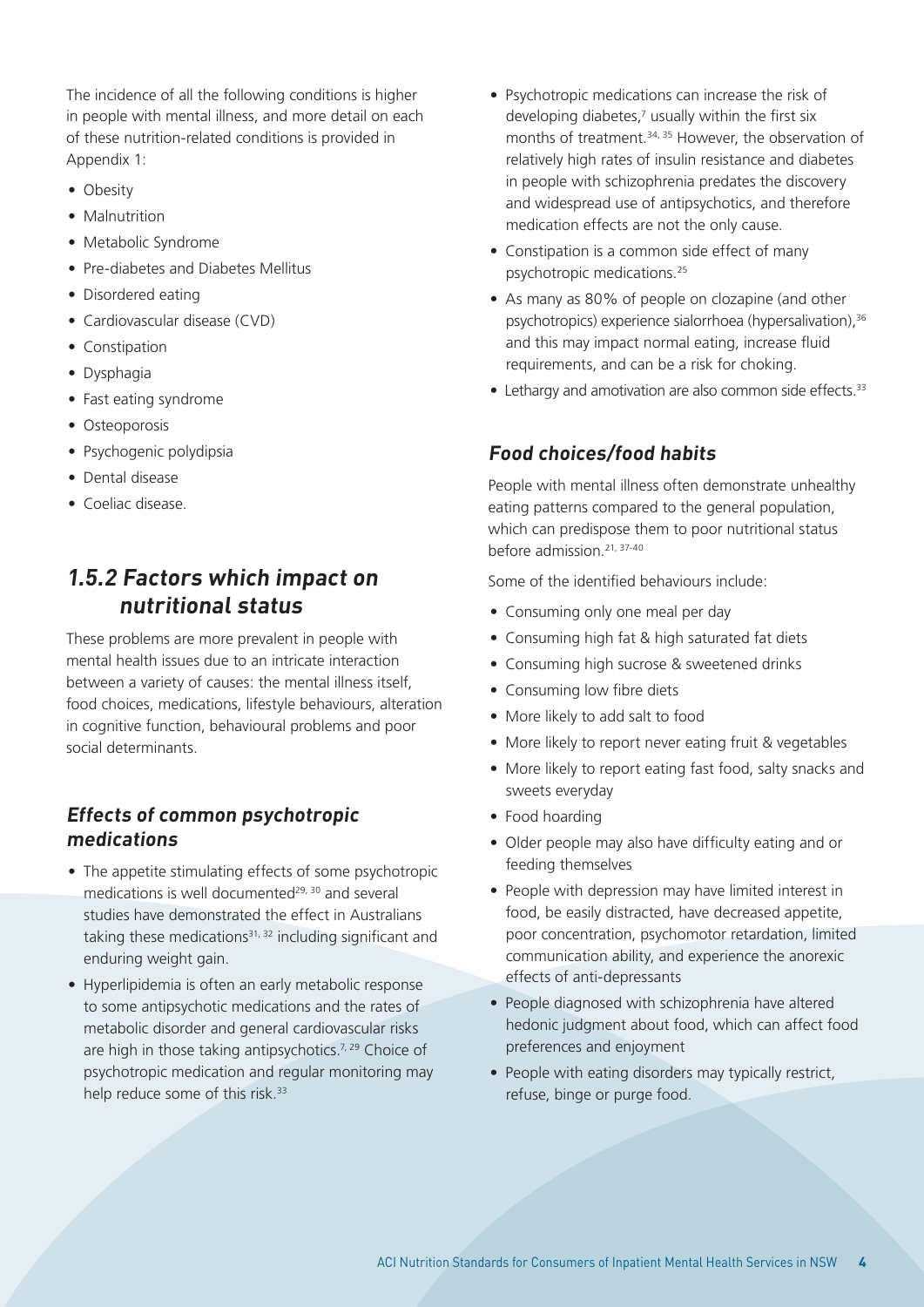#### **Health care behaviours**

Physical inactivity is extremely common in people with psychosis and depression.29 Lower levels of physical activity in hospital are due to reduced opportunities for exercise<sup>41</sup> and a number of other factors: sedation, neuroleptic-induced cognitive deficits, social withdrawal, boredom and inadequate social stimuli.<sup>29</sup> Environmental restrictions in some mental health units, which effect exercise and energy expenditure, can also be exacerbated by secure ward environments and limited leave allowance.

#### **Trauma**

The effects of trauma, such as sensory issues, hyperarousal, being easily startled and feelings of numbness can effect and alter appetite and eating.42 Among people with eating disorders, those who have a history of sexual abuse (up to 50%) report more severe psychiatric disturbances of an obsessive and phobic nature.<sup>43</sup>

#### **High-risk behaviours**

People with a mental illness are more likely to engage in the following high-risk behaviours:

- *• Drug and alcohol misuse*: People with mental illness are more likely to have drug and alcohol issues.44 Misuse of drugs accelerates nutritional needs beyond normal, so that even a well-balanced diet may be inadequate.45 Eating disorders are particularly common in women with chemical dependency.46
- *• Smoking*: There is a higher prevalence of smoking in those with mental illness.<sup>41, 47</sup> People with schizophrenia are two to three times more likely to smoke<sup>7</sup> and rates of up to 62% have been reported.<sup>48</sup> Smokers tend to have poorer quality diets than non-smokers.49 In addition to the direct effect of tobacco on nutritional intake, it can have the effect of directing money away from the purchase of food.
- *• Caffeine overconsumption*: Consumers of mental health services have a higher intake of caffeine, on average, than the general population.50, 51 People with schizophrenia are twice as likely as controls to consume more than 200 mg caffeine/day.33 People with eating disorders often misuse caffeine.<sup>52</sup> See Appendix 2 for more details on management of caffeine in mental health facilities.

#### **Psychosocial and behavioural issues**

- Motivational anhedonia or amotivation is commonly observed. People with serious mental illness often have symptoms of depression and emotional withdrawal, which contributes to their limited motivation for positive health behaviours and attend to health problems.<sup>41</sup>
- Depression can also lead to overeating and comfort eating.<sup>53</sup>
- Other examples include behavioural issues related to mood/aggression and addictive behaviours, Behavioural and Psychological Symptoms of Dementia (BPSD) and Obsessive and Compulsive Disorder (OCD).

#### **Cognition**

- Cognitive impairment in schizophrenia is considered a core feature of the illness and there is broad literature on cognitive impairment in other mental illnesses.<sup>54</sup>
- Cognitive deficits often include impairments in memory, attention, and executive functions. They relate to difficulties in areas such as orientation to day and time, ability to use a calendar, ability to learn new skills, recall information, be organised, solve problems, understand secondary consequences of actions, ask for help, or anticipate unseen hazards.<sup>55-57</sup> These impairments are relatively stable across the lifespan and are known to contribute to poor functional outcomes.54, 55
- In people who are diagnosed with schizophrenia, at some cognitive levels the capacity for abstract thought is also impaired.<sup>57</sup> This accounts for an inability (often misnamed as 'poor insight' or 'non-compliance') to understand diagnoses that are not visible to the eye, such as their own mental health diagnosis, as well as intangible diagnoses such as Diabetes Mellitus, high cholesterol, or cardiac disease. Consequently, people with mental illness may not follow weight management or dietary requirements. This may not be because they don't want to, but because their cognitive difficulties impact on their ability to follow such recommendations.
- General communication difficulties can impact on a number of areas of daily life, which may include food intake and choices.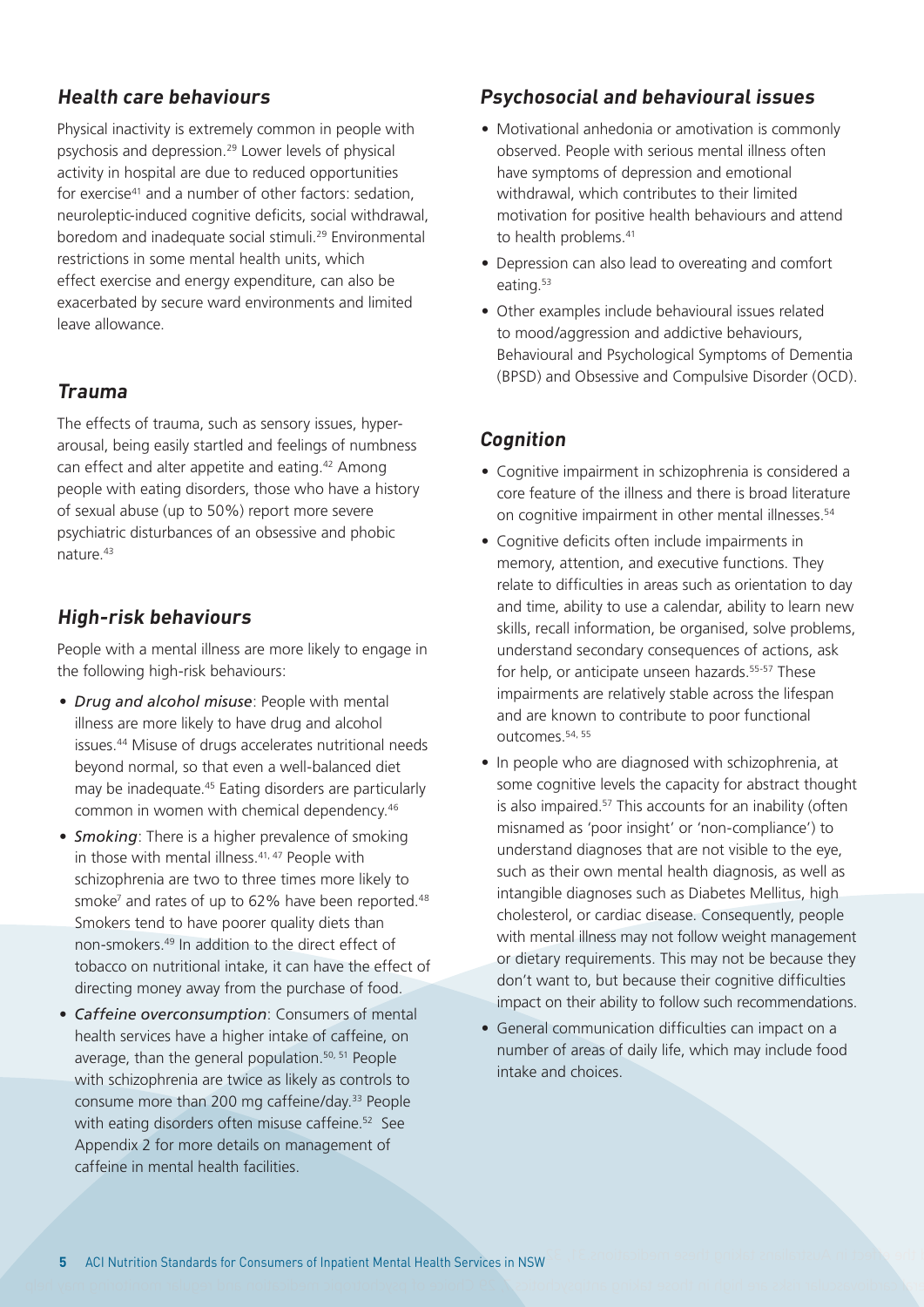#### **Social determinants**

- Low income and greater social deprivation experienced by those with ongoing mental illness may contribute further to poor physical health.<sup>37</sup> People with mental illness are more likely to be unemployed, socially isolated, have lower socioeconomic status and be less educated than the general population.<sup>44</sup>
- Food insecurity is a major issue for people with mental illness. Some studies show that nearly half of those individuals in psychiatric emergency units lacked food security. Food insecurity is associated with higher levels of stress, social isolation, eating disorders, social exclusion, distress, depression and suicidal tendencies. Those who experience food insecurity are more likely to have multiple ongoing conditions (heart disease, diabetes, obesity, hypertension and impaired ability to work and learn) 42
- Poor knowledge and skills related to shopping, food preparation and budgeting.

#### **Environmental factors**

Studies have shown that in mental health facilities there are a number of factors that contribute to the high prevalence of obesity and obesity-related diseases. These include: increased energy intake, easy access to highenergy snacks and beverages (e.g., through the presence of highly visible vending machines), lack of access to drinking fountains, and reduced energy expenditure from restricted opportunities for physical activity.<sup>58</sup> Buffet-style food services may also facilitate over consumption of high energy foods.<sup>59</sup>

#### **1.6 Food services**

Food service systems within mental health facilities include bulk order, cook-chill, centralised, and consumerbased preparation. Food services are provided by a variety of public and/or private providers. Unlike other hospital units, people in mental health units may not have food served to them in bed, but often have communal eating in shared dining rooms. In addition, mental health facilities may limit the use of portion control packaging to provide a more home-like environment, but this can provide challenges in managing the amount of food that people are served and consume.

Usual preferences may not be easily catered for and the requirement to comply with national food standards of '*Food Safety for Vulnerable Population – Standard 3.3.1*' 60 restrict food options available to all hospital inpatients. This can lead to reliance on outside food. Unlike acute hospital settings, it is common for people in mental health facilities to be occasionally supported to obtain food from sources additional to that provided by the facility, in an effort to provide them with a less institutional living environment. People in mental health facilities often have access to food from vending machines, local shops and restaurant food ordered for delivery (e.g. pizzas).

Many of these 'discretionary choices' are not an essential or necessary part of a healthy dietary pattern. 'Discretionary foods' can be high in kilojoules, saturated fat, added sugars or added salt. Ideally, they should only be eaten sometimes and in small amounts.16 Facilities need to develop policies and procedures to ensure the occasional consumption of less healthy food from outside sources is balanced by the person's usual meals, so that the duty of care to provide appropriate nutrition is not compromised.

People in mental health facilities may also receive food prepared by their family, especially when the usual menu selection does not offer culturally familiar food choices. These foods can provide comfort and help to encourage people to eat when they otherwise may be reluctant to.

Hospital routines may also affect a person's food intake. Issues such as a lack of flexibility with meal times and lack of appropriate food and snack choices can impact on nutritional status. People may also require access to food at non-meal times. Some hospitals admit patients 24 hours a day and they need to have access to appropriate food that complies with food safety standards at all times.

The menu should aim to ensure that the environment is as normalised as possible. Meals should be appetising and culturally appropriate, with variety and flexibility to reflect the characteristics and demographics of the people admitted to the mental health facility as well as their length of stay. In addition, people in mental health facilities frequently have irregular eating patterns, so nourishing snacks and finger foods can help to allow adequate food intake.

The nutritional needs of people admitted to mental health facilities will often be met by a contract between the hospital and an external food service supplier. In such cases there should be sufficient flexibility in the contract to meet the varying needs of individuals as well as the general requirements in these Standards.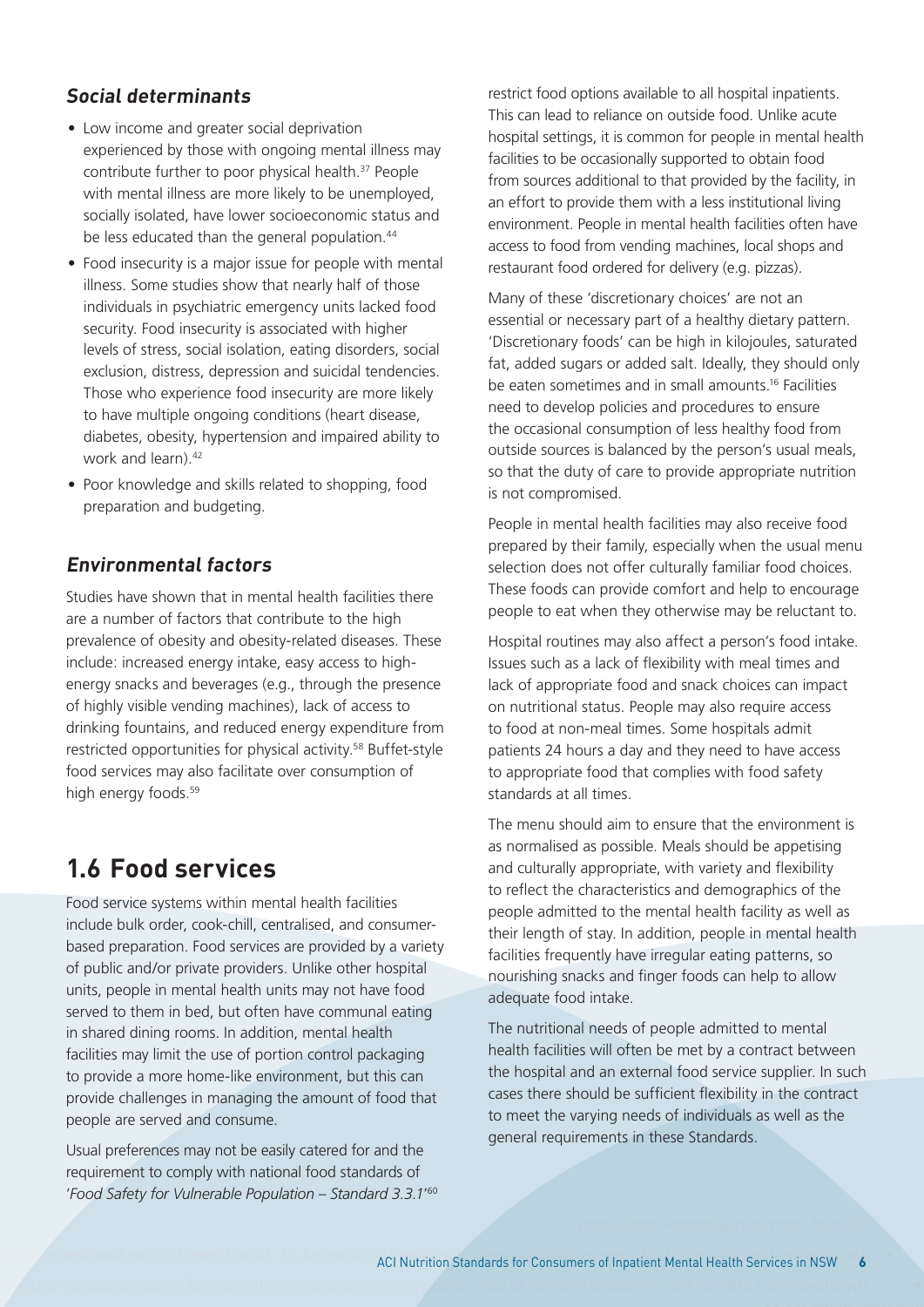#### **1.7 Implementation and evaluation of these Standards**

#### **Implementation**

Implementation of these Standards requires input from all key stakeholders including facility managers, clinicians (dietitians, speech pathology, occupational therapy, nursing, medical staff), people with lived experience of admission to mental health facilities, their families and carers and food service providers.

The Standards provide a common framework in which individual facilities can plan their menus, based on the needs of their consumers, individual preferences, food service systems and food supplies. They can also be useful in setting specifications and monitoring the performance of contract suppliers. However there are many important issues relating to meal service that can only be determined at a local facility level, taking account of local consumer opinions.

In addition to implementing these Standards, it is essential that each facility develops its own policies or guidance documents to support implementation and help address other concerns related to food provision. These may include:

- Systems for meal selection
- Length of menu cycle and number of choices to be provided
- Meal service times
- Service of meals to people who arrive late for meals
- Provision of extra helpings
- Ways to support people on energy-restricted diets who are hungry
- Access to food in vending machines, and the types of food available in them
- Food provided at barbecues and activity of daily living kitchens
- Delivery of meals bought from external sources, e.g., local shops and restaurants
- Provision of food by relatives and friends
- Nutrition screening and referrals to dietitians.

#### **Evaluation**

Evaluation of the Nutrition Standards will determine if their overall goals have been achieved. Evaluation will involve a number of strategies including stakeholder satisfaction and the impact of the Nutrition Standards on service provision. Obtaining feedback from clinicians, consumers/ carers, food service providers and managers is essential.

The ACI Nutrition Standards and Therapeutic Diet Specifications Reference Group was established to ensure the suite of documents remain evidenced-based and reflect best practice in food service and clinical nutrition care. This group will oversee the review process for the *Nutrition Standards for Consumers of Inpatient Mental Health Services in NSW*.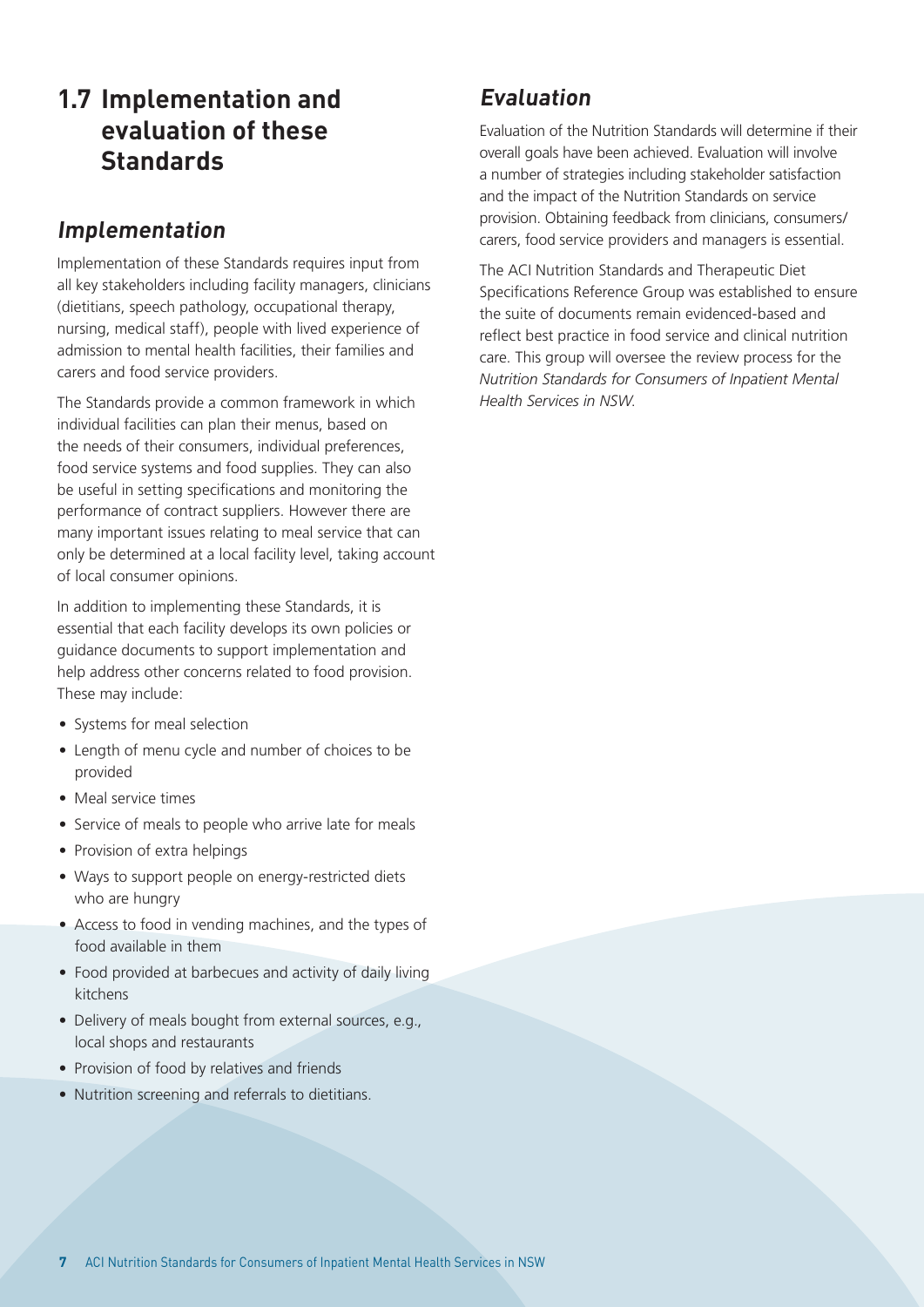## **2. Nutrition care requirements**

People with mental health issues are a varied and diverse group and as such have a range of nutritional needs. Some people are generally physically well, with good appetites, but are at risk of nutritional decline due to a number of factors.

### **2.1 Over-nutrition**

This is generated by excessive hunger and sedentary behaviours which are key drivers for over-nutrition leading to rapid weight gain and obesity. The nature of the inpatient mental health setting can make it difficult for people to maintain a healthy weight,<sup>58</sup> and increased appetite can be common for consumers who are supported to cease smoking during their stay.

Nutritional interventions to reduce the energy content of meals served in inpatient mental health facilities can be successful.61, 62 Targeted menu standards to avoid sugar-sweetened beverages, increase fruit and vegetable intakes, and limit fat intake and energy density generally are appropriate for most facilities. One successful trial changed meal service from buffet style meals to individual trays, eliminated juices from meals, and had sugar, butter, margarine, bread and condiments kept separately with monitored access.<sup>59</sup>

Opportunities for, and the encouragement of exercise, is also important.63 A comprehensive approach that supports provision of healthy food, education about good eating habits, as well as adequate physical activity is needed to improve the health of people with mental illness, rather than relying on diet changes alone.

#### **2.2 Under-nutrition**

A number of people with mental illnesses are at risk of poor nutrition because they have:

- acute or ongoing illness requiring medical treatments
- physical difficulty eating and/or drinking
- cognitive and communication difficulties, or dementia
- eating behaviours, e.g. fast eating and gulping food
- eating disorders including anorexia nervosa and bulimia nervosa
- malnutrition due to inadequate food intake, which may be a result of poor appetites, lack of interest in food and/or food insecurity
- preceding unexplained or unintentional weight loss
- increased nutritional requirements e.g. due to substance misuse (alcoholism), cachexia, trauma, burns to the alimentary tract
- increased requirements due to elevated mood and associated hyperactivity, increased pacing, restlessness or repetitive physical activity.

For further information please refer to the *Nutrition Standards for Adult Inpatients in NSW Hospitals*. 10

Consideration should also be given to people with particular needs, including:

- people requiring therapeutic diets, including texturemodified food and fluids
- people with delusions ('fixated' beliefs), e.g. restrictive eating, selective eating
- people requesting alternative diets by choice (e.g. vegetarians)
- people with cultural or religious dietary needs and practices (such as Halal and Kosher meals)
- children (refer to the *Nutrition Standards for Paediatric Inpatients in NSW Hospitals*11)
- ante- and post-natal women
- people with established caffeine overuse (gradual reduction is preferable to abrupt cessation, see Appendix 2).

#### **2.3 Therapeutic diets**

Many of the physical health problems experienced by people in mental health facilities require special therapeutic diets for appropriate management. In addition, certain antidepressant medication may also require a therapeutic diet (e.g. low tyramine diet). The *Therapeutic Diet Specifications for Adult Inpatients and Paediatric Inpatients* will be suitable in most cases.12, <sup>13</sup> However, it is recognised that compliance with and the effectiveness of such diets can be less in the mental health inpatient setting.<sup>64</sup> People with intellectual disabilities and advanced stages of dementia may require additional assistance and specialist feeding support to ensure appropriate and adequate nutritional care.<sup>65-67</sup>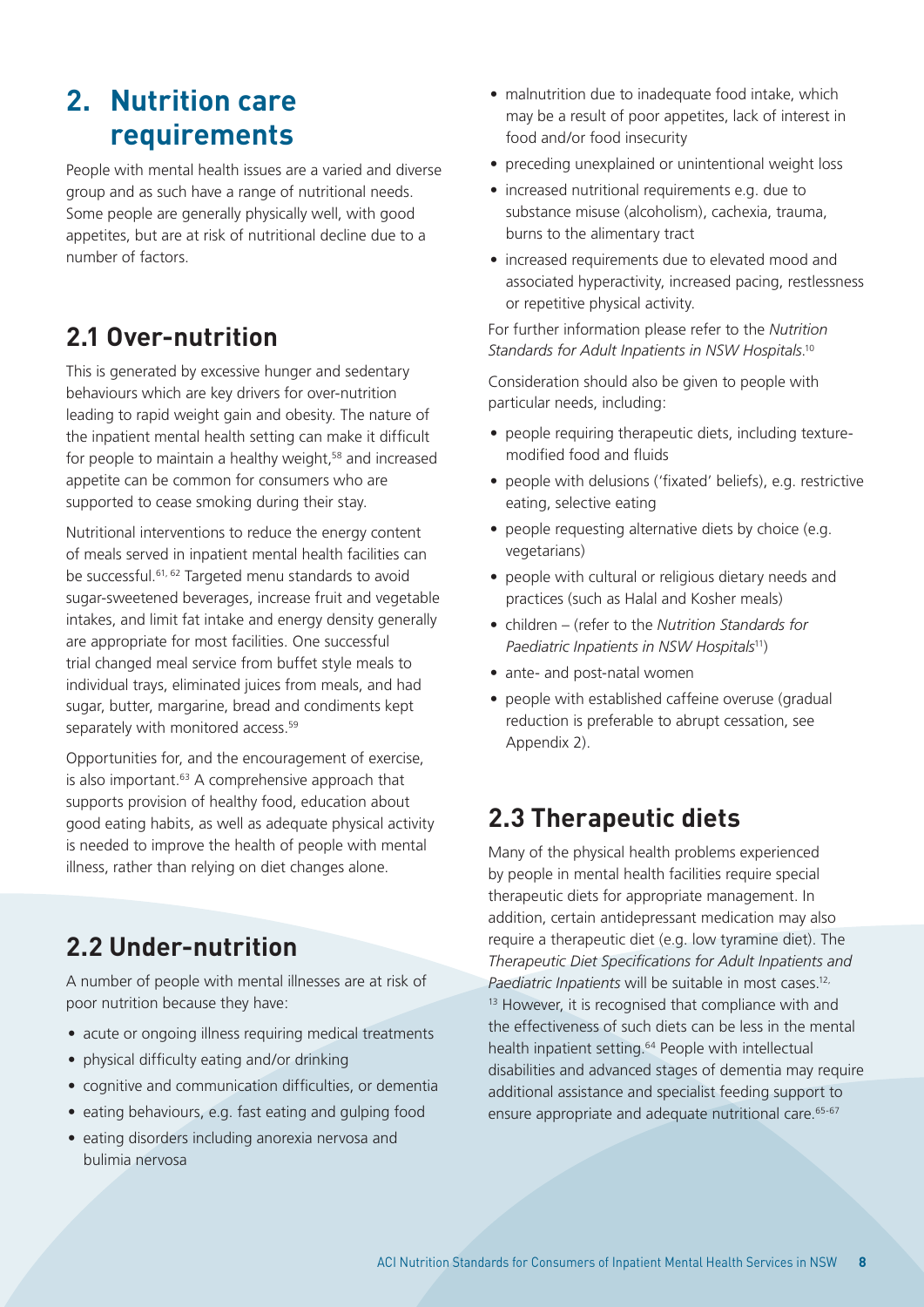#### **2.4 Nutritional therapy for mental health conditions**

In Australia there have been very few studies in the field of nutrition and mental health research.<sup>68</sup> However, there are an increasing number of nutrition-based interventions that have been used to assist in the treatment of depressive symptoms:

#### **Omega-3 fats**

Case-control studies have shown people with depression have significantly lower levels of omega-3 fats and clinical trials have indicated the effectiveness of omega-3 supplementation for unipolar depression.<sup>69-73</sup>

#### **Folate**

Low folate intake has been associated with depression.<sup>74</sup> and evidence exists to support the use of folate in the treatment of depression.<sup>75, 76</sup>

#### **Magnesium**

Magnesium deficiencies have been linked to depression<sup>77</sup> and some case studies suggest improvements with magnesium supplements within normal dietary intake ranges.78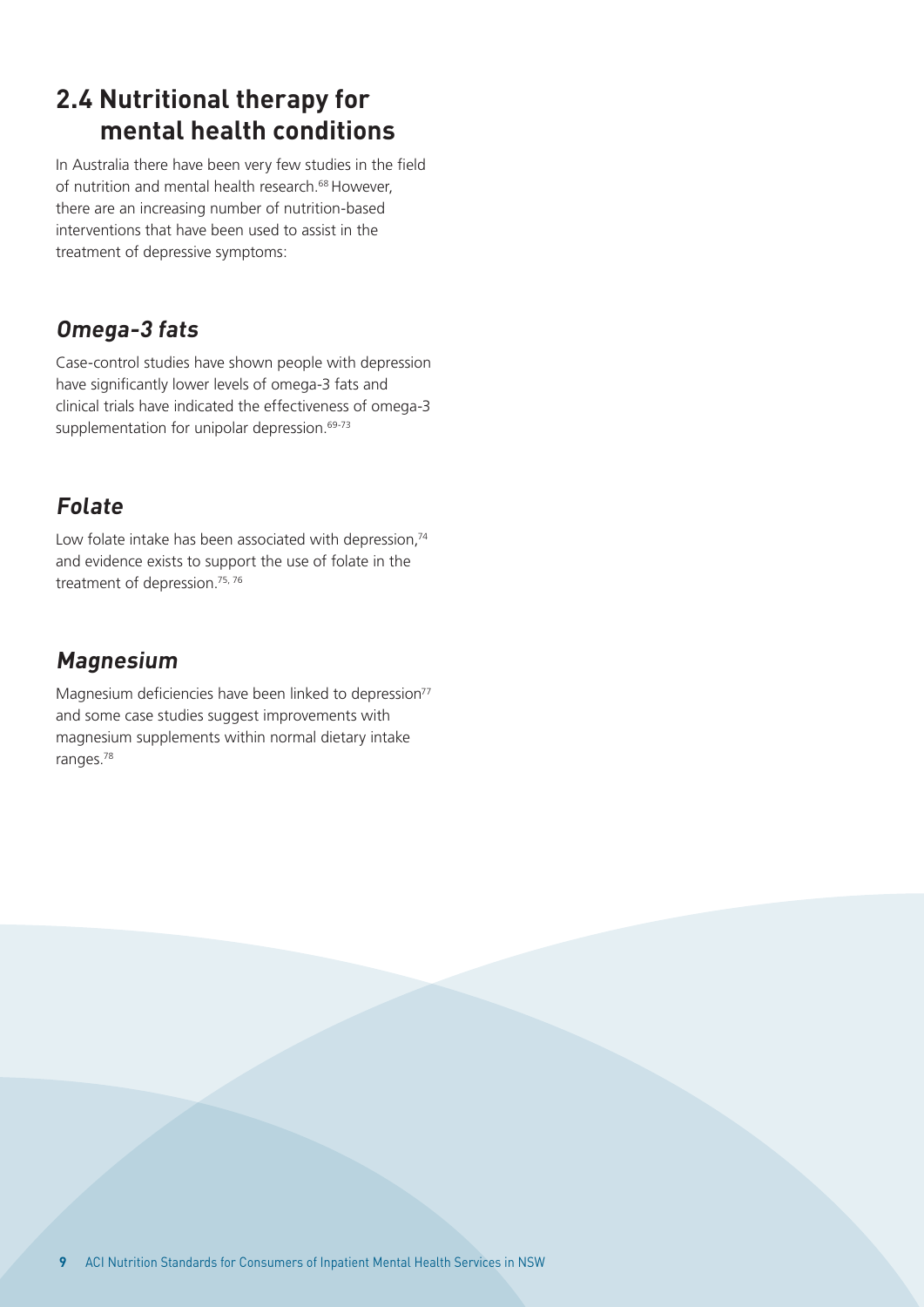## PART B THE STANDARDS

#### **3. Structure of the Standards**

Two sets of standards are set out in Part B of this document:

- **1. Nutrient goals**: the target amount of each key nutrient that the standard menu needs to provide to enable the majority of people admitted to inpatient mental health facilities to meet their individual nutrient requirements.
- **2. Minimum menu choice standard**: the minimum number of food choices and minimum serve size for each type of menu item provided at main meals and mid-meals.

These together can be used to plan and assess the menus in standard adult inpatient mental health facilities. They do not prescribe the format of menus – they allow facilities to tailor individual food choices to meet the specific preferences and needs of their local populations. Some special food and nutrition issues to be considered for particular groups are set out in Part C of this document.

People who are inpatients in mental health facilities are often hungry and present with poor nutritional status at admission. For many of these people, the tendency to over-consume food, with resulting excess weight gain, is a major issue of concern. Under-nutrition is more prevalent among older people within mental health facilities. People with a poor nutritional status should be referred to a dietitian and other health professionals as required.

**3.1 People with higher needs**

People with higher needs and who have a good appetite may be able to meet their requirements from the standard menu by having large serves and additional choices at mealtimes (e.g. soup and extra sandwiches). However, those who are found by screening to be at risk of deteriorating nutritional status should have access to a full assessment by a dietitian and be provided with an individualised nutrition care plan.

As identified with clients in the *Nutrition Standards for Adult Inpatients in NSW Hospitals*, patients with high nutritional needs may require additional energy, protein and other nutrients to those specified in the nutrient goals. Energy recommendations for physically unwell patients are 1.3–1.5 times resting energy expenditure, which equates to about 9500–11000kJ for the Reference Person.<sup>79, 80</sup>

People with higher needs may typically have variable appetites. For many people, simply providing more food at main meals is not an effective way to meet their requirements. The use of fortified meals and supplements, and nutrient-dense snacks is another practical option.81-84 Providing people with an improved meal environment can also improve their intake of food.85-87

#### **3.2 People with special nutritional needs**

People with special nutritional needs are a varied group. Many will have similar nutrient goals to those set in this document but will require different food choices to those on the standard menu to achieve them. Some people, such as those with renal disease who need potassium restriction, will require modified nutrient goals for their therapeutic dietary needs, and assessment and management by a dietitian. Texture-modified diets may not always fit with these Standards.12, 88

#### **3.3 Nutrient goal design**

The nutrient goals in this document are not designed for adolescents or older women who have higher energy or calcium requirements.17 The nutrient goals are also different to those for adult inpatients in short-stay settings, who often need intensive nutritional support, although many of the menu-planning principles will still apply.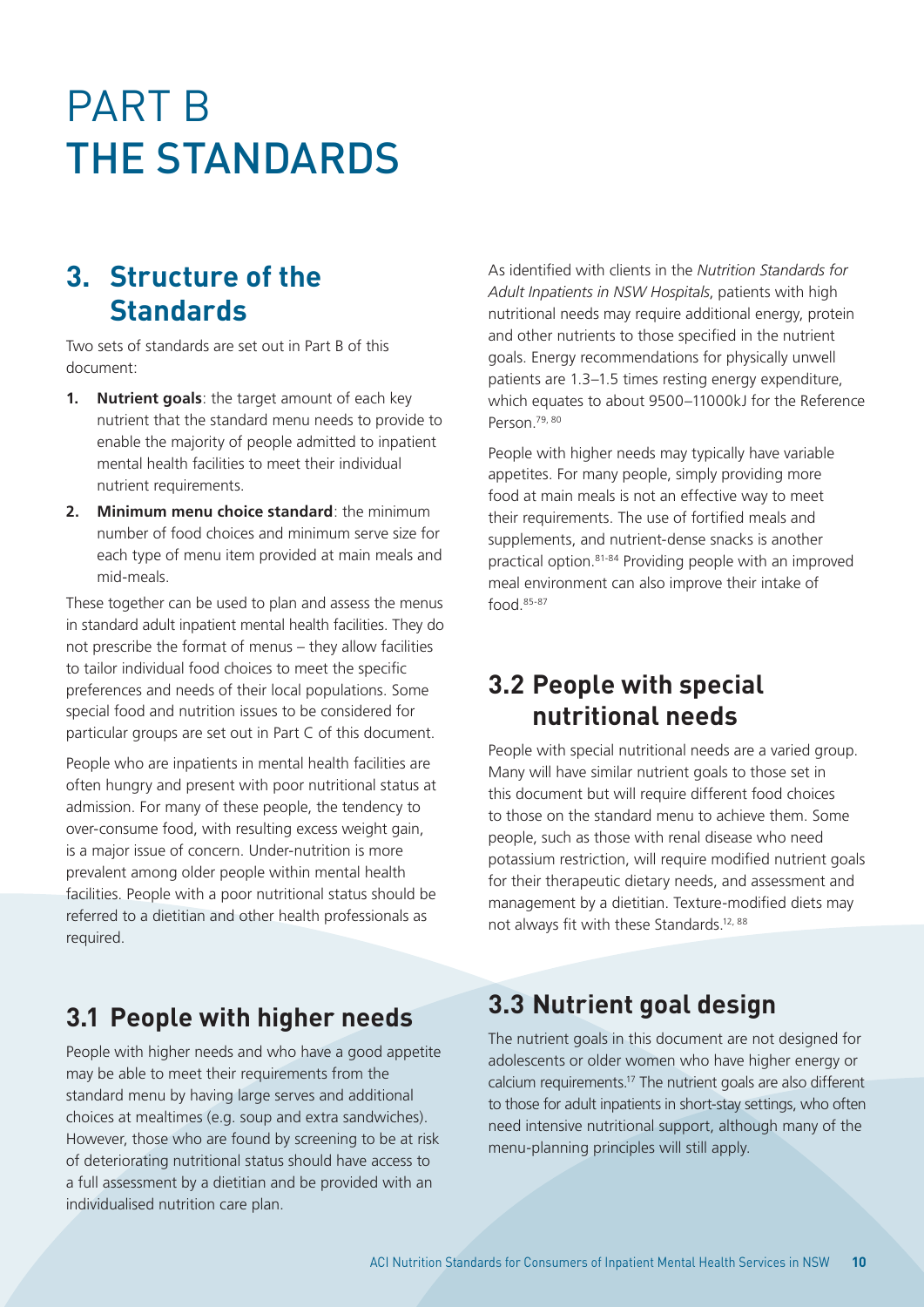## **4. Nutrient goals**

Tables 1 and 2 set out the nutritional goals for a range of key macro- and micro-nutrients that the standard menu should provide. This will enable most people with mental illness to meet their individual nutrient requirements.

These Standards only include RDIs for nutrients likely to be important to people admitted to inpatient mental health facilities. If menus are designed to meet these specified nutrient goals, it is likely the requirements for other essential nutrients (e.g. thiamin, vitamin A, or potassium) will also be met.

In assessing menus against these goals, it is important to test a range of possible choices, assuming each component of the menu is chosen and eaten (e.g. at a main meal: one soup, one main course with vegetables, one dessert, bread and spreads).

The standard hospital menu should be capable of meeting these nutrient goals:

- energy and protein on a daily basis
- micronutrients (vitamins, minerals) and fatty acids averaged on a weekly basis.

#### **Reference person**

For the purposes of developing these Standards, the Reference Person chosen is based on the needs of an adult in an inpatient mental health facility defined as:

| Gender      | Male             |
|-------------|------------------|
| Body weight | 76 <sub>kg</sub> |
| Age         | 44 years         |

#### **Gender**

There is usually a fairly even split between the number of men and women admitted to inpatient mental health facilities. However, the male Reference Person was chosen to provide for the greater energy and protein needs associated with this gender group. In facilities with a high proportion of women, different nutritional requirements may be appropriate.

### **Body weight**

In the absence of data on body weights of people admitted to inpatient mental health facilities in NSW, the body weight nominated for the reference person, 76kg, is consistent with the NRV data for an adult male aged 19 years and older.<sup>17</sup>

This is also about the same as the median weight of adults aged 25-44 years reported in the 1995 National Nutrition Survey, which was 81.2kg.<sup>89</sup>

#### **Age**

Statistics on NSW mental health beds 2009/10 show the following age profile of acute and non-acute admissions to inpatient mental health facilities in NSW:

| Age range (years) | % of separations |
|-------------------|------------------|
| $0 - 14$          |                  |
| $15 - 34$         | 42               |
| $35 - 54$         | 40               |
| 55-74             | 13               |
| $75+$             |                  |

Thus, the median age range of people admitted to inpatient mental health services in NSW is 35-54 years, which is significantly younger than the median range for all hospital inpatients (55-74y). The nearest corresponding age range in the NRV data (31-50y) was therefore chosen to set these nutrient standards for people who are admitted to inpatient mental health facilities.

#### **Method for developing nutrient goals**

In 2003, the United States (US) National Academy of Sciences published a book relating to the applications in dietary planning in relation to their new dietary reference intakes.90 This publication outlined the use of the various reference intakes to planning diets for individuals and groups. As the approach taken by Australia and New Zealand in setting NRVs was based on the US and Canadian approach, their menu planning approach is relevant to the Australian situation.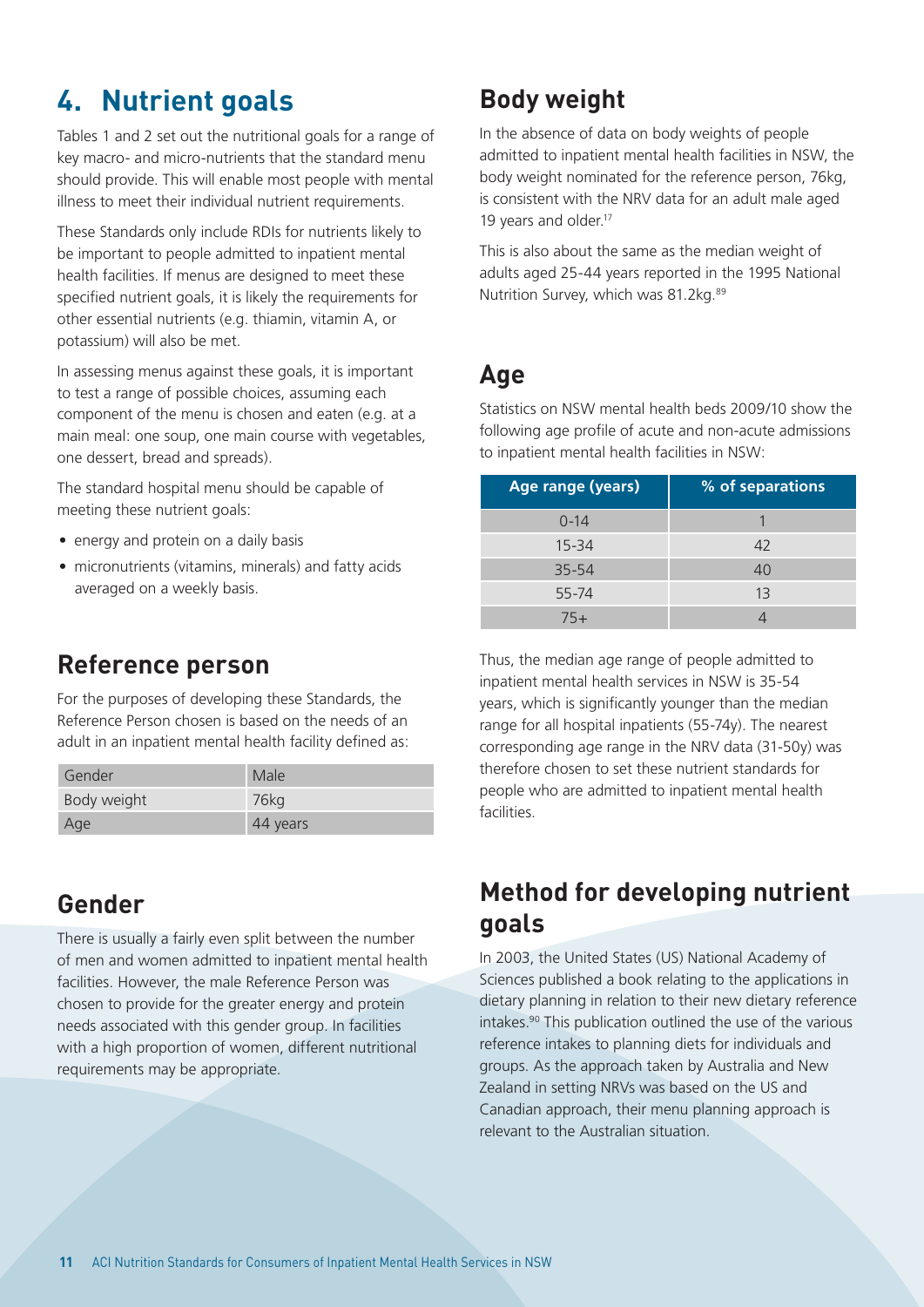A premise of the US approach was that, regardless of whether diets are planned for individuals or groups, the goal is to plan usual diets that are nutritionally adequate, or designed in such a way that the probability of nutrient inadequacy or excess is acceptably low. They state that for individuals, the goal of planning is to achieve usual intakes that are close to the Recommended Dietary Allowance (= RDI in the NRVs) or the Adequate Intake (AI).

When planning for heterogeneous groups, such as hospital inpatients, where nutrient and energy requirements are not uniform across the group, the approach can either be to identify the most vulnerable group (those with highest nutrient density needs) or to estimate the nutrient density distributions of each age / gender group and combine the estimates to get an overall nutrient density distribution as a basis for planning.

However, this approach does not consider the distribution of nutrient densities within the group. The National Academy report proposed a new method of planning. Its goal was to develop a target nutrient density distribution for each subgroup, and then choose the highest target median density from these distributions as the nutrient density to be used in planning.

In theory, this approach is more likely to provide an accurate estimate of the appropriate target median intakes for heterogeneous groups but, as the Academy notes, the practicality of its use in planning has not been tested. It also requires data on the usual distribution of intakes of nutrients in the target group, which are not available in the Australian hospital context.

#### **Summary**

For the reasons above, these Standards use the Australian RDI or AI values for the reference person as the default nutrient goals for menu planning.17 These values provide a high level of assurance that most people admitted to inpatient mental health facilities will be able to meet their individual nutrient needs from the standard menu. The default value has been changed in one case (for iron), taking into account the substantially higher needs of females in some age groups.

The NRVs for Australia and New Zealand also contain an appendix with suggested dietary targets (SDT) to reduce chronic disease risk.17 These include a recommended acceptable macronutrient distribution range, higher

target intakes of some nutrients (e.g., fibre, longchain n-3 omega fatty acids, vitamins A, C & E, and potassium) and more stringent restrictions for sodium intake. Many of these targets differ significantly from current Australian intakes and their mandatory adoption in mental health facilities would be likely to result in food choice restrictions that would be unacceptable to many consumers. For this reason, only the suggested macronutrient range and the targets for long chain n-3 fats (EPA and DHA) have been used in these nutrient standards. The other suggested targets may provide aspirational directions for future menu development.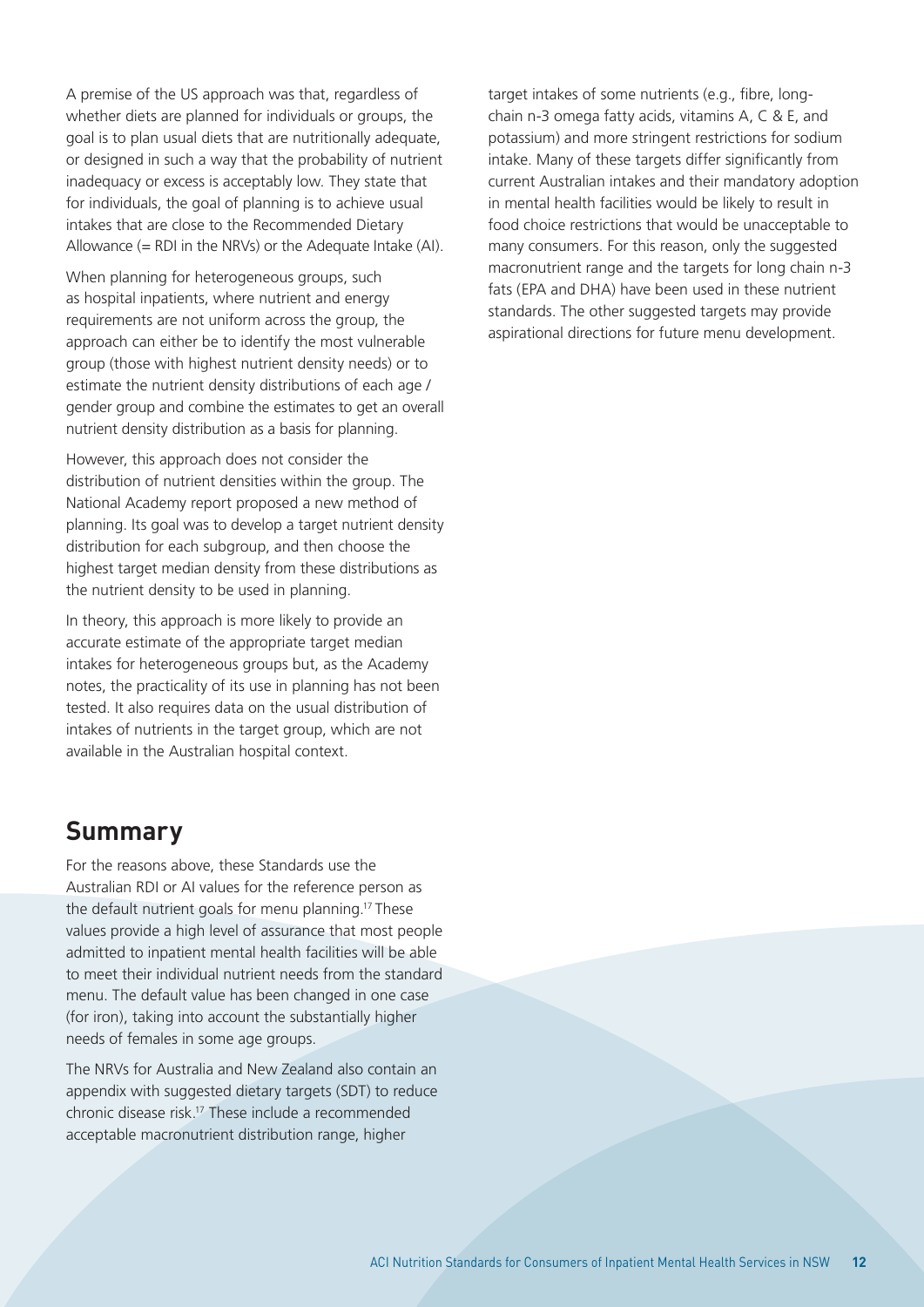## **4.1 Macronutrient goals**

#### **TABLE 1: Macronutrient goals, strategies and rationale**

| <b>NUTRIENT</b>                            | <b>GOAL</b> | <b>STRATEGIES</b>                                                                                                                                                                                                                                                                                                                                                                                                                                                                                                                                                                                                                       | <b>RATIONALE</b>                                                                                                                                                                                                                                                                                                                                                                                                                                                                                                                                                                                                                                                                                                                                                                                                                                                                                          |
|--------------------------------------------|-------------|-----------------------------------------------------------------------------------------------------------------------------------------------------------------------------------------------------------------------------------------------------------------------------------------------------------------------------------------------------------------------------------------------------------------------------------------------------------------------------------------------------------------------------------------------------------------------------------------------------------------------------------------|-----------------------------------------------------------------------------------------------------------------------------------------------------------------------------------------------------------------------------------------------------------------------------------------------------------------------------------------------------------------------------------------------------------------------------------------------------------------------------------------------------------------------------------------------------------------------------------------------------------------------------------------------------------------------------------------------------------------------------------------------------------------------------------------------------------------------------------------------------------------------------------------------------------|
| 8000kJ/day<br>Energy<br>Protein<br>90g/day |             | Individuals' requirements will vary and<br>mechanisms are needed for people with<br>varying appetites / intakes to achieve their<br>recommended daily energy requirements.                                                                                                                                                                                                                                                                                                                                                                                                                                                              | Excess energy intake is a key factor<br>contributing to weight gain and a poor<br>nutrition status associated with over-<br>nutrition. Conversely insufficient energy                                                                                                                                                                                                                                                                                                                                                                                                                                                                                                                                                                                                                                                                                                                                     |
|                                            |             | A choice of menu items of appropriate<br>energy density should be available to allow<br>people to achieve their recommended daily<br>energy intake.                                                                                                                                                                                                                                                                                                                                                                                                                                                                                     | intake is a common cause of poor<br>nutritional status and under-nutrition,<br>particularly for older people. Low energy<br>intake reduces the effectiveness of<br>treatment and delays recovery. <sup>81</sup>                                                                                                                                                                                                                                                                                                                                                                                                                                                                                                                                                                                                                                                                                           |
|                                            |             | Strategies can include:<br>• People with large appetite/intake and<br>lower energy needs should have access<br>to lower energy dense foods and meals,<br>including lower energy snacks and/or<br>large (or extra) serves to help manage<br>appetite and satisfy hunger.<br>• People with small appetites/intakes<br>and higher energy needs should have<br>access to foods and meals to achieve<br>higher energy intakes and/or access to<br>nourishing mid-meal snacks.                                                                                                                                                                | Based on the NRV value for a 76kg<br>male with a Physical Activity Level (PAL)<br>of 1.2,91 the estimated requirement<br>is 8000kJ per day. <sup>17</sup> This level is also<br>consistent with the recommendation in<br>the Scottish standards for inpatients. <sup>92</sup><br>It should be noted that this level may be<br>too high for people who are overweight<br>and need a restricted energy diet.                                                                                                                                                                                                                                                                                                                                                                                                                                                                                                |
|                                            |             | The menu must be adequate to allow<br>people with a varying appetites / intake<br>to achieve the recommended daily protein<br>intake.<br>Mechanisms are needed for some people<br>to achieve higher protein intakes:<br>• People with excess hunger, a higher<br>protein intake assists in increasing<br>satiety<br>• People with small appetites a higher<br>protein intake may be needed to meet<br>their protein needs.<br>Strategies can include:<br>• Access to large (or extra) serves to<br>increase satiety<br>• Access to nourishing mid-meal snacks<br>• High-protein foods and fluids e.g.<br>nutrient dense soup, desserts. | Protein provides the body with the<br>appropriate amount and type of amino<br>acids for the synthesis of body proteins<br>needed for maintenance and growth<br>of the individual, and sufficient dietary<br>protein increases satiety, which can help<br>limit excessive energy intake. <sup>93</sup><br>The RDI is 0.75g-1.1g/kg/day. <sup>17</sup><br>Requirements are increased in the<br>malnourished, those with certain<br>diseases and during treatments. For<br>hospitalised patients, a range of 1.0 to<br>1.5 g/kg/day has been recommended. <sup>79</sup><br>The level chosen for these Standards (~<br>1.2 g/kg/day) aims to cover the majority<br>of consumers in mental health facilities.<br>It is expected that people requiring<br>higher values of protein (>1.5 g/kg/day)<br>would be identified through effective<br>nutrition screening and prescribed<br>appropriate higher levels. |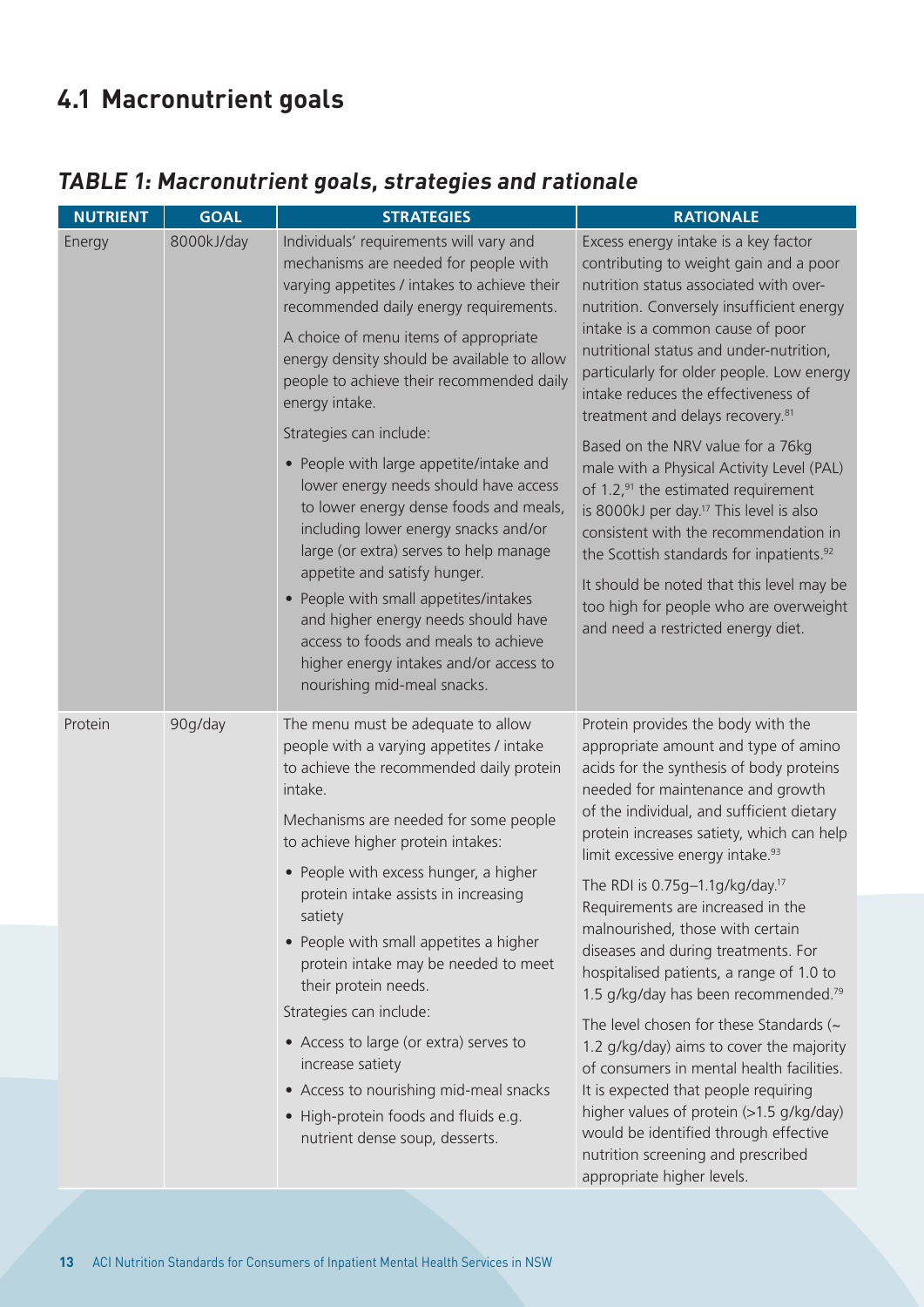| <b>NUTRIENT</b> | <b>GOAL</b>                                                                                                                                                                                                                                                                                                                    | <b>STRATEGIES</b>                                                                                                                                                                                                                                                                                                                                                                                                                                                                                                                                                                                                                   | <b>RATIONALE</b>                                                                                                                                                                                                                                                                                                                                                                                                                                                                                                                                                                                                                                                                                                                                                                                                                                                                                                                                                                                                                                                              |
|-----------------|--------------------------------------------------------------------------------------------------------------------------------------------------------------------------------------------------------------------------------------------------------------------------------------------------------------------------------|-------------------------------------------------------------------------------------------------------------------------------------------------------------------------------------------------------------------------------------------------------------------------------------------------------------------------------------------------------------------------------------------------------------------------------------------------------------------------------------------------------------------------------------------------------------------------------------------------------------------------------------|-------------------------------------------------------------------------------------------------------------------------------------------------------------------------------------------------------------------------------------------------------------------------------------------------------------------------------------------------------------------------------------------------------------------------------------------------------------------------------------------------------------------------------------------------------------------------------------------------------------------------------------------------------------------------------------------------------------------------------------------------------------------------------------------------------------------------------------------------------------------------------------------------------------------------------------------------------------------------------------------------------------------------------------------------------------------------------|
| Fat             | Menu items<br>should aim to<br>be reduced in<br>fat, so that the<br>menu provides<br>20-35% of<br>energy from<br>fat.<br>Ideally, not<br>more than<br>10% of energy<br>should be<br>from trans and<br>saturated fat.<br>The menu<br>should provide<br>an average of<br>430mg of long<br>chain n-3 fats<br>$(EPA+DHA)/$<br>day. | The menu should allow people to select<br>lower saturated fat options.<br>Mono- and poly-unsaturated fats are<br>to be used in food preparation, where<br>appropriate. <sup>16</sup><br>A choice of mono-unsaturated or poly-<br>unsaturated spreads is to be available. <sup>16</sup><br>Lean meats and poultry to be used in food<br>preparation. Reduced fat dairy foods to be<br>offered and their use in food preparation is<br>encouraged where possible.<br>Offer fish at least three times per week<br>(in main meals, salads or sandwiches).<br>Oily fish such as tuna, salmon, mullet or<br>sardines should be preferred. | Total fat is no longer recognised as a<br>risk factor for cardiovascular disease, 94<br>but low fat cooking methods and<br>ingredients will assist in reducing the<br>energy density of the meals, which can<br>help people maintain a healthy weight.<br>Therefore the levels in the acceptable<br>macronutrient range recommended by<br>the NHMRC SDTs, and the upper limit<br>of 10% energy from saturated fat in<br>the NRVs, are considered appropriate. <sup>17</sup><br>Slightly higher levels of saturated fat (up<br>to 11%E) are unlikely to be of nutritional<br>concern for most inpatients. <sup>92</sup><br>There is some emerging evidence of the<br>value of higher levels of intake of LC<br>n-3 fatty acids to support good mental<br>health. <sup>70-73</sup> The NHMRC SDT for women<br>has been adopted, <sup>17</sup> recognising that the<br>target for men (610mg/d) would require<br>menu changes which are unlikely to be<br>acceptable to the majority of people<br>and that those with higher needs are<br>often prescribed fish oil supplements. |
| Carbohydrate    | At least one<br>low GI food<br>choice should<br>be available<br>per meal.                                                                                                                                                                                                                                                      | Most wholegrain cereals, pasta, new<br>potatoes, sweet potato, some varieties of<br>rice (e.g. Basmati and Doongara), legumes,<br>nuts and dairy foods are all low glycaemic<br>index foods.                                                                                                                                                                                                                                                                                                                                                                                                                                        | There is a high proportion of people<br>with diabetes in mental health facilities.<br>Low GI foods increase the satiety value<br>of meals and may help consumers<br>maintain a healthy weight and good<br>glycaemic control.95-97                                                                                                                                                                                                                                                                                                                                                                                                                                                                                                                                                                                                                                                                                                                                                                                                                                             |
| Fibre           | 30g/day                                                                                                                                                                                                                                                                                                                        | The menu should allow people to achieve<br>a fibre intake of 30g/day by offering<br>high fibre foods from a range of sources<br>including:<br>• Cold breakfast cereals: at least 50%<br>provide at least 3g fibre per serve and<br>at least one option should provide >5g/<br>serve<br>• Wholemeal/multi grain and/or high fibre<br>white bread at all meals as an alternative<br>to standard white bread<br>• Fruit and vegetables (fresh, canned or<br>dried).                                                                                                                                                                    | The NRVs have set an AI for fibre at<br>30g/day for adult men. <sup>17</sup><br>Adequate dietary fibre is essential for<br>the normal functioning of the digestive<br>tract. <sup>98</sup> Due to inactivity, medications,<br>poor fluid intake and limited food<br>choices, people with mental illness who<br>are in hospital frequently experience<br>constipation. Constipation leads to<br>discomfort, can decrease appetite, and<br>increases expenditure on laxatives -<br>adequate fibre can reduce the need for<br>interventions. <sup>99</sup> The action of fibre in<br>preventing constipation depends on an<br>adequate fluid intake.                                                                                                                                                                                                                                                                                                                                                                                                                             |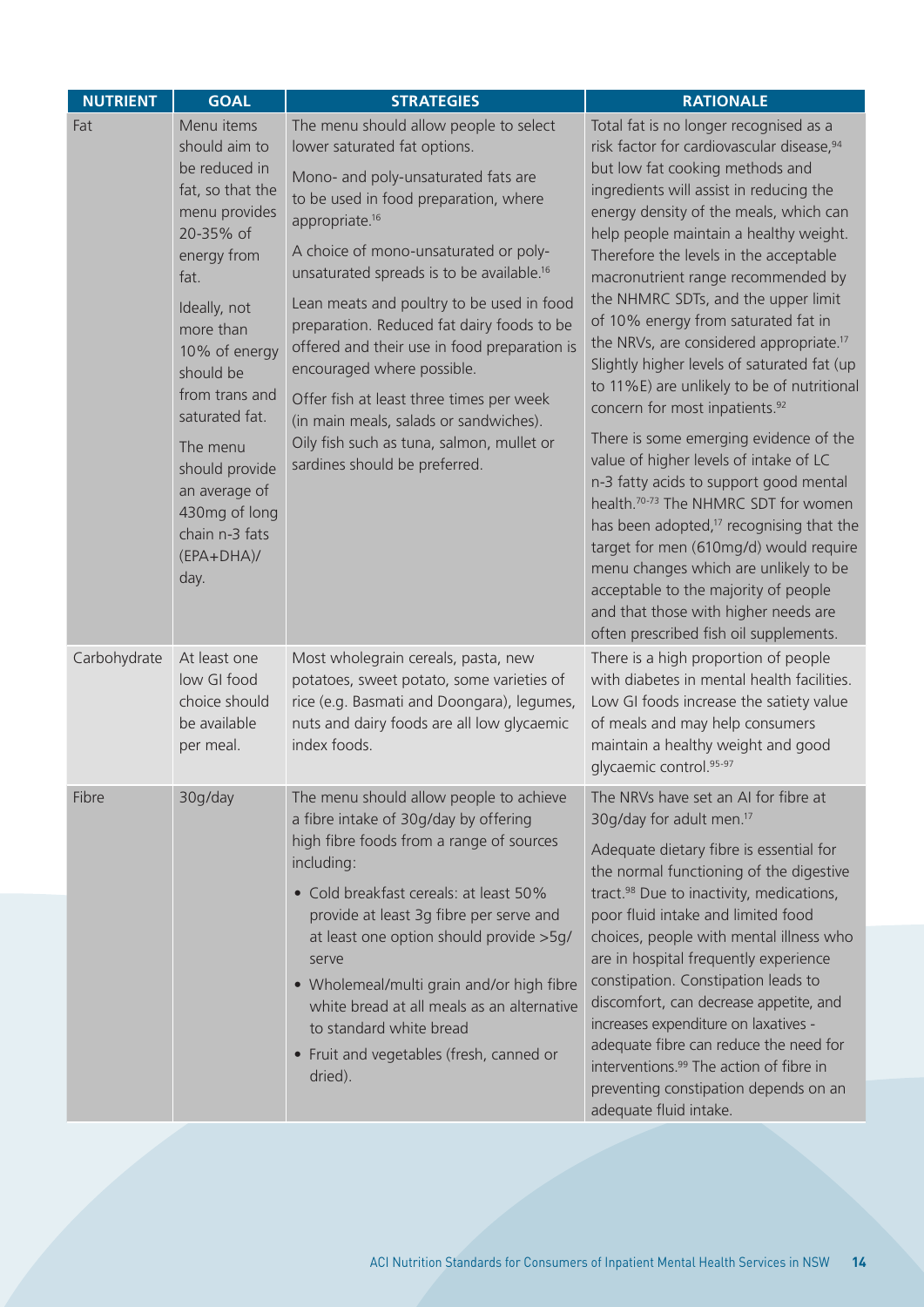| <b>NUTRIENT</b> | <b>GOAL</b>       | <b>STRATEGIES</b>                                                                                                                                                                                                                                                                                             | <b>RATIONALE</b>                                                                                                                                                                                                                                                                                                                                                                                                                                                        |
|-----------------|-------------------|---------------------------------------------------------------------------------------------------------------------------------------------------------------------------------------------------------------------------------------------------------------------------------------------------------------|-------------------------------------------------------------------------------------------------------------------------------------------------------------------------------------------------------------------------------------------------------------------------------------------------------------------------------------------------------------------------------------------------------------------------------------------------------------------------|
| Fluid           | $2.1 - 2.6$ L/day | Water should be available at all times for<br>people whom it is clinically suitable - as<br>bottled water, at drinking fountains, or<br>from dedicated taps separate from hand-<br>washing facilities<br>A selection of low joule beverages based<br>on local preferences is to be available at<br>mid-meals. | The NRVs have set an AI for water<br>of 2.1-2.6L/day, which includes plain<br>drinking water, milk, coffee, tea and<br>other drinks. <sup>17</sup><br>The effects of poor fluid intake and<br>dehydration include diminished<br>physical and mental performance and<br>constipation. In the Australian climate<br>older adults are at particular risk of<br>dehydration.<br>Use of low joule beverages can assist in<br>reducing overall energy intakes. <sup>100</sup> |

## **4.2 Micronutrient goals**

#### **TABLE 2: Micronutrient goals, strategies and rationale**

| <b>NUTRIENT</b> | <b>GOAL</b> | <b>STRATEGIES</b>                                                                                               | <b>RATIONALE</b>                                                                                                                                                                                                                                                                                                                                     |
|-----------------|-------------|-----------------------------------------------------------------------------------------------------------------|------------------------------------------------------------------------------------------------------------------------------------------------------------------------------------------------------------------------------------------------------------------------------------------------------------------------------------------------------|
| Vitamin C       | 45mg/day    | Include specific sources of vitamin C (fruit,<br>juices and salads) in the standard menu.                       | The RDI for the reference person<br>is 45mg/d. <sup>17</sup> Several studies have<br>identified hospital inpatients deficient<br>in vitamin $C^{79, 101}$ and people with a<br>diagnosis of schizophrenia may have<br>higher than normal requirements. <sup>102</sup>                                                                                |
|                 |             |                                                                                                                 | As there are large losses of vitamin C in<br>food service handling, processing and<br>cooking, specific uncooked sources of<br>vitamin C should be available. <sup>79</sup>                                                                                                                                                                          |
| Folate          | 400µg/day   | Use fortified breakfast cereal and include<br>at least 5 serves of vegetables and 2<br>serves of fruit per day. | The RDI for the reference person is<br>400µg/day. <sup>17</sup> People with poor food<br>intake are at risk of inadequate folate<br>intake and there is some evidence of<br>the value of higher folate intakes in<br>those with depressive disorders. <sup>76</sup><br>There are large losses of folate in<br>cooking and processing. <sup>103</sup> |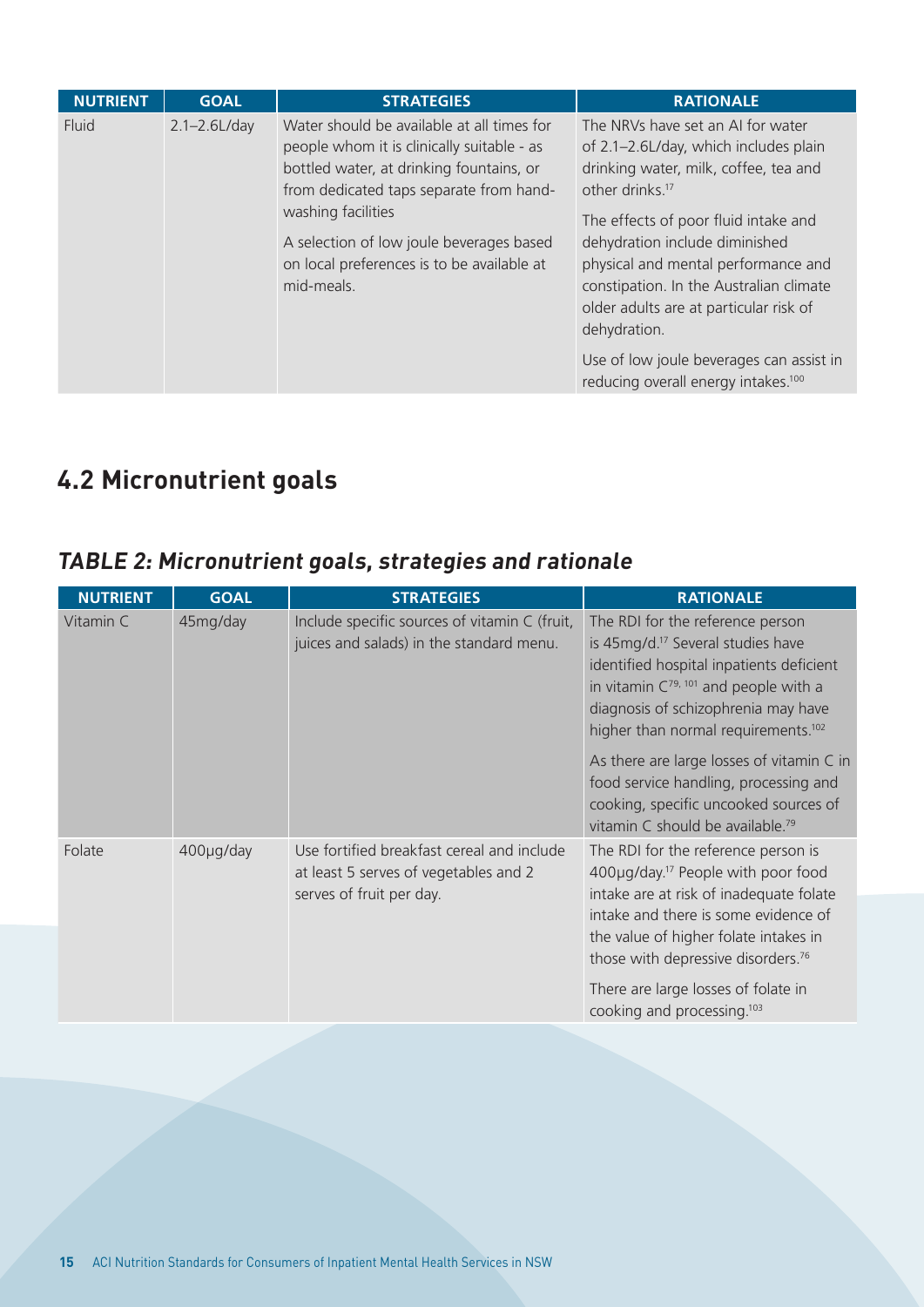| <b>NUTRIENT</b> | <b>GOAL</b>                           | <b>STRATEGIES</b>                                                                                                                                                                                                                                                                                               | <b>RATIONALE</b>                                                                                                                                                                                                                                                    |
|-----------------|---------------------------------------|-----------------------------------------------------------------------------------------------------------------------------------------------------------------------------------------------------------------------------------------------------------------------------------------------------------------|---------------------------------------------------------------------------------------------------------------------------------------------------------------------------------------------------------------------------------------------------------------------|
| Calcium         | 1000mg/day                            | Reduced fat dairy foods are the preferred<br>food source of calcium and provide the<br>most readily utilised form. <sup>104</sup>                                                                                                                                                                               | The RDI for the reference person is<br>1000mg/d. <sup>17</sup> Adolescents aged 12-18<br>years, women over 50 years and men                                                                                                                                         |
|                 |                                       | Milk-based soups and desserts, as well<br>as milk beverages, can make a valuable<br>contribution in terms of energy, protein<br>and calcium.                                                                                                                                                                    | over 70 years have higher requirements<br>for calcium (1300mg/d).                                                                                                                                                                                                   |
| Iron            | 11mg/day                              | The menu should offer red meat (a good<br>source of haem iron) in at least one main<br>dish per day.                                                                                                                                                                                                            | The RDI for the reference male person<br>is 8mg/d but for younger women<br>(19-50 years) the RDI is 18mg/d. <sup>17</sup>                                                                                                                                           |
|                 |                                       | Iron-fortified meat substitutes may be an<br>important inclusion to ensure vegetarian<br>meal plans meet the goal intake.                                                                                                                                                                                       | Iron is recognised as one of the at-<br>risk nutrients in the Australian food<br>supply, <sup>105</sup> so a goal of 11mg/d has been<br>chosen (recognising that about 25% of                                                                                       |
|                 |                                       | Serving food that is a source of vitamin<br>C at the same meal assists in maximising<br>iron absorption.                                                                                                                                                                                                        | the hospital population would have the<br>higher requirements). This level is also<br>the WHO recommended intake. <sup>106</sup>                                                                                                                                    |
| Zinc            | 14mg/day                              | Ensuring energy and iron intake is<br>sufficient in the menu will assist in<br>meeting the zinc requirement.                                                                                                                                                                                                    | The RDI for the reference person is<br>14mg/d. <sup>17</sup> Zinc is a significant mineral<br>with respect to wound healing and<br>immune function and zinc depletion<br>is associated with decreased taste<br>acuity. <sup>107</sup>                               |
| Magnesium       | 420mg/day                             | Including a wide selection of vegetables,<br>legumes, nuts and wholegrain cereals<br>will assist in meeting the magnesium<br>requirement.                                                                                                                                                                       | The RDI for the reference person<br>is 420mg/d. <sup>17</sup> There is a possible<br>relationship between depressive<br>symptoms and inadequate magnesium<br>intake. <sup>78</sup>                                                                                  |
| Sodium          | Upper intake<br>limit 2300 mg/<br>day | The menu should provide for a choice<br>of foods that does not exceed the NRV<br>upper intake limit of 2300 mg/day <sup>17</sup> while<br>allowing some highly salted foods (such as                                                                                                                            | In Australia the average sodium intake<br>has been estimated to be about 3335<br>mg/d, significantly above the NRV<br>recommendations. <sup>110</sup>                                                                                                               |
|                 |                                       | cheese and ham), which are nutritionally<br>dense and well accepted.                                                                                                                                                                                                                                            | There is a risk that reduced-salt foods<br>will be less appealing to consumers                                                                                                                                                                                      |
|                 |                                       | It is recommended that highly salted<br>foods (providing >575mg sodium per<br>serve) should make up no more than<br>10% of main hot menu choices. <sup>108, 109</sup> Salt<br>sachets may still be available on request,<br>but people should be able to make food<br>selections within the daily sodium limit. | who may not be eating well. Given the<br>need to optimise food intakes, these<br>Standards have nominated the NRV<br>upper intake limit value of 2300mg/<br>day as the maximum sodium intake/<br>day, rather than aiming for the lower<br>AI target of 460-920mg/d. |
|                 |                                       | Herbs, spices and lemon can be used to<br>enhance the taste of foods without extra<br>salt.                                                                                                                                                                                                                     |                                                                                                                                                                                                                                                                     |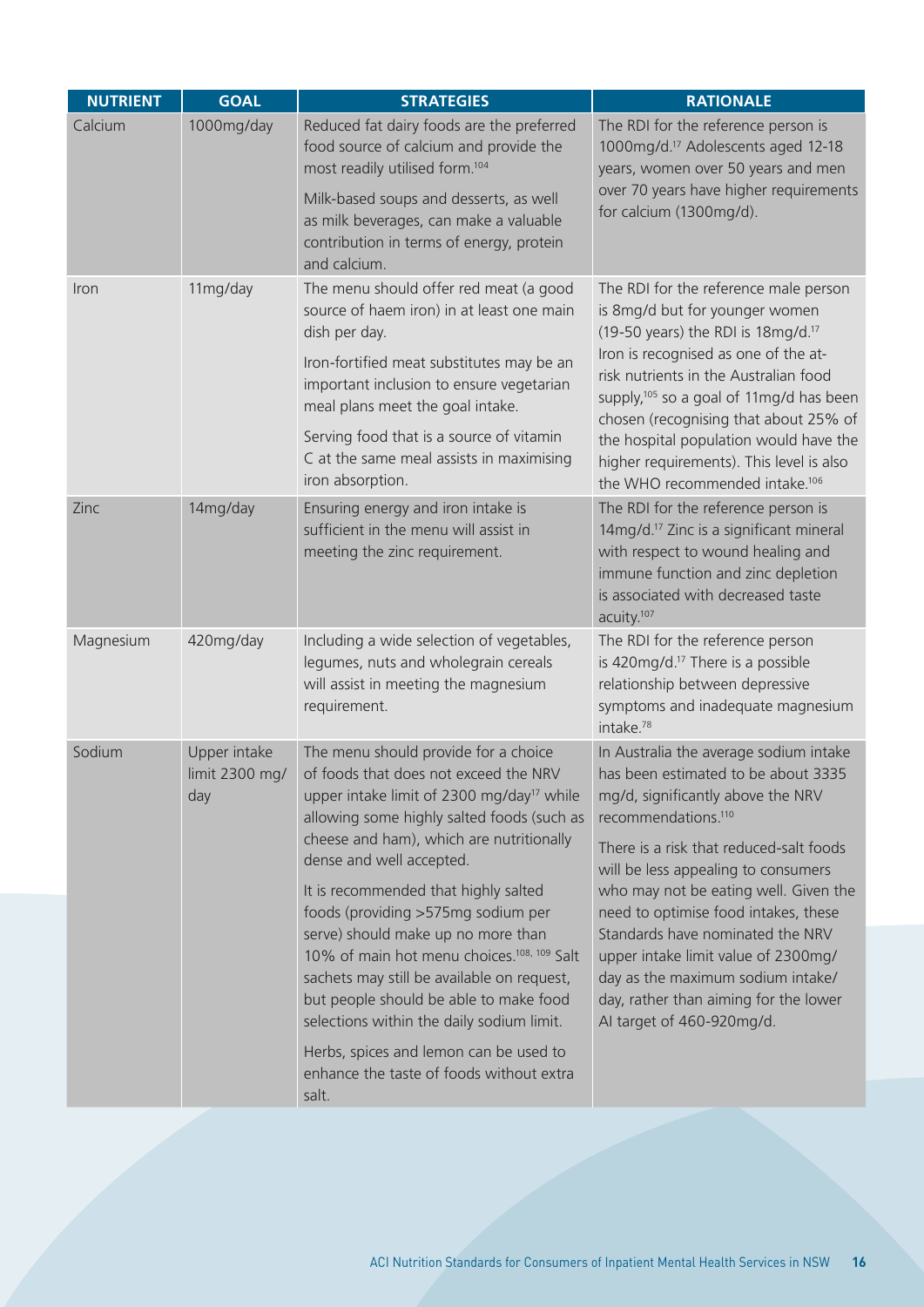## **5. Minimum menu choice standards**

Studies show that choice is a key factor affecting food intake and satisfaction,<sup>111, 112</sup> and this is supported by a recent qualitative review of NSW mental health inpatient facilities conducted by members of the NSW Official Visitors Program.113

A minimum standard for menu choice helps to ensure people in mental health facilities are provided with a range of foods consistent with dietary guideline recommendations, consistency of service provision across the State, and equity of access.

The minimum menu choice standard outlined in the following tables specifies the minimum number of choices, serving size and comments appropriate for people in mental health facilities. It is divided into foods provided at main meals and those at mid-meals.

The actual number of main meals and menu patterns are not specified, to allow flexibility in menu planning and implementation.

The traditional meal pattern in hospitals has been: breakfast, main meal and other lighter meal, plus three mid-meals. However, it is recognised that other models could also be used to meet the nutrient goals and the minimum menu choice standard; for example, four or five smaller meals a day.<sup>114, 115</sup> In Section 6, test menu 2 gives one example of an alternative menu plan.

For each menu item, this minimum menu choice standard specifies:

- minimum number of choices
- minimum serve sizes
- menu design comments
- nutritional standards.

Alternative products are specified as Band 1 (high nutrient density) or Band 2 or 3 (lower nutrient density) as defined in the modified version of the Victorian Nutrition Standards,<sup>116</sup> which is set out in Appendix 3.

This menu choice standard is to be considered a minimum. Facilities are encouraged to extend the meal service and offer additional choices.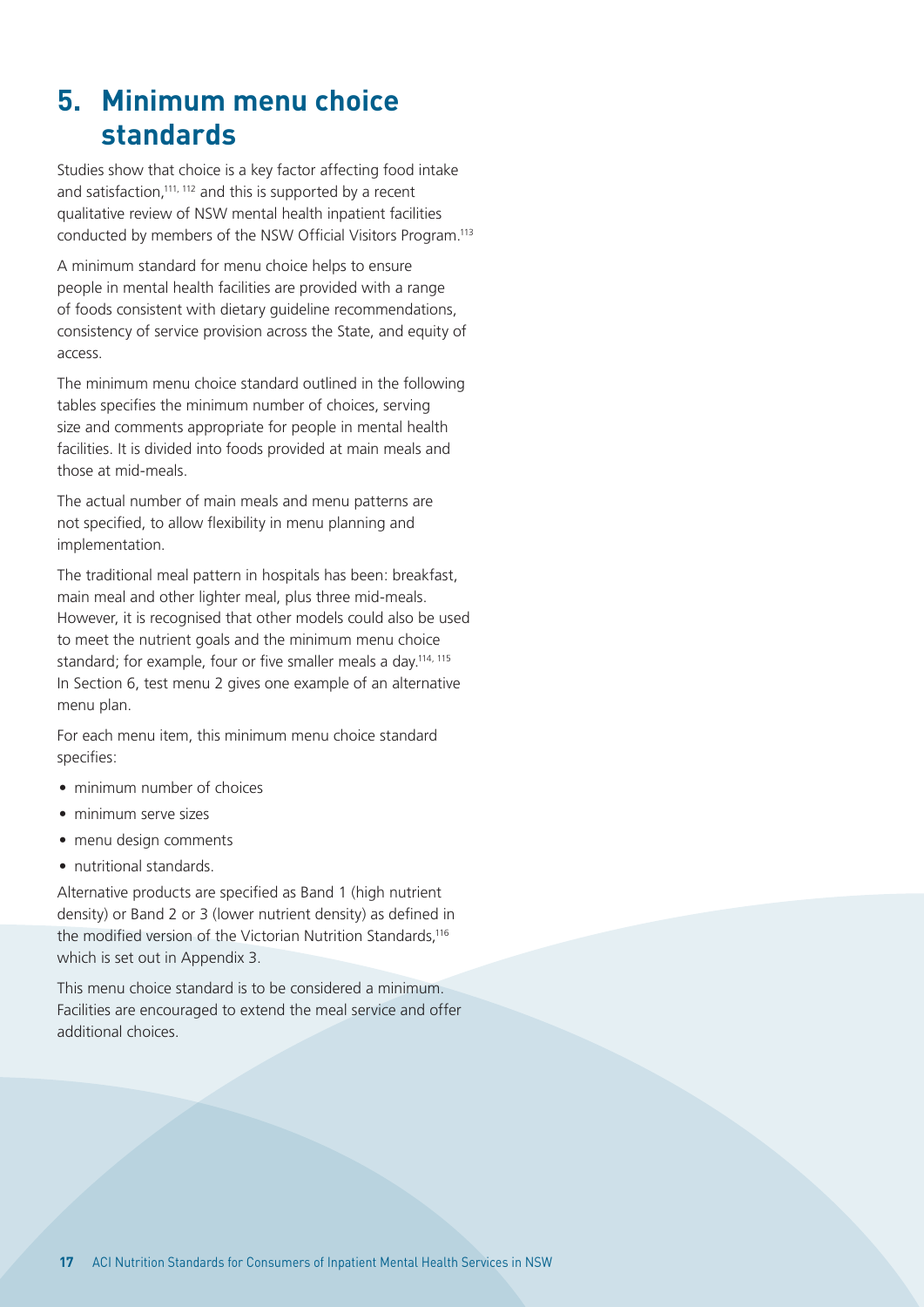## **5.1 Minimum menu choice standards – main meals**

| <b>MENU ITEM</b>                                                                                         | <b>MINIMUM NUMBER</b>                                                                              | <b>MINIMUM SERVE</b>                                                | <b>MENU DESIGN</b>                                                                                                                                                                                                                                                                                                           | <b>NUTRITIONAL</b>                                                                                                                                                                             |
|----------------------------------------------------------------------------------------------------------|----------------------------------------------------------------------------------------------------|---------------------------------------------------------------------|------------------------------------------------------------------------------------------------------------------------------------------------------------------------------------------------------------------------------------------------------------------------------------------------------------------------------|------------------------------------------------------------------------------------------------------------------------------------------------------------------------------------------------|
|                                                                                                          | <b>OF CHOICES</b>                                                                                  |                                                                     | <b>COMMENTS</b>                                                                                                                                                                                                                                                                                                              | <b>STANDARDS</b>                                                                                                                                                                               |
| <b>Fruit</b><br>Fresh                                                                                    | $3$ /day                                                                                           | 1 medium piece<br>(e.g. apple, pear,                                | Provide a variety<br>of fruit to avoid<br>monotony in the diet.                                                                                                                                                                                                                                                              |                                                                                                                                                                                                |
| <b>or</b><br>Canned or stewed                                                                            |                                                                                                    | small banana)<br>120q                                               | Include seasonal fruit<br>where possible.                                                                                                                                                                                                                                                                                    | In natural fruit juice or<br>water.                                                                                                                                                            |
| <b>or</b><br>Dried fruit                                                                                 |                                                                                                    | 30g (e.g. 4 prunes)                                                 | Cut-up fruit is easier<br>for consumers to eat<br>than whole pieces.                                                                                                                                                                                                                                                         |                                                                                                                                                                                                |
| Juice                                                                                                    | $1$ /day                                                                                           | 100mL                                                               | For those who require<br>energy restriction,<br>limiting to one<br>serve a day may be<br>appropriate.                                                                                                                                                                                                                        | 100% juice; no added<br>sugar.<br>At least 20mg vitamin<br>C per 100mL.                                                                                                                        |
| Cereal - hot                                                                                             | 1/breakfast meal                                                                                   | 180g cooked weight                                                  |                                                                                                                                                                                                                                                                                                                              |                                                                                                                                                                                                |
| e.g. porridge,<br>semolina                                                                               |                                                                                                    |                                                                     |                                                                                                                                                                                                                                                                                                                              |                                                                                                                                                                                                |
| Cereal - cold                                                                                            | 4/breakfast meal                                                                                   | Portion packs where<br>available<br>or<br>30 <sub>g</sub>           |                                                                                                                                                                                                                                                                                                                              | Cereals to contain less<br>than 30g sugar/100g.<br>Offer at least 2<br>varieties of cold cereal<br>with a fibre content<br>of at least 3g total<br>fibre/serve and one<br>providing >5g/serve. |
| <b>Protein source at</b><br><b>breakfast</b><br>Continental breakfast<br>or<br><b>Traditional cooked</b> | 1 /breakfast meal                                                                                  | 125g yoghurt, or<br>1 egg, or<br>20g cheese, or<br>110g baked beans | As the breakfast<br>meal is often well<br>consumed, offering a<br>protein source at this<br>meal can be strategic<br>for nutritionally at-risk<br>inpatients. <sup>117</sup><br>Low-protein food, such<br>as spaghetti, tomato<br>and mushrooms, can<br>be offered in addition<br>to enhance variety and<br>reduce monotony. | At least 5g protein<br>per portion (protein<br>equivalent of 1 egg).                                                                                                                           |
| <b>Bread</b><br>Toast, bread or bread<br>roll                                                            | Offered at each main<br>meal. Consumers<br>should be able to<br>select up to 2 slices<br>per meal. | 1 slice<br>1 roll (30g)                                             | Choice of fibre-<br>increased white<br>and at least one of<br>wholemeal, wholegrain<br>or multigrain to be<br>available.                                                                                                                                                                                                     | <400mg sodium per<br>100g.                                                                                                                                                                     |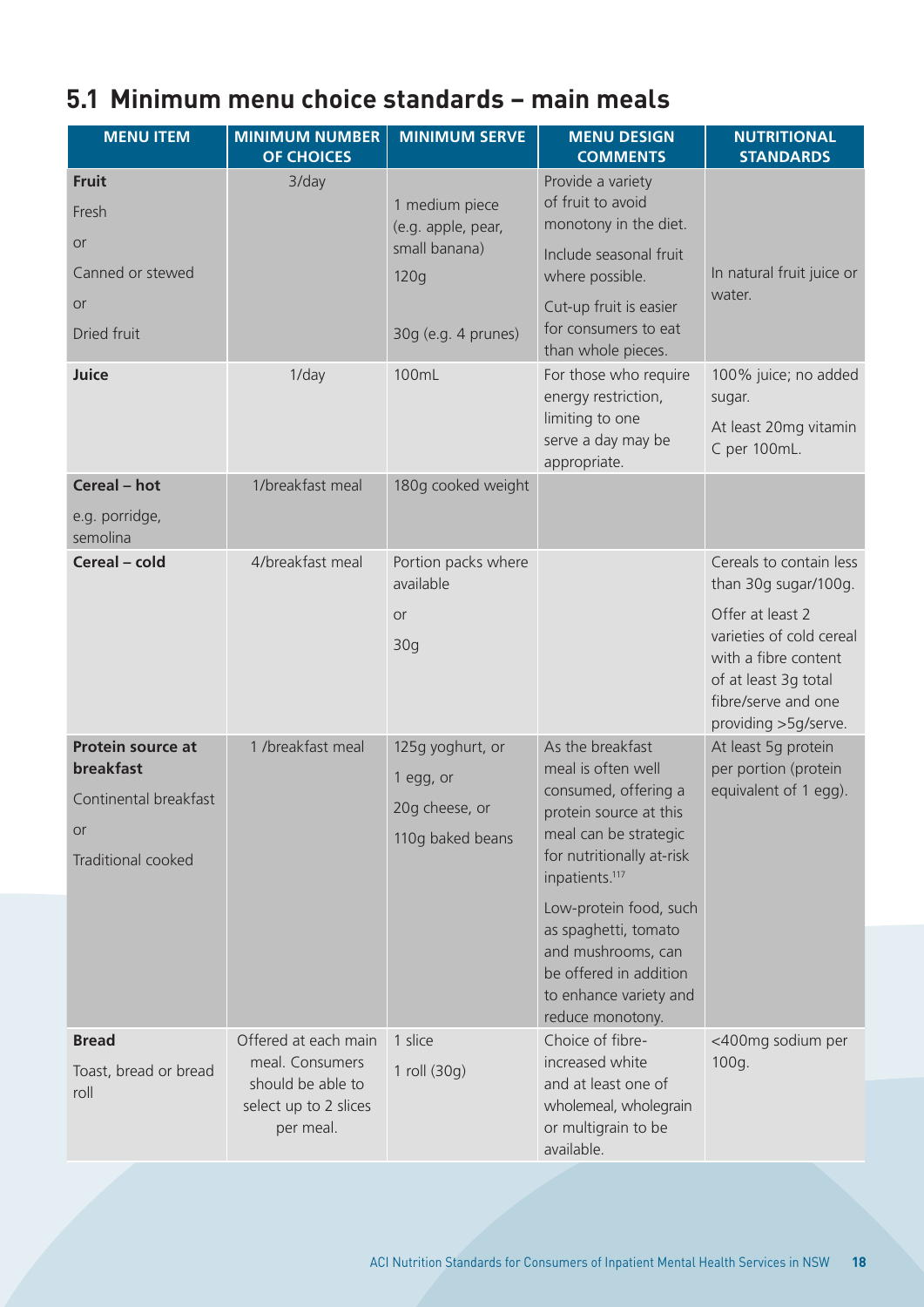| <b>MENU ITEM</b>        | <b>MINIMUM NUMBER</b><br><b>OF CHOICES</b>                    | <b>MINIMUM SERVE</b>                        | <b>MENU DESIGN</b><br><b>COMMENTS</b>                                                                                                                                                                                                                                                                                                                              | <b>NUTRITIONAL</b><br><b>STANDARDS</b>                         |
|-------------------------|---------------------------------------------------------------|---------------------------------------------|--------------------------------------------------------------------------------------------------------------------------------------------------------------------------------------------------------------------------------------------------------------------------------------------------------------------------------------------------------------------|----------------------------------------------------------------|
| <b>Margarine</b>        | 1/main meal                                                   | 1 portion (10g) per<br>2 slices of bread    | Poly- or mono-<br>unsaturated margarine<br>always available.                                                                                                                                                                                                                                                                                                       |                                                                |
| <b>Spreads</b>          | 3/breakfast meal                                              | Portion control<br>packs where<br>available | Minimum of 3 choices.<br>Spreads should include<br>a selection of jams,<br>marmalade, honey<br>and vegemite. Other<br>items such as peanut<br>butter are optional,<br>with consideration<br>given to the presence<br>of consumers with<br>allergies to nuts.                                                                                                       | Low-joule jam is not<br>necessary for people<br>with diabetes. |
| Cold beverage -<br>milk | 1/meal and at each<br>mid-meal                                | 150mL                                       | Consumption of water<br>should be encouraged.<br>Reduced fat milk<br>available at each meal<br>and mid-meal.<br>Reduced fat soy milk<br>to be available on<br>request.<br>Low joule cordial<br>optional at mid-meals.                                                                                                                                              | Soy milk to contain<br>at least 100mg<br>calcium/100mL.        |
| <b>Hot beverages</b>    | Offered at least 4<br>times per day at<br>meals or mid-meals. | 150mL<br>15mL milk for hot<br>beverage      | Tea and coffee,<br>herbal teas, low fat<br>milk drinks. Access<br>to tea and coffee<br>may be limited for<br>some people or at<br>some times to avoid<br>over-consumption of<br>caffeine (see Appendix<br>$2)$ .<br>Decaffeinated tea<br>and coffee should be<br>available.<br>Sweetened drinks like<br>Milo <sup>®</sup> should be limited<br>to only once a day. |                                                                |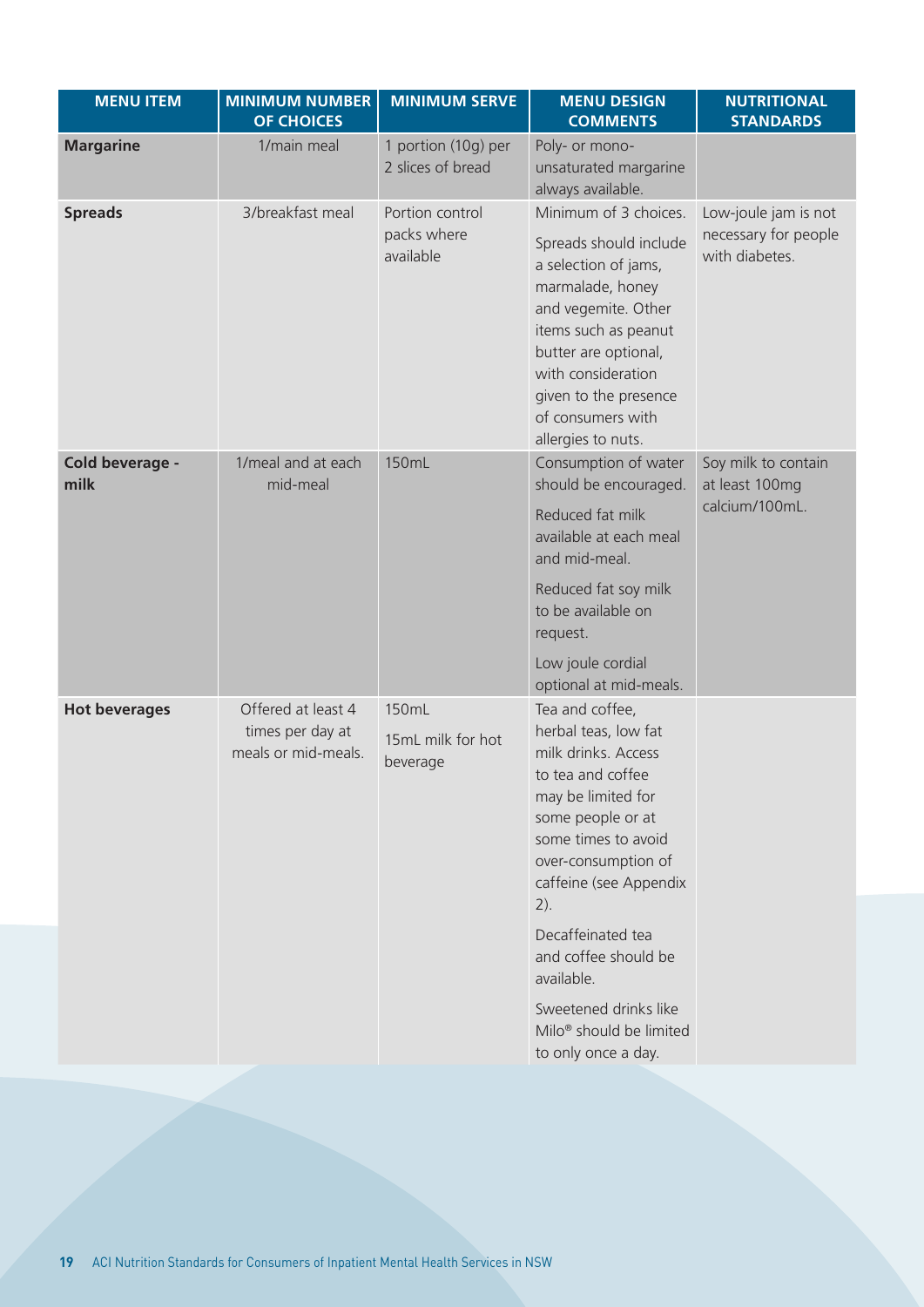| <b>MENU ITEM</b>                                | <b>MINIMUM NUMBER</b><br><b>OF CHOICES</b>                                                                                                                                                                                                                                                                                | <b>MINIMUM SERVE</b>                                                                                                                                                                                                                                                                                                                                                                                                          | <b>MENU DESIGN</b><br><b>COMMENTS</b>                                                                                                                                                                                                                                                                                                                                                                                                                         | <b>NUTRITIONAL</b><br><b>STANDARDS</b>                                                                                                                                                                                                                                                                                                              |
|-------------------------------------------------|---------------------------------------------------------------------------------------------------------------------------------------------------------------------------------------------------------------------------------------------------------------------------------------------------------------------------|-------------------------------------------------------------------------------------------------------------------------------------------------------------------------------------------------------------------------------------------------------------------------------------------------------------------------------------------------------------------------------------------------------------------------------|---------------------------------------------------------------------------------------------------------------------------------------------------------------------------------------------------------------------------------------------------------------------------------------------------------------------------------------------------------------------------------------------------------------------------------------------------------------|-----------------------------------------------------------------------------------------------------------------------------------------------------------------------------------------------------------------------------------------------------------------------------------------------------------------------------------------------------|
| <b>Sugar</b><br>and<br>sugar substitute<br>Soup | 1 of each per meal<br>when hot beverage<br>served.<br>One Band 1 or 2<br>soup to be offered at<br>least once per day in<br>Winter.                                                                                                                                                                                        | Portion control<br>pack of sugar or<br>substitute, unless<br>contraindicated.<br>180mL                                                                                                                                                                                                                                                                                                                                        | Offer 2 if an individual<br>selects cereal and hot<br>beverage at breakfast.<br>Variety at consecutive<br>meals.<br>Soup can be useful for<br>older people who are<br>not eating well and<br>help re-engaging them<br>with oral intake.                                                                                                                                                                                                                       | See Appendix 3 for<br>definition of Bands.                                                                                                                                                                                                                                                                                                          |
| <b>Hot dish</b><br>(lunch and dinner)           | Offer hot dishes on<br>at least two meal<br>occasions per day.<br>At each of these meal<br>occasions provide a<br>minimum of 2 hot<br>dishes.<br>At least one hot dish<br>per meal must meet<br>the standard for Band<br>1 or Band 2 for Main<br>dishes.<br>All other dishes<br>should meet at least<br>Band 3 standards. | Over the whole<br>menu cycle, at<br>least 42 different<br>main hot dish items<br>should be used on<br>the menu.<br>This could be met by<br>offering 3 choices<br>per day on a 14<br>day cycle menu, or<br>2 choices per day<br>on a 28 day cycle<br>menu, with half of<br>the choices repeated<br>once over the cycle.<br>The menu cycle<br>length should be<br>planned taking the<br>average length of<br>stay into account. | At least 1 main dish<br>per day must be red<br>meat. A variety of<br>meats to be provided<br>for consecutive meals.<br>Fish choices should be<br>offered at least three<br>times per week (as hot<br>main dish, or in salads<br>and sandwiches).<br>There may be facilities<br>or units where it is<br>appropriate to serve<br>hot dishes at only one<br>meal occasion per day.<br>Vegetarian choices<br>should not be repeated<br>more than twice a<br>week. | See Appendix 3 for<br>definition of Bands.<br>Use unsaturated fat<br>in the making of<br>main meals where<br>appropriate.<br>Less than 20% of hot<br>main menu items to<br>have more than 15 g<br>fat per serve.<br>Less than 10% of<br>main menu items<br>to have more than<br>575mg sodium per<br>serve.<br>Lean meats and<br>poultry to be used. |
| Potato, rice, pasta                             | 1-2 choices at each<br>meal offering main<br>hot choices.<br>An alternative to<br>potato is offered at<br>least once per day.<br>Rice or pasta should<br>be offered when it<br>would be a typical<br>accompaniment with<br>a meal.                                                                                        | 90q                                                                                                                                                                                                                                                                                                                                                                                                                           | Consider use of lower<br>GI varieties of rice (e.g.,<br>Basmati or Doongara).                                                                                                                                                                                                                                                                                                                                                                                 | Cook with minimal<br>salt.<br>Use unsaturated fat in<br>all potato recipes.                                                                                                                                                                                                                                                                         |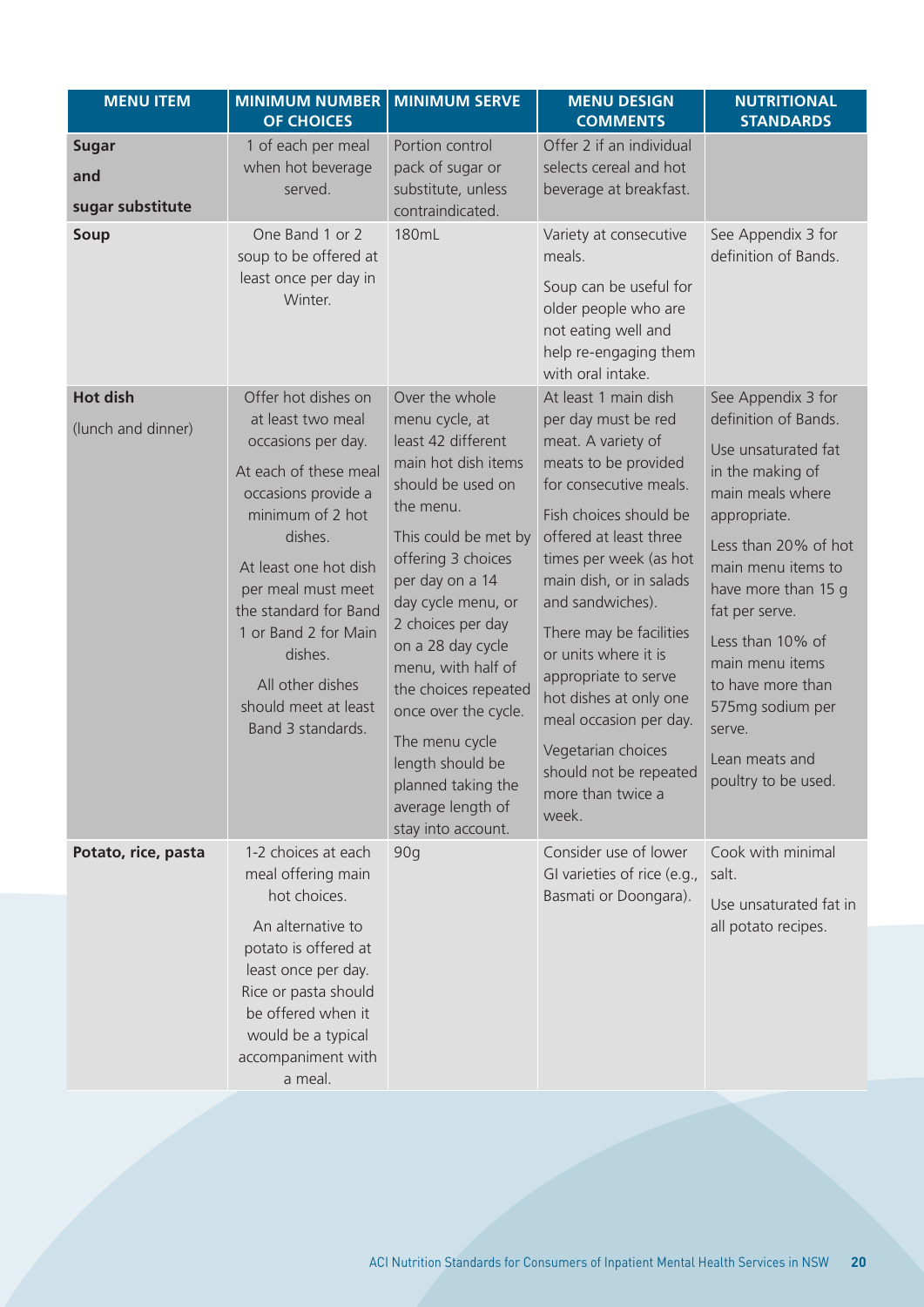| <b>MENU ITEM</b>        | <b>MINIMUM NUMBER</b><br><b>OF CHOICES</b>                                            | <b>MINIMUM SERVE</b>                 | <b>MENU DESIGN</b><br><b>COMMENTS</b>                                                                                     | <b>NUTRITIONAL</b><br><b>STANDARDS</b>                                     |
|-------------------------|---------------------------------------------------------------------------------------|--------------------------------------|---------------------------------------------------------------------------------------------------------------------------|----------------------------------------------------------------------------|
| <b>Vegetables</b>       | 2 varieties at each<br>meal offering main<br>hot choices (except<br>breakfast).       | 70g per vegetable<br>portion.        | Serve at least one red<br>/ orange, and one<br>dark green or leafy<br>vegetable per day.<br>Band 3 side salads            | See Appendix 3 for<br>definition of Bands.<br>Cook without added<br>salt.  |
|                         |                                                                                       |                                      | may be offered as an<br>alternative.<br>Soups can contribute                                                              | Use unsaturated fat in<br>vegetable recipes.                               |
|                         |                                                                                       |                                      | to vegetable<br>requirements if they<br>contain a significant<br>amount of vegetable /<br>serve.                          |                                                                            |
| <b>Sandwich</b>         | One Band 1 sandwich<br>offered once per                                               |                                      | Offer sandwiches<br>made with high-fibre                                                                                  | See Appendix 3 for<br>definition of Bands.                                 |
|                         | day, but sandwiches<br>should be available<br>when needed for<br>particular consumers |                                      | white and at least<br>one of wholemeal,<br>wholegrain or<br>multigrain breads.                                            | Poly- or mono-<br>unsaturated margarine<br>to be used.                     |
|                         | at other times.                                                                       |                                      | Fish choices should be<br>offered at least three<br>times per week (as hot<br>main dish, or in salads<br>and sandwiches). | Lean meats and<br>poultry to be used.                                      |
| Salad as a main<br>meal | One Band 1 or Band 2<br>salad offered at least                                        | Minimum of 5<br>different vegetables | Portion control salad<br>dressings should be                                                                              | See Appendix 3 for<br>definition of Bands.                                 |
|                         | once per day.                                                                         | with minimum total<br>of 90g.        | offered as an optional<br>choice item.                                                                                    | Lean meats and<br>poultry to be used.                                      |
|                         |                                                                                       |                                      | Fish choices should be<br>offered at least three<br>times per week (as hot<br>main dish, or in salads<br>and sandwiches). |                                                                            |
| <b>Desserts</b>         | Offer desserts at<br>least once per day,                                              |                                      | Repetition of prepared<br>dessert items should                                                                            | See Appendix 3 for<br>definition of Bands.                                 |
|                         | including at least one<br>Band 1 dessert per<br>day based on reduced<br>fat dairy.    |                                      | be limited to once<br>per week, with the<br>exceptions of custard<br>and yoghurt.                                         | Use unsaturated<br>fat in the making<br>of desserts, where<br>appropriate. |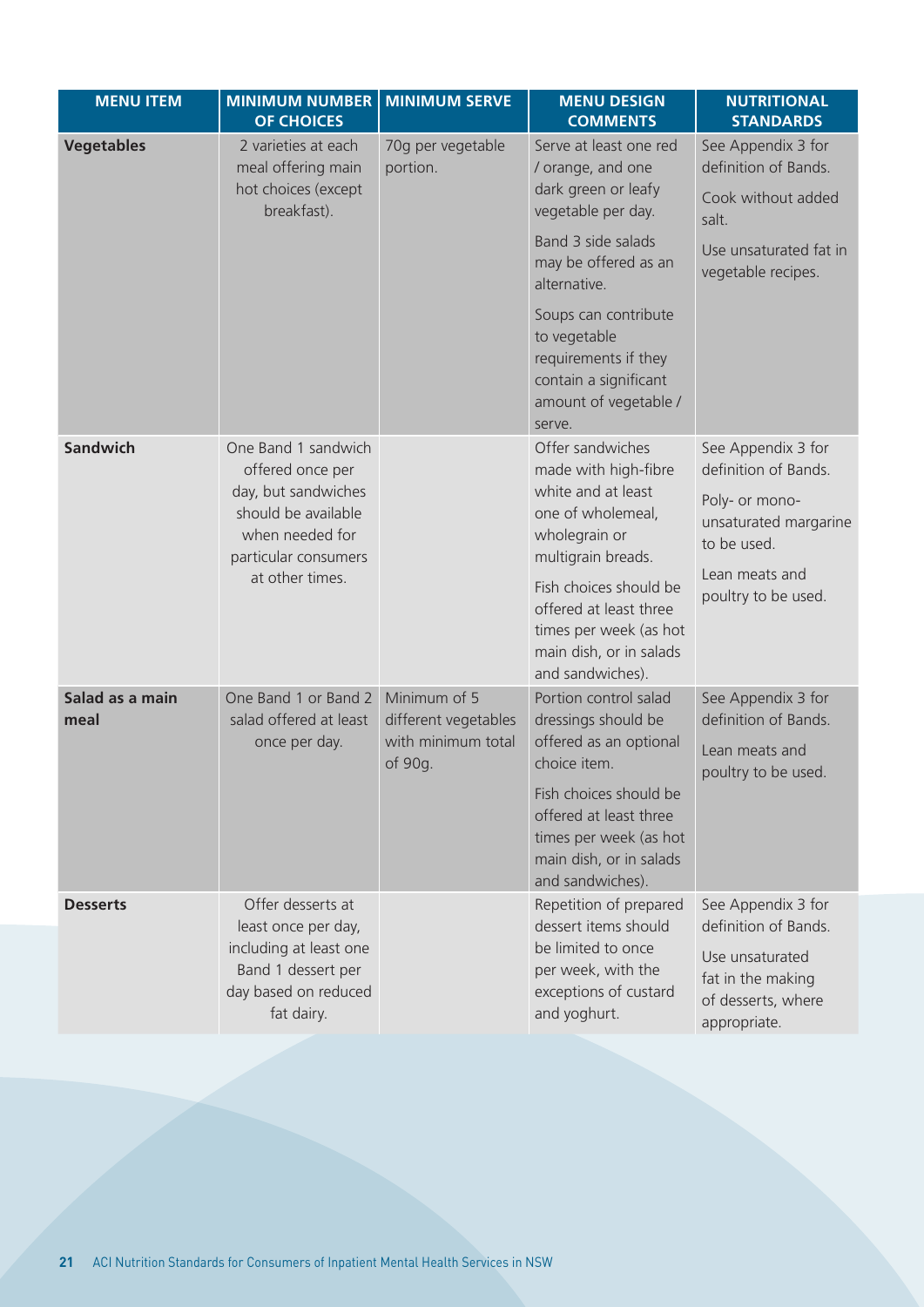### **5.2 Minimum menu choice standards – mid-meal food items**

| <b>MENU ITEM</b>   | <b>MINIMUM</b><br><b>NUMBER OF</b><br><b>CHOICES /</b><br><b>MID-MEAL</b> | <b>STANDARD SERVE</b>                                                                                                                                                                                                                                                                                                                                                                                                      | <b>MENU DESIGN</b><br><b>COMMENTS</b>                                                                                                                                                                                                                              | <b>NUTRITIONAL</b><br><b>STANDARDS</b>                                                                                              |
|--------------------|---------------------------------------------------------------------------|----------------------------------------------------------------------------------------------------------------------------------------------------------------------------------------------------------------------------------------------------------------------------------------------------------------------------------------------------------------------------------------------------------------------------|--------------------------------------------------------------------------------------------------------------------------------------------------------------------------------------------------------------------------------------------------------------------|-------------------------------------------------------------------------------------------------------------------------------------|
| Mid-meal<br>snacks | 3 per day                                                                 | 20g biscuits or one portion<br>control pack containing 2 plain<br>biscuits (served no more than<br>once per day)<br>Some examples of alternatives<br>to biscuits:<br>• 1 piece fresh fruit<br>• Canned fruit portion control<br>pack<br>• Low fat yoghurt<br>• Vegetable sticks and dips<br>• Crackers and salsa or cheese<br>• Half a sandwich<br>Fruit toast/bread<br>$\bullet$<br>Pikelets<br>$\bullet$<br>• Fruit cake | Supper should be served<br>at a time that limits<br>the gap overnight from<br>supper to breakfast to be<br>less than 12 hours.<br>Most mid-meal items<br>should provide <500kJ<br>per serve, but occasional<br>offering of higher energy<br>options is acceptable. | High-fibre biscuit<br>choices should be<br>preferred.<br>Poly- or mono-<br>unsaturated<br>margarine to<br>be used on<br>sandwiches. |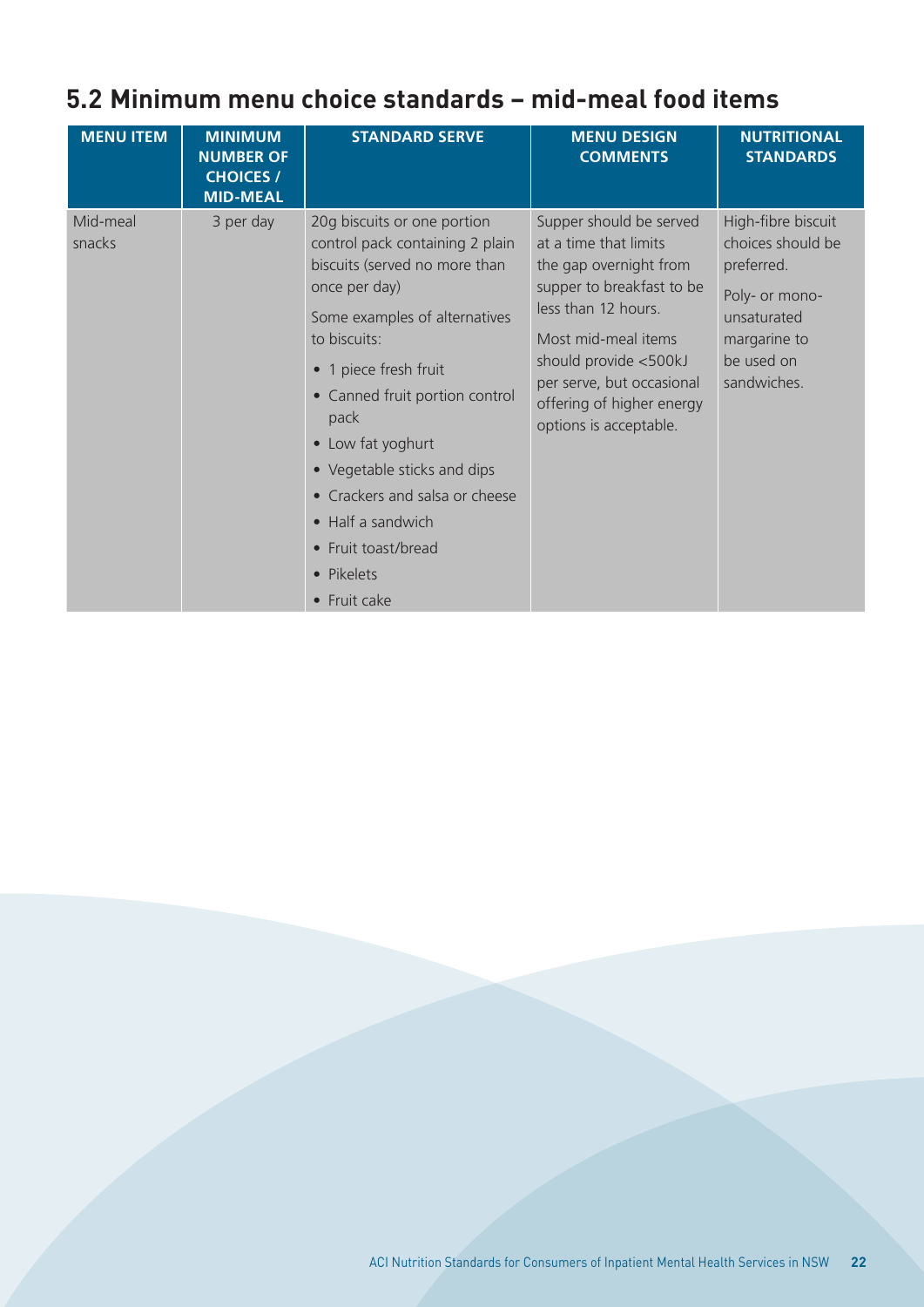## **6. Test Menus**

To assess the practicality of these Standards and their ability to meet nutritional targets, two test menus were developed as examples of an individual's selection from a menu meeting these Standards, and analysed to compare them with the nutrient requirements of the reference person. Two different menu patterns were designed: a traditional menu with three meals plus three mid-meals, and an alternative plan with four main meals and two mid-meals.

| <b>Breakfast</b> | 110mL orange juice                                                             |
|------------------|--------------------------------------------------------------------------------|
|                  | 2 biscuits Weet-Bix™                                                           |
|                  | 4 prunes                                                                       |
|                  | 150mL reduced-fat milk                                                         |
|                  | 1 boiled egg                                                                   |
|                  | 1 slice wholemeal reduced-salt toast                                           |
|                  | 1 portion reduced salt canola margarine                                        |
|                  | 1 portion jam                                                                  |
|                  | 150mL coffee + 1 portion sugar                                                 |
| Lunch            | 180mL minestrone soup                                                          |
|                  | Sandwich (2 slices wholemeal bread, 60g tuna, 20g lettuce, mayonnaise)         |
|                  | 1 medium banana                                                                |
| Dinner           | 90g lean roast beef                                                            |
|                  | 60mL tomato-based sauce                                                        |
|                  | 90g boiled potato                                                              |
|                  | 70g peas                                                                       |
|                  | 70g carrots                                                                    |
|                  | 50g stewed apricots + 60mL reduced fat custard                                 |
|                  | 1 slice wholemeal reduced-salt bread + 1 portion reduced-salt canola margarine |
|                  | 150mL tea + 1 portion milk + 1 portion sugar                                   |
| 3 mid-meals      | 2 cups tea (150mL tea + 1 portion milk + 1 portion sugar)                      |
|                  | 150mL reduced fat milk                                                         |
|                  | 1 Granita™ biscuit                                                             |
|                  | 1 small fresh apple                                                            |
|                  | 2 Vita-wheat™ biscuits + 20g reduced-fat cheddar                               |
|                  |                                                                                |

#### **Menu 1: Traditional menu pattern (three meals plus three mid-meals)**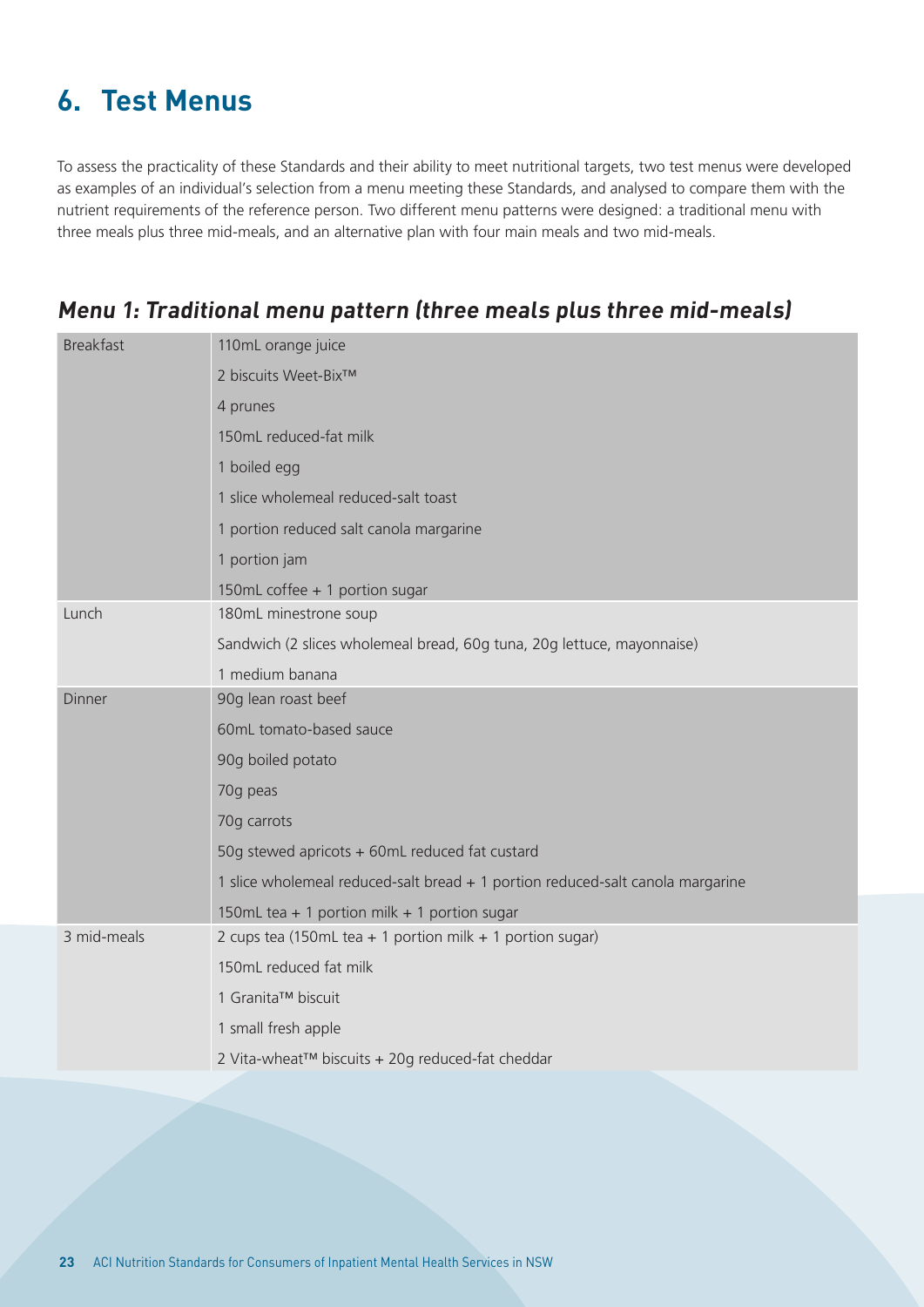#### **Menu 2: Alternative menu pattern (four meals plus two mid-meals)**

| <b>Breakfast</b> | 110mL orange juice                                                             |  |  |  |  |
|------------------|--------------------------------------------------------------------------------|--|--|--|--|
|                  | 2 biscuits Weet-Bix™                                                           |  |  |  |  |
|                  | 4 prunes                                                                       |  |  |  |  |
|                  | 150mL reduced-fat milk                                                         |  |  |  |  |
|                  | 2 slices fruit toast                                                           |  |  |  |  |
|                  | 2 portions reduced-salt canola margarine                                       |  |  |  |  |
|                  | 150mL coffee + 1 portion sugar                                                 |  |  |  |  |
| <b>Brunch</b>    | 170g beef lasagne                                                              |  |  |  |  |
|                  | 90g side salad + 30mL dressing                                                 |  |  |  |  |
|                  | 1 slice wholemeal reduced-salt bread + 1 portion reduced-salt canola margarine |  |  |  |  |
| Main meal        | 90g lean roast chicken                                                         |  |  |  |  |
|                  | 60mL reduced-salt gravy                                                        |  |  |  |  |
|                  | 90g boiled potato                                                              |  |  |  |  |
|                  | 70g broccoli                                                                   |  |  |  |  |
|                  | 70g carrots                                                                    |  |  |  |  |
|                  | 50g stewed apricots + 60mL reduced-fat custard                                 |  |  |  |  |
|                  | 1 slice wholemeal reduced salt bread + 1 portion reduced-salt canola margarine |  |  |  |  |
|                  | 150mL coffee + 1 portion milk + 1 portion sugar                                |  |  |  |  |
| Supper           | 180mL minestrone soup                                                          |  |  |  |  |
|                  | 1 slice wholemeal reduced salt bread + 1 portion canola margarine              |  |  |  |  |
|                  | 2 Vita-wheat™ biscuits + 20g reduced-fat cheddar                               |  |  |  |  |
| 2 mid-meals      | 150mL tea + 1 portion milk + 1 portion sugar                                   |  |  |  |  |
|                  | 150mL reduced-fat flavoured milk                                               |  |  |  |  |
|                  | 1 Granita™ biscuit                                                             |  |  |  |  |
|                  | 1 small fresh apple                                                            |  |  |  |  |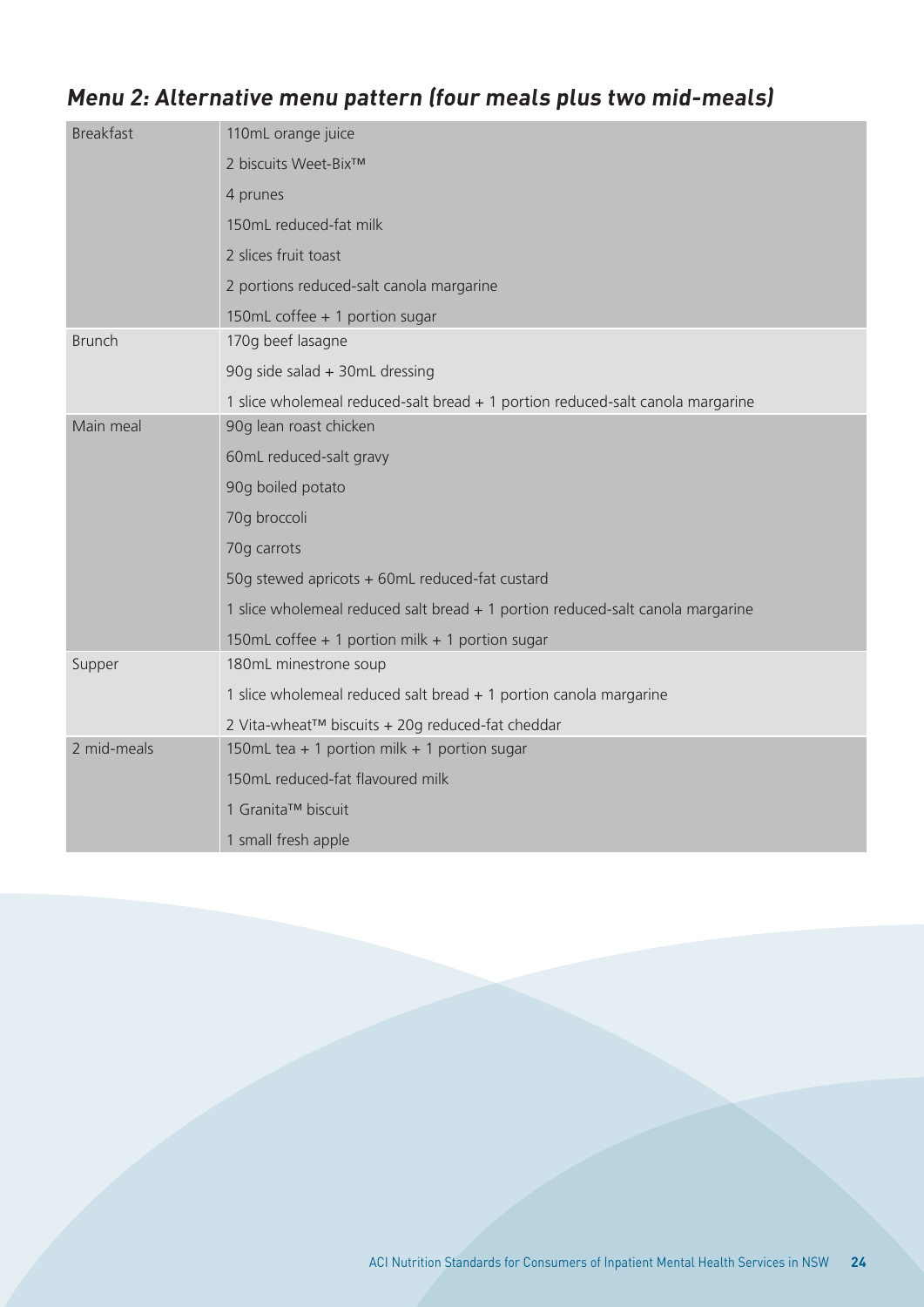### **6.1 Comparison of analysis of test menus to nutrient standards**

The results below show it is possible to meet nutrient standards with choices from two menu formats. However, this is only possible if nourishing food choices are included at mid-meals. Without this, the calcium goal in particular, is difficult to meet. It can also be difficult to meet zinc requirements every day, and these should be assessed on a weekly basis. In the last National Nutrition Survey, the median daily zinc intake in people in the community was only 10.8mg for those aged 25-44 years and 8.8mg for those aged 65 years and over.89

| <b>Nutrient</b>        | <b>Nutrient goal</b> | <b>Menu1</b> | % Goal | <b>Menu 2</b> | % Goal |
|------------------------|----------------------|--------------|--------|---------------|--------|
| Energy kJ              | 8000                 | 8182         | 102    | 9324          | 116    |
| Protein q              | 90                   | 108          | 120    | 97            | 108    |
| Fat %E                 | $<$ 35%              | 30           | 86     | 33            | 94     |
| Saturated fat %E       | < 10                 | 9.8          | 98     | 9.6           | 96     |
| Fibre g                | 30                   | 39           | 130    | 39            | 130    |
| Vitamin C mg           | 45                   | 126          | 279    | 163           | 362    |
| Folate µg <sup>+</sup> | 400                  | 513          | 128    | 583           | 145    |
| Calcium mg             | 1000                 | 1097         | 110    | 1251          | 125    |
| Iron mg                | 11                   | 16.5         | 150    | 15.0          | 136    |
| Zinc mg                | 14                   | 14.1         | 101    | 10.6          | 76     |
| Magnesium mg           | 420                  | 653          | 156    | 601           | 143    |
| Sodium mg              | $<$ 2300             | 2021         | 88     | 2308          | 100    |

† Includes folate from fortification of bread

Provision of three serves of fish and four serves of lean red meat per week can provide sufficient LC-n-3 fatty acids to meet the average SDT of 430mg/d:

| Food                 | <b>Serve size</b> | LC-n-3 fatty acid content (mg) <sup>118</sup> |
|----------------------|-------------------|-----------------------------------------------|
| Grilled mullet       | 110q              | 680                                           |
| Salmon Salad         | 90g               | 1894                                          |
| Tuna sandwich        | 60g               | 350                                           |
| Grilled steak        | 90q               | 71                                            |
| Beef curry           | 90g               | 55                                            |
| Roast lamb           | 90q               | 116                                           |
| Lamb stir fry        | 90g               | 81                                            |
| Total weekly         |                   | 3247                                          |
| <b>Average daily</b> |                   | 464                                           |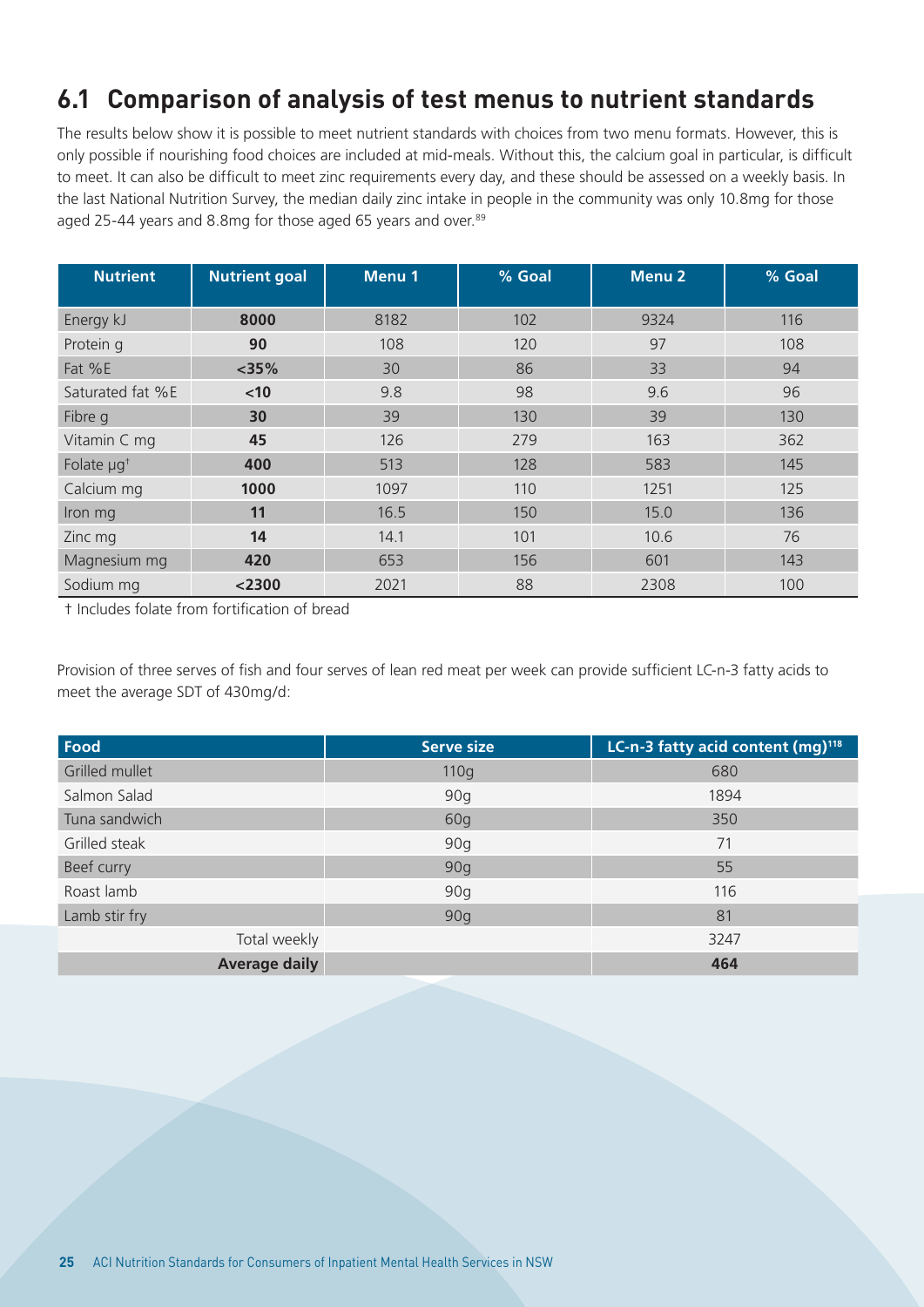## PART C NUTRITION ISSUES FOR PARTICULAR GROUPS

As explained in Section 1.1, these Standards should form the basis of menu planning for most people admitted to mental health inpatient services. Many therapeutic diets could be based on the general standard menu offerings, using the same menu planning principles. However, these Standards do not attempt to describe the nutritional requirements of specialised therapeutic diets, which are set out in the *Therapeutic Diet Specifications for Adult Inpatients*. 12

A few general comments on the needs of particular groups follow. They provide some background for menu planners and foodservice providers but do not attempt to be comprehensive guidelines.

#### **Older people**

Older people can be in hospital for extended periods with complex medical problems and/or waiting for placement in aged-care facilities. Older people often don't eat enough to meet their nutritional requirements.119, 120 Food needs to be tasty and familiar to tempt them. Large meals can be off-putting so more frequent smaller meals and fortified food may be better strategies.<sup>121, 122</sup>

### **People with cognitive impairment and physical disability**

The presence of disability<sup>123</sup> and other physical and mental health issues, along with the common effects of multiple medications on appetite, digestion and bowel function, means that the food service needs to be very flexible to meet the needs of these people. Maintaining adequate hydration is also a particular issue of concern.<sup>124</sup> Reduced oral intake is expected in consumers with dementia and providing appropriate feeding options

can provide difficult ethical challenges.125 Some people with dementia and other similar conditions may benefit from the availability of finger foods, which can facilitate increases in oral intake, independence and self-feeding,<sup>38,</sup> <sup>126</sup> but this is only one possible strategy.

## **Acute illness**

People in hospital with a physical illness often eat small amounts of food and subsequently are challenged to meet their nutrient requirements. They are frequently prescribed an oral supplement to boost their energy/ protein intake. There are some occasions when no cutlery is used, for safety reasons. These people will usually be ordered finger food (see *Therapeutic Diet Specifications for Adult Inpatients*12) and closely supervised by nursing staff.

People who require modified diets and are in hospital for longer than five days are also at nutritional risk. It can be difficult to accommodate their needs with a standard menu. As their specific nutrient needs vary and their appetites are unpredictable, adequate choice and ordering flexibility is important for this group.

### **People who are admitted to mental health facilities for extended periods**

Many people in mental health facilities can have very long lengths of stay and some may be in facilities for many years. Menus must meet the goals for all nutrients and provide a range of dishes that are popular and likely to be eaten. An appropriate menu cycle must be in place to prevent menu fatigue. Additional opportunities for more normal eating occasions – e.g. barbeques and cooking classes – can assist.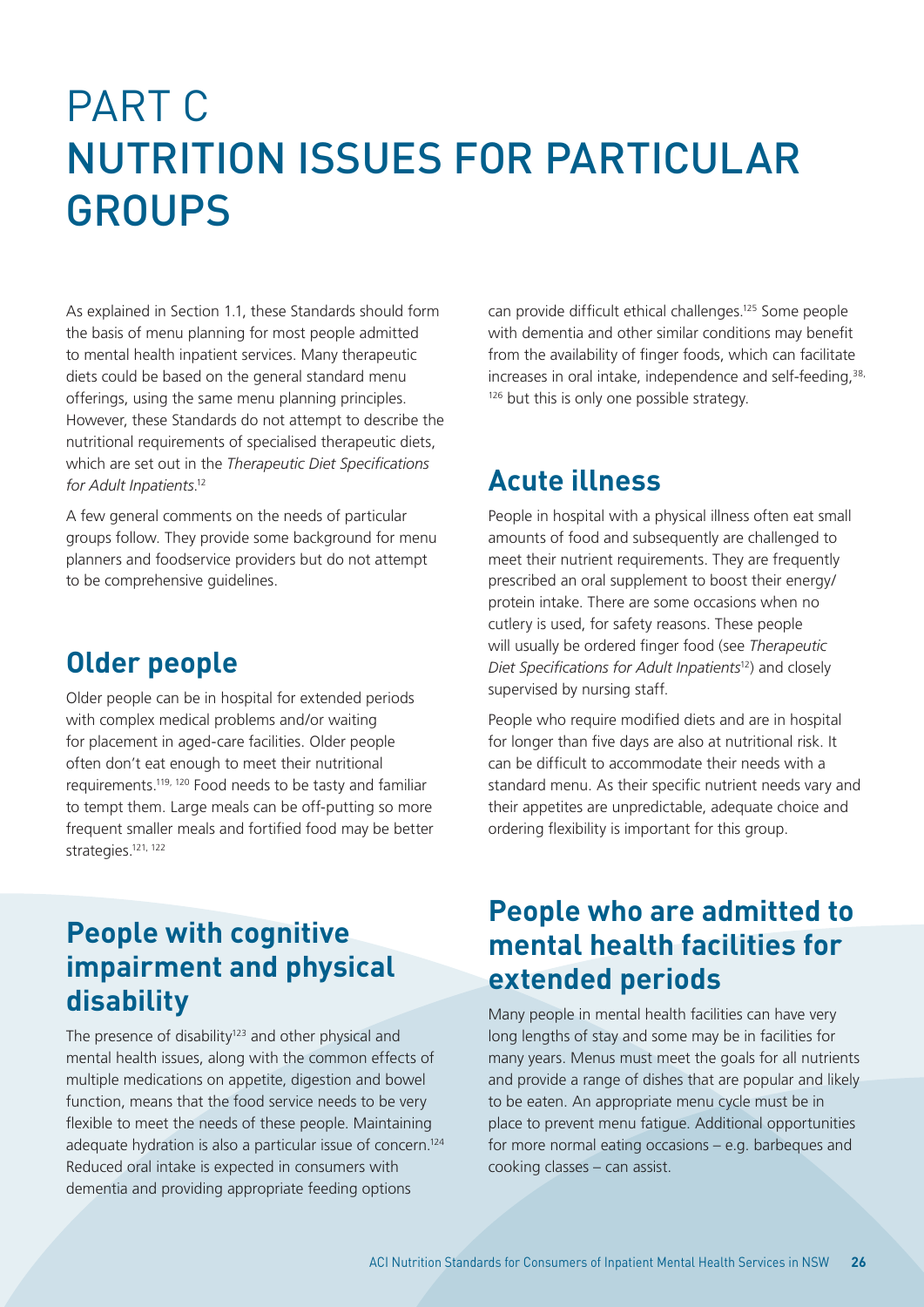## **Pregnant and lactating women**

- Lactating women have significantly higher daily RDI requirements for energy (2.0-2.1MJ) and several nutrients, including Folate (500µg) and vitamin C (85mg).
- Menus must meet nutrient goals and provide a range of dishes that are popular and likely to be eaten, incorporating contemporary menu choices.
- These women may require more frequent meals/ snacks. High-energy/nutrient-dense snacks are particularly important for this group.
- Flexible meal timing and service arrangements are required to complement breastfeeding demands. Meals that can be eaten cold or heated on demand can improve flexibility.
- Lactating women need access to fluids to meet their increased fluid requirements.
- Consider the risks associated with Listeria infection for antenatal inpatients.94

## **Vegetarian and vegan diets**

- Menus must offer suitable options to meet the goals for all nutrients and provide a choice of suitable options that are popular and likely to be eaten. In particular, appropriate meat and dairy substitutes should be included. Nutrients at risk in this group include vitamin B12, calcium, iron, zinc and long-chain n-3 fatty acids.127
- To improve iron absorption, vegetarian menus should offer a good source of vitamin C at each meal, e.g. fruit juice or salad.
- To ensure adequate calcium, some people will need a cow's milk alternative, such as calcium-fortified soy milk.
- Every effort should be made to maximise the variety of dishes offered to people who choose vegetarian diets.
- Detailed guidelines on the provision of vegetarian and vegan diets are given in the *Therapeutic Diet Specifications for Adult Inpatients*. 12

## **Eating disorders**

- Diagnoses of anorexia nervosa, bulimia nervosa, binge eating disorder, and eating disorders not otherwise specified are prevalent in people who use mental health services. Many of the restrictions in these menu Standards (which have an emphasis on reducing the risk of unwanted weight gain) may not be suitable for these inpatients, especially for those with anorexia nervosa.
- People diagnosed with an eating disorder are usually encouraged to eat a wide variety of foods within regular meal and snack times and to normalise their fluid intake. Low-joule drinks and sugar substitutes are inappropriate, but otherwise eating from the standard menu should be encouraged.128
- They will often be prescribed a high energy/high protein diet, with supplementary fortified drinks, and will require a more controlled and supervised eating environment that monitors for risks of refeeding syndrome, and controls for eating disordered behaviours between meals.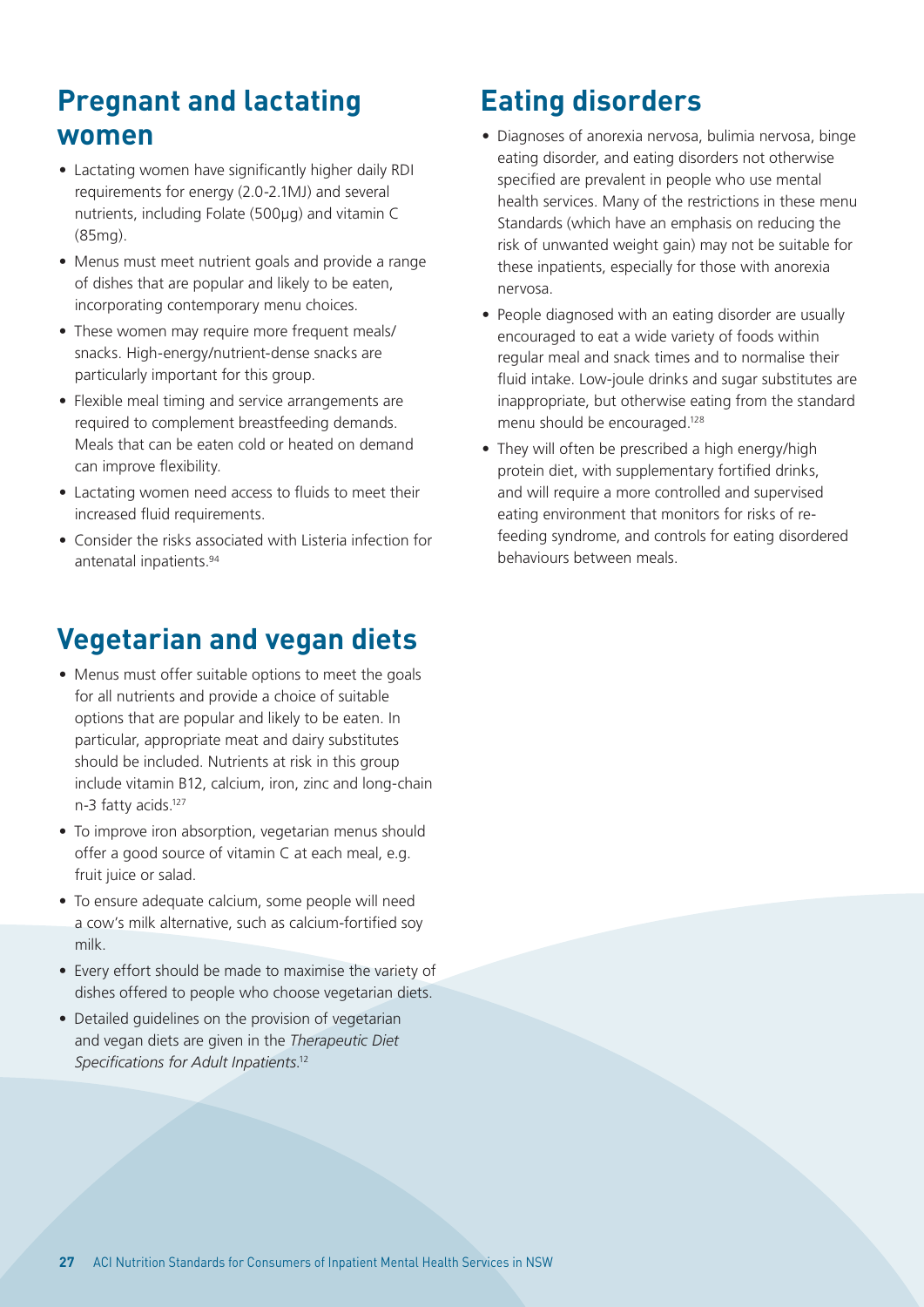## APPENDIX 1 NUTRITION-RELATED CONDITIONS AND MENTAL ILLNESS

People with mental illness are more likely to have serious coexisting physical health problems than the general population.28 The incidence of the following conditions is higher in people with mental illness:

## **Obesity**

People with ongoing mental illness are more likely to be overweight at twice the rate of the general population, $7$ , 129-131 and weight gain during psychiatric hospitalisation affects not only adults but also children and adolescents.132 Forty to 80% of individuals on secondgeneration antipsychotic medications gain up to 20% of their ideal body weight, especially those on clozapine and olanzapine.<sup>133, 134</sup> In the longer term, obesity seems to be less related to specific medications and more to behavioural factors and diet.135 Audits in NSW mental health units indicate that up to 80% of consumers in some units are obese.136 Obesity damages psychological well-being and may compound the effects of mental illness.37 People who are overweight or obese may also be at risk of suboptimal nutrition, disordered eating, poor food choices and poor food security.

## **Malnutrition**

There is a risk of both over- and under-nutrition in this group that may manifest as malnutrition. Protein– energy malnutrition in mental health facilities is more prevalent in older people, and is frequently undetected and untreated, causing a wide range of adverse consequences.137 Other micronutrient deficiencies are more likely to be evident in people who are inpatients in mental health facilities due to poor diet quality.138

## **Metabolic syndrome**

Metabolic syndrome is a predictor of cardiovascular disease (CVD) and is more prevalent in people with serious mental illness.<sup>7, 8, 29</sup> In a study in Western Australia, the prevalence of metabolic syndrome in people attending public mental health services was 54%, double the general population rate.139 Similarly high prevalence rates have been found among nonacute inpatients in a 2008 survey in a Sydney psychiatric rehabilitation hospital (52.4%)140 and in people with a psychotic disorder attending a psychiatric rehabilitation service in the Hunter region of NSW (59%).<sup>136</sup>

## **Pre-diabetes and diabetes**

The prevalence of diabetes is four to five times higher in people with schizophrenia than the general population.8 At the same time, people with ongoing mental illness are likely to receive lower quality diabetes care, with fewer recommended services, less aggressive management of CVD risk factors, and less education about diabetes management.141, 142

#### **Cardiovascular disease (CVD)**

People with ongoing mental illness have twice the normal risk of dying from CVD.<sup>8</sup> It has been reported that CVD is five times higher in people with schizophrenia than the general population<sup>7</sup> and that they have a 20% shorter life expectancy as a result.<sup>143</sup>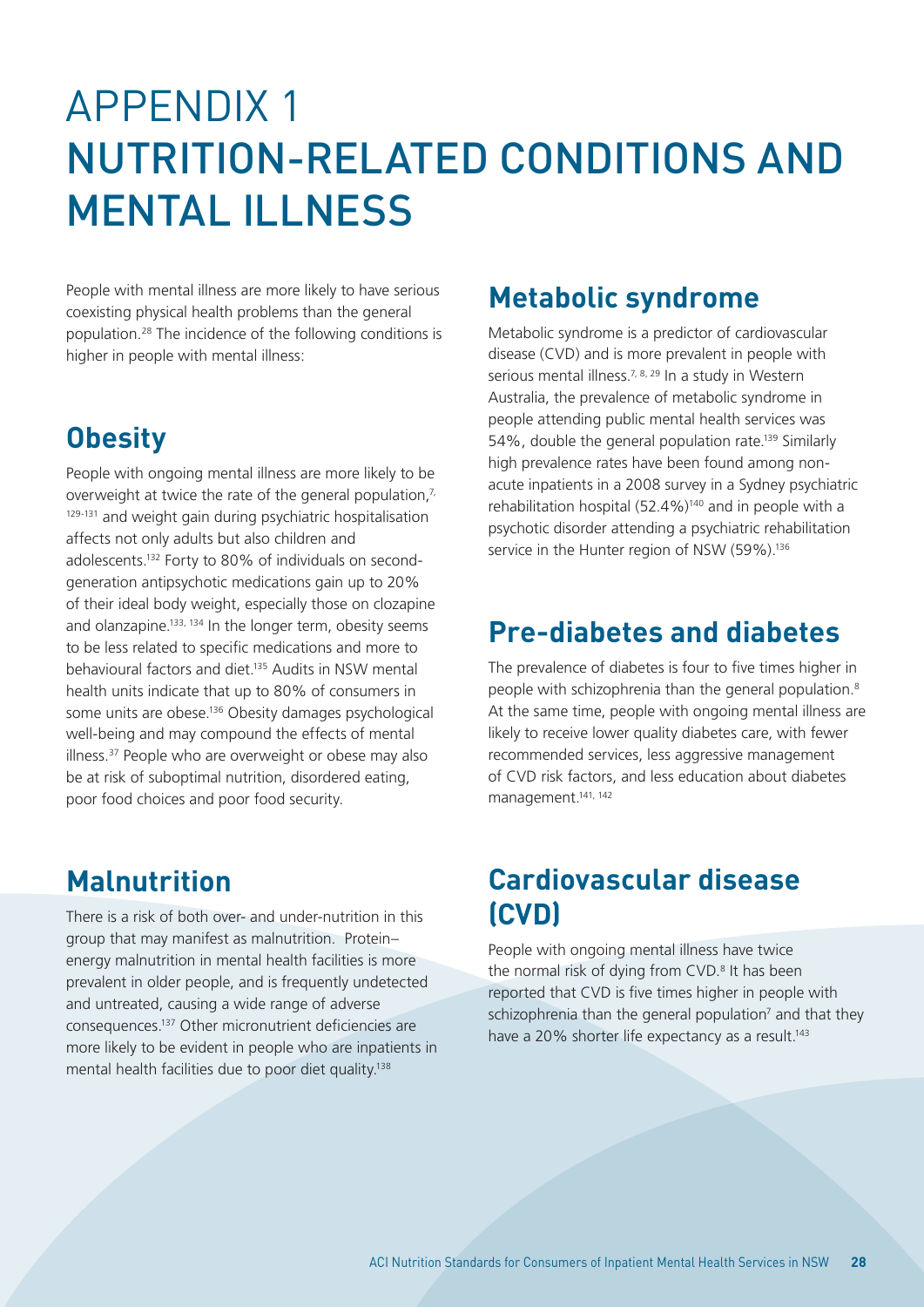## **Constipation**

People who are prescribed or taking antipsychotic medication have a higher risk of developing constipation compared to non-users.<sup>25</sup>

## **Disordered eating**

A range of different disorders - including anorexia nervosa, bulimia nervosa, binge eating disorder and eating disorders not otherwise specified - are prevalent in people in mental health facilities (with estimates ranging from 2-17%) and are often unrecognised by staff.144, 145 People diagnosed with schizophrenia are more likely to exhibit disordered eating, which may be related to deregulation of synaptic plasticity and alterations of neurotrophins.<sup>146, 147</sup>

## **Dysphagia**

The literature suggests that six percent of the general population has an oropharyngeal swallow dysfunction,<sup>148</sup> but this is increased in a long stay mental health setting to rates between 19% and 46%.<sup>149, 150</sup> More seriously, death due to asphyxiation secondary to choking on food occurs far more frequently in people with mental health disorders (up to 43 times more likely).<sup>151</sup>

#### **Fast eating syndrome**

Fast eating is one of the most deep-rooted habits in mental health facilities and can increase the risk of choking while consuming food.152, 153

#### **Osteoporosis**

People with mental illness are at a greater risk of osteoporosis. Decreased bone mineral density has consistently been found in people with schizophrenia and other mental illnesses.154-156 Causes include a calciumpoor diet, poor vitamin D intake, decreased exposure to sunlight, decreased physical activity, increased alcohol

intake and smoking.154, 155 Disease-specific factors include hypercortisolaemia and psychogenic polydipsia with obligatory hypercalcuria. The most likely mechanism linking antipsychotics with decreased bone mineral density is through hyperprolactinaemia and secondary suppression of sex steroids.<sup>157</sup>

## **Psychogenic polydipsia**

This is a clinically significant and potentially lifethreatening problem for persons with a range of mental illnesses, and is present in at least 20% of people with a long term diagnosis.<sup>158</sup> The pathology is still enigmatic, and water restriction remains the core treatment modality.

#### **Dental disease**

People with mental illness are at high risk of poor oral health.159 A recent meta-analysis reported that people with ongoing mental illness had 3.4 times the odds of having lost all their teeth compared to the general community and had higher levels of decayed and missing teeth.<sup>160</sup> The reasons are likely to relate to poor dietary practices, but psychotropic medications can also contribute to dental disease since many cause xerostomia through reduced salivary flow.<sup>22, 161</sup>

#### **Coeliac disease**

The relative risk of schizophrenia in people with coeliac disease has been estimated to be more than three times that of the general population. In some people diagnosed with schizophrenia, reducing gluten intake may help reduce symptoms.<sup>162, 163</sup>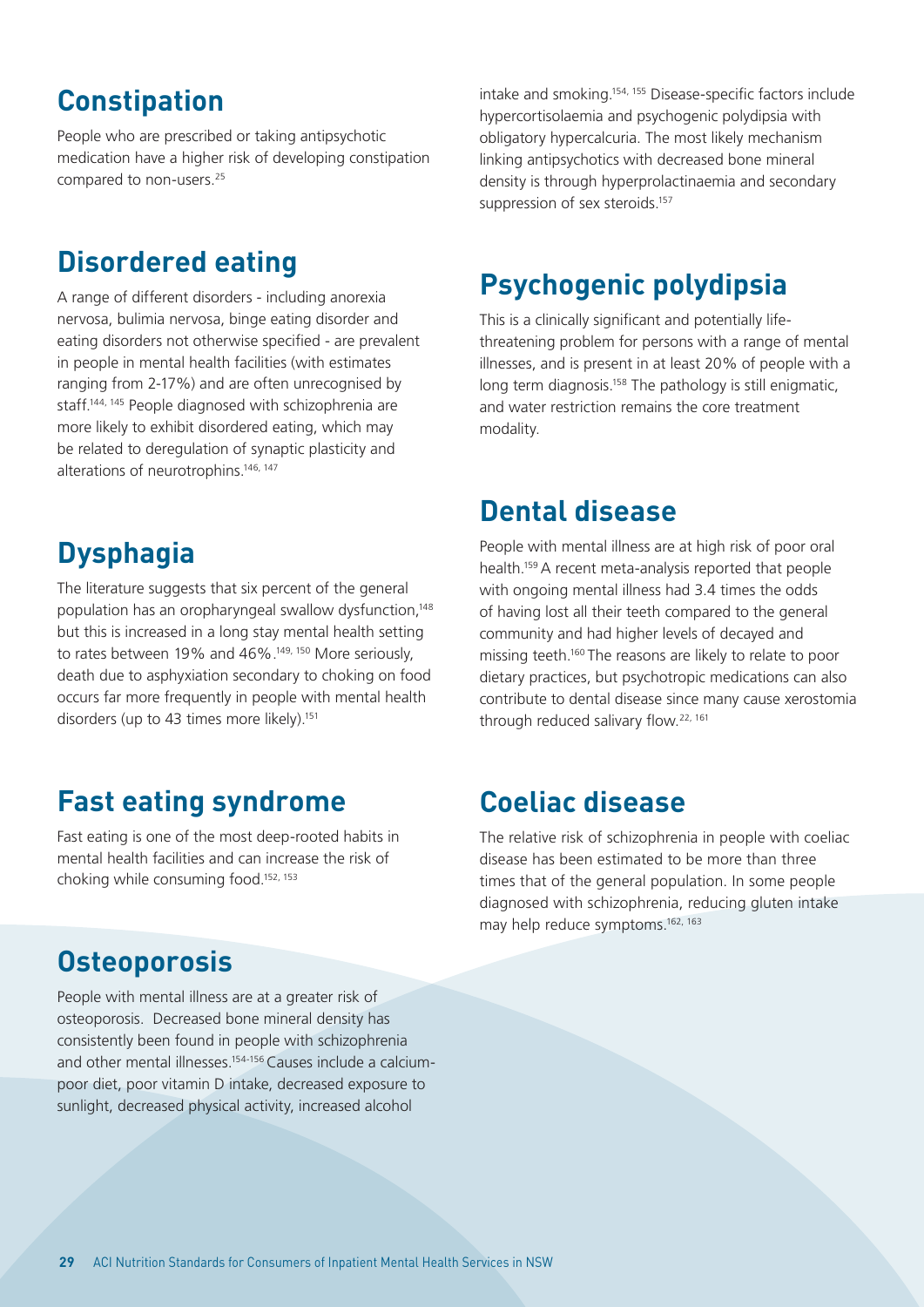## APPENDIX 2 **CAFFEINE**

Caffeine (present in coffee, tea, cola- and guarana-based soft drinks, as well as in chocolate at a low dose) is the most widely consumed stimulant drug in the world. It is a central nervous system stimulant, which can increase blood pressure and levels of circulating catecholamines. When consumed regularly, complete tolerance may develop within a few days, but withdrawal symptoms after prolonged consumption include headaches, fatigue and anxiety.164

Excessive caffeine intake (>600mg/d, or >6-8 cups of coffee/d) may have several effects:

- Exacerbate or induce some psychiatric conditions such as anxiety, panic attacks, psychosis and mania.165, 166 Sensitivity to caffeine is increased in people with panic disorder and social phobia, and administration of caffeine can provoke panic attacks in these individuals.<sup>52</sup>
- Antagonise adenosine receptors, which may potentiate dopaminergic activity and exacerbate psychosis.52
- Exacerbate emotional and behavioural symptoms, anxiety and sleep.<sup>50, 52</sup>
- Interact with psychotropic drugs. Caffeine can interfere with the effectiveness of drug treatment such as benzodiazepines and increase seizure length during ECT.<sup>33</sup>
- Doses of greater than 600mg/day invariably produce anxiety, insomnia, psychomotor agitation, excitement, rambling speech (and sometimes delirium and psychosis).<sup>33</sup>
- Caffeine can increase plasma clozapine levels.<sup>33</sup>
- Acute states of confusion has been associated with very high levels of consumption, usually more than 1000mg per day.164

Some studies have reported no association of caffeine intake with symptoms of schizophrenia<sup>167</sup> and caffeine can have some beneficial effects.168 Low or normal doses of caffeine:

- Increase alertness, reduce fatigue and can elevate mood. Caffeine can be regarded as a pharmacological tool to increase energy and effortful behaviour in daily activities.169
- Improve performance on tasks that require alertness.<sup>52</sup>
- May have a protective effect on risk of depression.<sup>170, 171</sup>

Reductions in excessive caffeine intake can lead to overall improvement in depression and anxiety.<sup>172</sup> In a study of people admitted to an inpatient mental health facility for an extended period, switching to decaffeinated coffee for three weeks led to an improvement in anxiety, irritability and hostility, which was reversed when caffeine was reintroduced. Reintroduction of caffeine also caused an increase in psychotic features.<sup>52</sup>

Assessment of caffeine intake should form part of routine psychiatric assessment, especially for people with anxiety and sleep disorders, eating disorders and substance misuse, but a total prohibition on caffeinated beverages is not appropriate. It is therefore recommended that management of caffeine overuse or misuse should be addressed at an individual treatment level only. If caffeine overuse is established, gradual reduction is preferable to abrupt cessation.

A wholesale ban of caffeine in mental health facilities is not recommended, but decaffeinated beverages should be provided as alternatives at all meals, and some units may choose to limit access to caffeinated beverages in the evening, to reduce overall daily consumption.

Note: The *Therapeutic Diet Specifications for Adult Inpatients* contains information on how to provide a caffeine-free diet<sup>12</sup>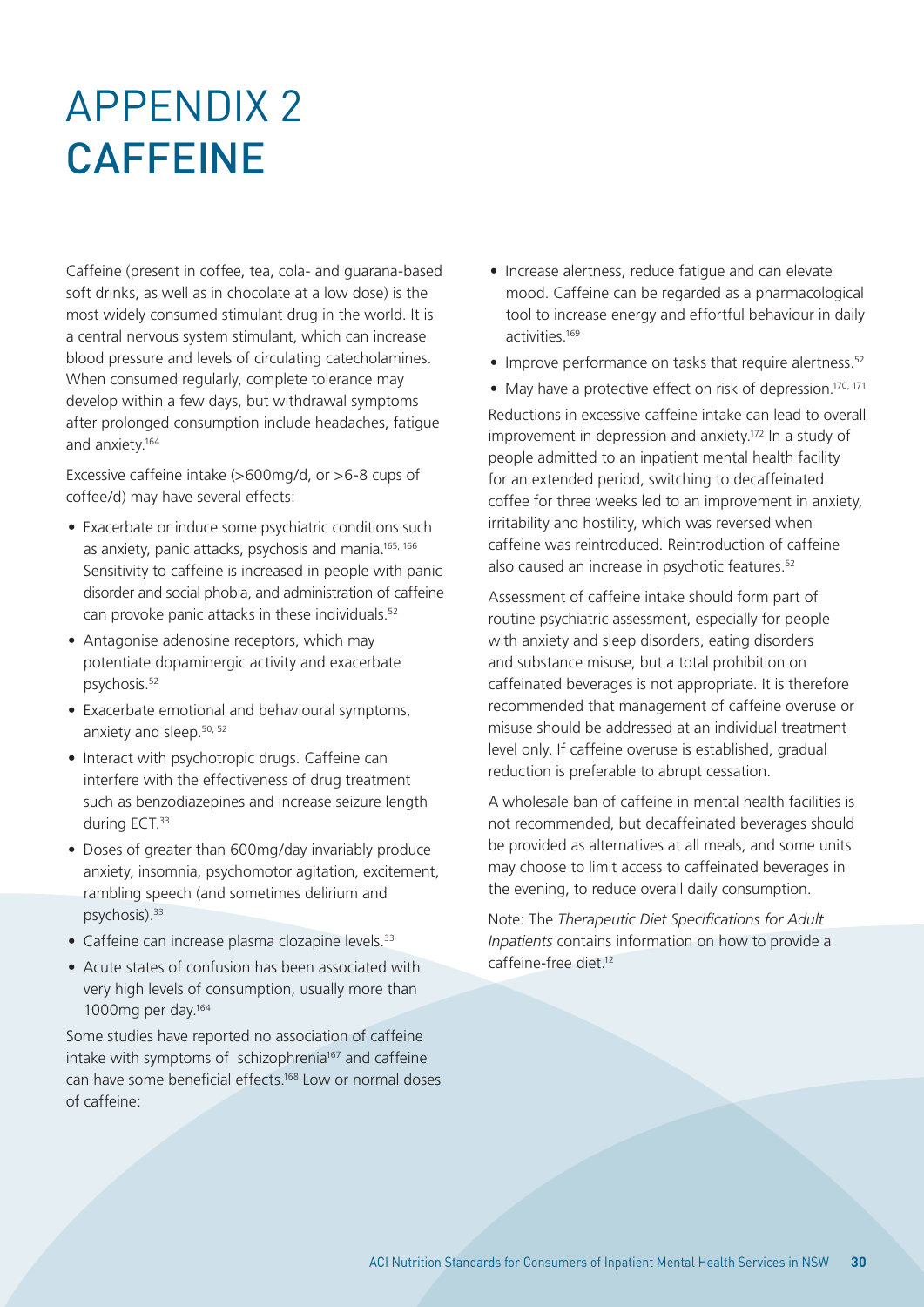## APPENDIX 3 THE BANDS – A MODIFIED VERSION FOR MENTAL HEALTH FACILITIES

**Note**: In consultation over the development of these NSW Standards, some minor modifications have been made to the original Victorian Standards. These are indicated in the following tables in bold.

The *Victorian Nutrition Standards for Menus in Hospitals* use the concept of Bands as a method of classifying menu items with respect to nutritional content and density. These Bands define nutritional profiles within each menu item category – soup, main dishes (meat and vegetarian), salads, sandwiches, vegetables and desserts – providing manufacturers with a measurable nutritional outcome for their products.

As well as grouping dishes by common nutrient profile, the Bands attempt to reflect foods typically used in the Australian diet to ensure a range of menu items are able to be offered to all inpatient groups, including acute, subacute residents and those who have frequent admissions.

The Bands have been developed to address:

- energy content
- nutrient density
- consumer expectations.

For further information, see the section *How to use the standards in menu planning* in the full document.116

The remainder of this section defines the nutritional standards for each Band for:

- soup
- main dishes meat
- main dishes vegetarian
- salads
- sandwiches
- desserts
- vegetables.

These Standards assume a tolerance of +/-10% in both nutrient content and portion size to allow for variations in nutritional analysis and portion size. However, over the whole day, the standard hospital menu is to provide the recommended amount of nutrients defined in these **Standards** 

Nutrient levels in the following tables are specified for the portion size. All examples cited below refer to a specific recipe. Depending on the recipe, the same menu item (e.g. pumpkin soup) can have a different Band allocation. Each facility needs to analyse their recipes and assess Band compliance.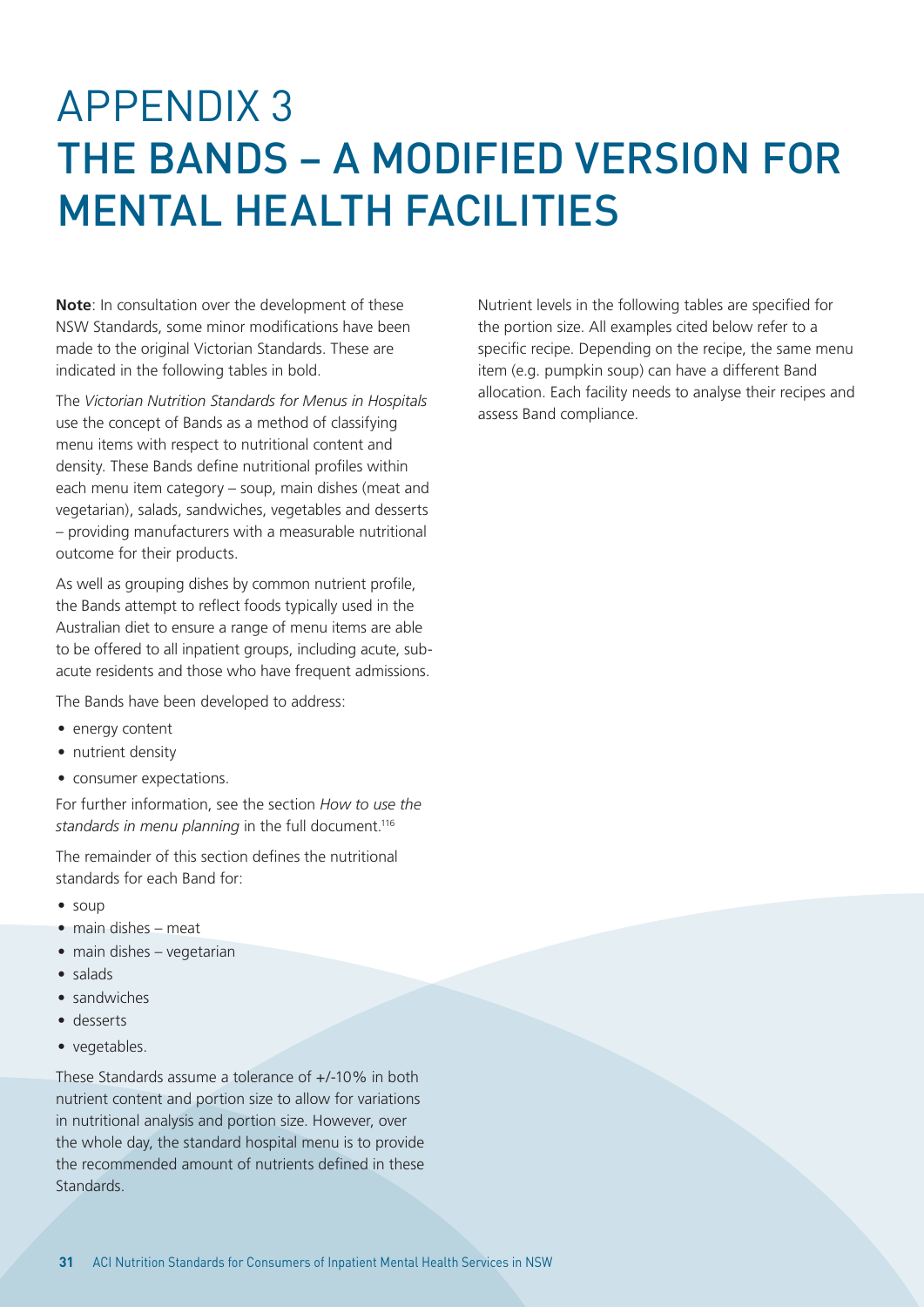#### **Soup**

|                |                                                                                                                                   |                           |              | Nutrients per portion size |       |                            |                                                                     |
|----------------|-----------------------------------------------------------------------------------------------------------------------------------|---------------------------|--------------|----------------------------|-------|----------------------------|---------------------------------------------------------------------|
| <b>Band</b>    | <b>Description</b>                                                                                                                | <b>Portion size</b><br>mL | Energy kJ    | Protein q                  | Fat q | Sodium<br>mmol<br>(mq)     | <b>Examples of</b><br>typical menu<br>items                         |
|                | Significant nutrient<br>value Represents a<br>substantial part of the<br>meal/daily intake                                        | 180                       | At least 360 | At least 5                 | Max 9 | Max <sub>22</sub><br>(506) | Minestrone, lentil,<br>chicken and sweet<br>corn and pea and<br>ham |
| $\overline{2}$ | Accompaniment for<br>flavour and variety<br>Provides moderate<br>energy but little<br>other nutrients of any<br>significant value | 180                       | At least 180 | At least 2                 | Max 9 | <b>Max 27</b><br>(621)     | Pumpkin, tomato<br>and potato and<br>leek                           |

Broth is not considered a nutrient source and has not been included as a Band.

Broth can be offered as a fluid source and should be offered where appropriate for fluid and special diets.

#### **Main dishes – meat / poultry / fish**

|             |                                            |                                                               |                 |                | Nutrients per portion size |                            |                                                                                                              |  |  |
|-------------|--------------------------------------------|---------------------------------------------------------------|-----------------|----------------|----------------------------|----------------------------|--------------------------------------------------------------------------------------------------------------|--|--|
| <b>Band</b> | <b>Description</b>                         | Portion size<br>$\mathbf{g}$                                  | Energy kJ       | Protein q      | Fat q                      | Sodium<br>mmol<br>(mg)     | <b>Examples of</b><br>typical menu<br>items                                                                  |  |  |
|             | Predominantly solid /<br>single ingredient | $90 - 110$ <sup>1</sup><br>Fish (min<br>110g)                 |                 |                | Max 10                     | Max 7<br>$(161)^2$         | Roasts, fish                                                                                                 |  |  |
| 2           | Wet dish with high<br>meat content         | Total cooked<br>weight of the<br>entire dish at<br>least 120g | <b>Max 1500</b> | At least<br>20 | <b>Max 15</b>              | Max <sub>20</sub><br>(460) | Beef stroganoff,<br>pork goulash,<br>chicken and<br>vegetable casserole,<br>Moroccan lamb<br>and cottage pie |  |  |
| 3           | Fairly even mix of meat<br>and vegetables  | Total cooked<br>weight of the<br>entire dish at<br>least 150g | <b>Max 1500</b> | At least<br>10 | <b>Max 15</b>              | <b>Max 25</b><br>(575)     | Salmon quiche<br>and tuna mornay,<br>stir-fry and chicken<br>risotto                                         |  |  |

Main dishes (meat) do not include vegetables or starches (e.g. potato, rice and pasta) accompanying the main meal.

Meat is interpreted to mean "meat flesh" as defined in Standard 2.2.1 of the Food Standards Code 173

The portion size range above represents the tolerance of +/-10% in portion size noted on the previous page.

Sauces / gravies served with hot main dishes are expected to be not less than 40mL per serve but are not included in the nutrition analysis.

- 1. While the standards specify a portion size of 100g of cooked meat (edible portion), the impact of factors such as cooking technique on cooked yield is recognised. There is an expectation in the industry that 130g raw meat provides 100g cooked meat and therefore 20-25g protein. Where production techniques result in a cooked yield less than 100g per 130g of raw meat, kitchens and production facilities have the option of confirming the protein content of the edible portion of their cooked product by submitting product samples for chemical analysis. The site dietitian should interpret this analysis or method for suitability. At the same time, the impact of a reduction in edible portion size on plate appearance and consumer/resident satisfaction at the site needs to be considered before deciding to reduce the portion sizes.
- 2. Corned beef, turkey<sup>3</sup>, ham and cheese are examples of meat items that will not comply with the sodium level specified for any of the Bands. These items are considered to make a valuable contribution to protein and micronutrient intake as well as menu variety and can continue to be included as a non-compliant menu item at a frequency to be determined by the dietitian and based on the patient / resident needs. These items are, however, expected to meet all the other nutrient criteria, except for sodium, in their relevant category. Some hospitals may offer non-compliant main dishes – meat, such as meat pies or sausage rolls, on their menu at pre-determined frequency.

While these items are of poor nutritional quality, facilities may choose to offer these items for popularity and variety.

3. At the time of this document being written, turkey was only available as a high sodium product.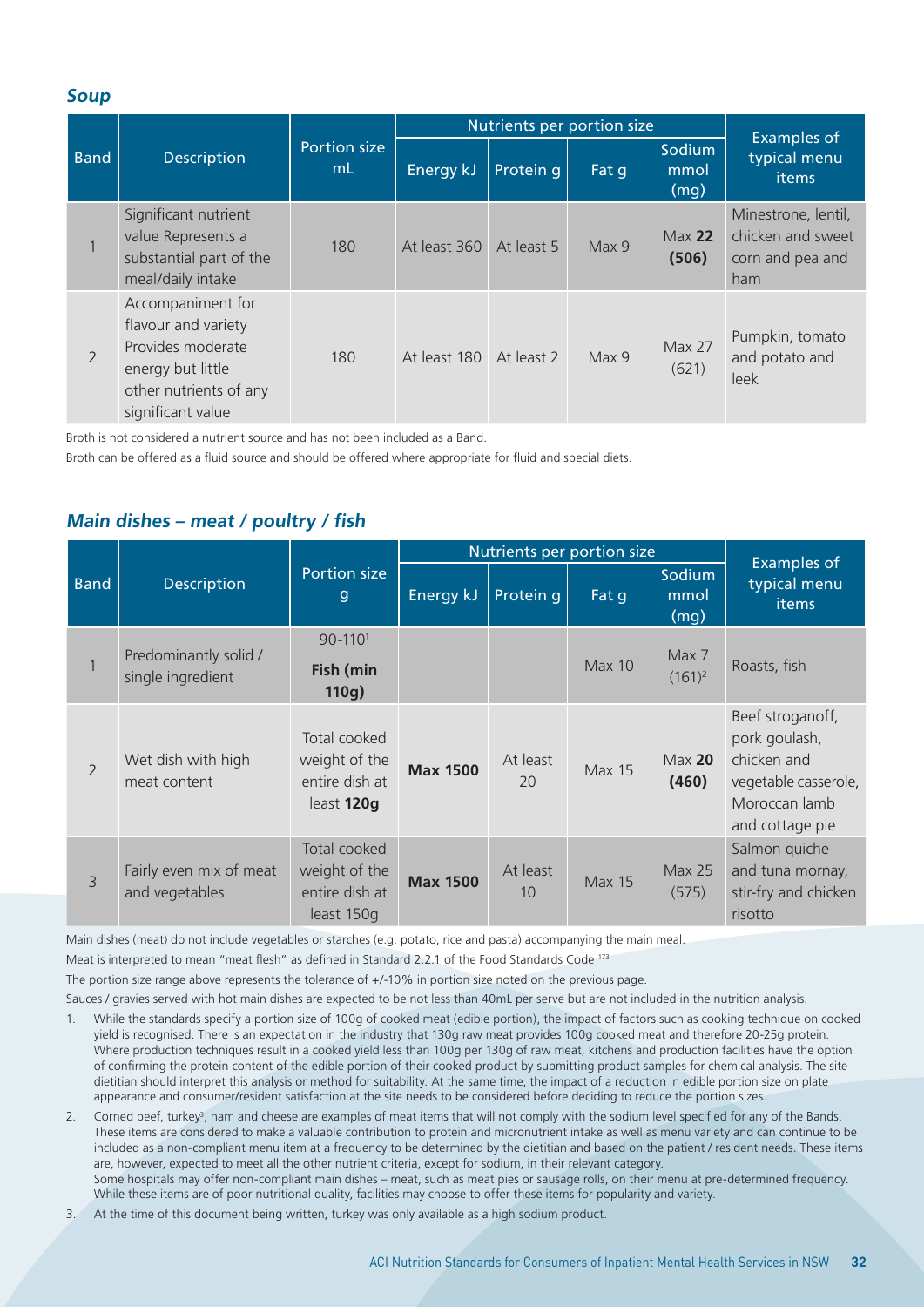#### **Main dishes – vegetarian\***

|                |                        |                                     |           | Nutrients per portion size |               |                                      |                                                                                      |  |
|----------------|------------------------|-------------------------------------|-----------|----------------------------|---------------|--------------------------------------|--------------------------------------------------------------------------------------|--|
| <b>Band</b>    | <b>Description</b>     | <b>Portion size</b><br>$\mathbf{g}$ | Energy kJ | Protein q                  | Fat q         | Sodium<br>mmol<br>(mg)               | <b>Examples of</b><br>typical menu<br>items                                          |  |
| 1              | Higher protein content | 120 cooked<br>weight                | 700-1500  | At least<br>15             | <b>Max 25</b> | Max <sub>25</sub><br>mmol<br>(575mg) | Macaroni and<br>cheese, lentil and<br>tofu curry and<br>spinach and ricotta<br>slice |  |
| $\overline{2}$ | Lower protein content  | 120 cooked<br>weight                | 700-1500  | At least 8                 | <b>Max 25</b> | Max 25<br>mmol<br>(575mg)            | Vegetable<br>moussaka,<br>vegetable patty,<br>and ravioli with<br>tomato sauce       |  |

\* Not necessarily suitable for vegan diets

Vegetarian dishes do not include vegetables or starches (e.g. potato, rice and pasta) accompanying the main meal.

Portion sizes for vegetarian menu items will vary considerably. As a general guide, an assessment of portion sizes undertaken during the development of this document suggests:

- Portions of vegetarian paella and nasi goreng were acceptable at 160g.
- Portions of flan and vegetable cottage pie were acceptable at 180g.

#### **Salads**

|                |                                                 |                                                                                |                                                  | Nutrients per portion size |                |                            |                                             |
|----------------|-------------------------------------------------|--------------------------------------------------------------------------------|--------------------------------------------------|----------------------------|----------------|----------------------------|---------------------------------------------|
| <b>Band</b>    | <b>Description</b>                              | Portion size g                                                                 | Energy kJ                                        | Protein g                  | Fat g          | Sodium<br>mmol<br>(mg)     | <b>Examples of</b><br>typical menu<br>items |
|                | Includes meat such as                           | Meat at least<br>90-110g                                                       |                                                  |                            |                |                            | Roast beef salad                            |
| $\mathbf{1}$   | roasts and fish                                 | <b>At least</b><br>See below for<br>20<br>starch and salad<br>components       | <b>Max 30</b>                                    |                            | and tuna salad |                            |                                             |
| $\overline{2}$ | Moderate protein<br>content                     | Meat at least<br>90q<br>See below for<br>starch and salad<br>components        | At least 900<br>including<br>starch<br>component | At least<br>10             | <b>Max 30</b>  | <b>Max 25</b><br>$(575)^1$ | Quiche and<br>salad, egg salad              |
| 3              | Minimal nutrient value.<br>Included for variety | At least 5<br>vegetables/<br>fruit with a<br>minimum<br>of 90g total<br>weight | At least 100                                     |                            |                |                            | Side salad and<br>Greek salad               |

The nutritional analysis for each Band excludes salad dressing (e.g. portion control pack).

The nutritional analysis for each Band does include salad dressing used in composite salads.

Starch component (potato, rice, beans, bread or crackers) must be equivalent to 1 slice of bread (15-30g CHO / serve).

Salad component (excluding the starch) must be a minimum of 5 vegetables/fruit with a minimum of 90g total weight.

1. Corned beef, turkey, ham and cheese are examples of meat items that will not comply with the sodium level specified for any of the Bands. These items are considered to make a valuable contribution to protein and micronutrient intake as well as menu variety and can continue to be included as a non-compliant menu item at a frequency to be determined by the dietitian and based on the consumer/resident needs. These items are, however, expected to meet all the other nutrient criteria, except for sodium, in their relevant category.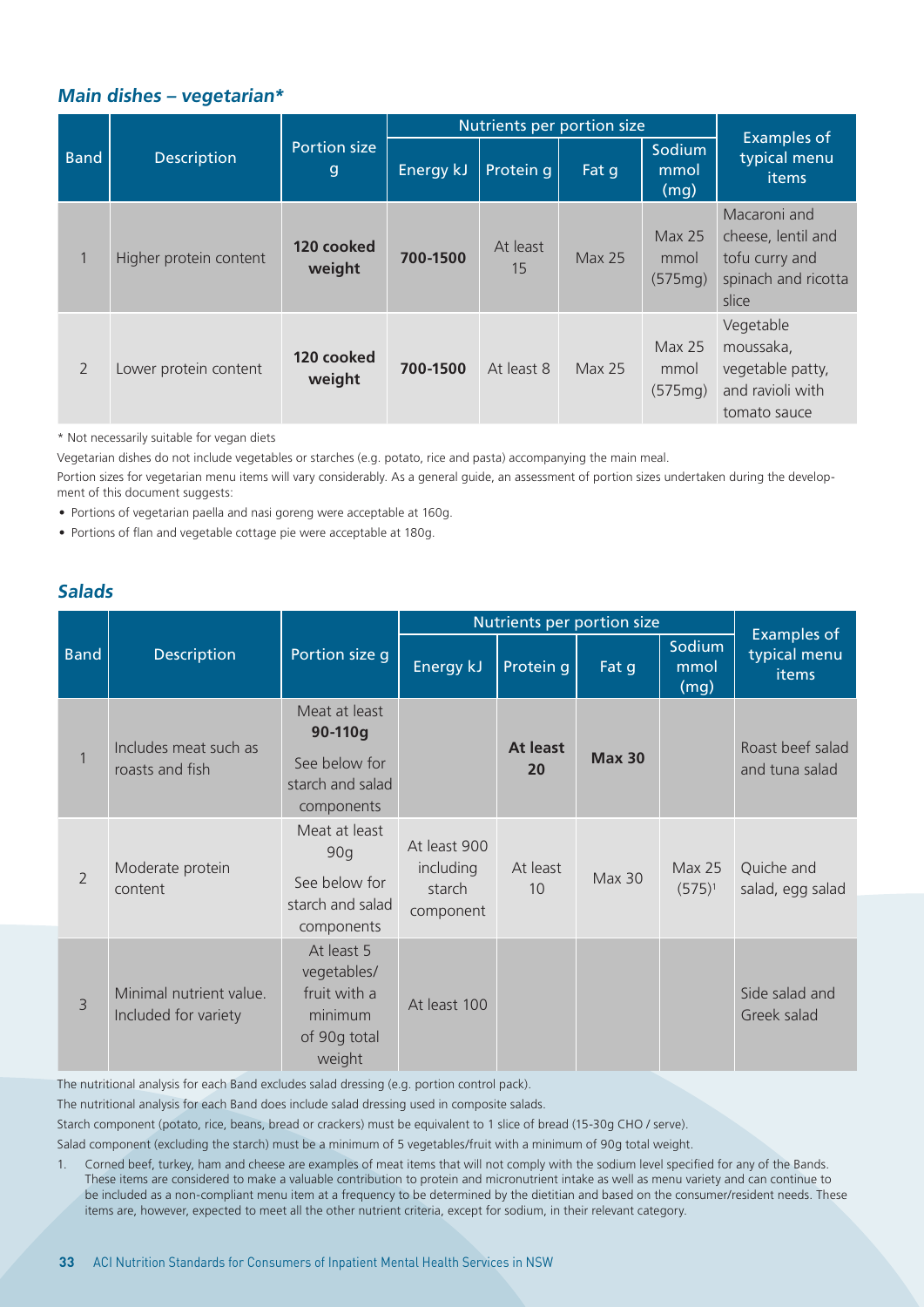#### **Sandwiches**

|                |                                                                                                  |                                                                                                                                  | Nutrients per portion size<br><b>Portion size</b> |                |                         |                            |                                                           |
|----------------|--------------------------------------------------------------------------------------------------|----------------------------------------------------------------------------------------------------------------------------------|---------------------------------------------------|----------------|-------------------------|----------------------------|-----------------------------------------------------------|
| <b>Band</b>    | <b>Description</b>                                                                               | Points and<br>g filling                                                                                                          | Energy kJ                                         | Protein q      | Fat q                   | Sodium<br>mmol<br>(mg)     | <b>Examples of</b><br>typical menu<br>items               |
|                |                                                                                                  | 4 points                                                                                                                         |                                                   |                |                         |                            |                                                           |
|                | Significant nutrient<br>value<br>May represent a<br>substantial part of the<br>meal/daily intake | The lean meat<br>component<br>must be<br>greater<br>than 50g/<br>sandwich,<br>cheese must<br>be greater<br>than 21g/<br>sandwich | At least 800<br>including<br>starch<br>component  | At least<br>10 | <b>Not</b><br>specified | <b>Max 25</b><br>$(575)^1$ | Egg and lettuce<br>sandwich and<br>roast beef<br>sandwich |
| $\overline{2}$ | Minimal protein value<br>Included for a snack or<br>light meal                                   | 4 points                                                                                                                         | At least 500<br>including<br>starch<br>component  | At least 3     | <b>Not</b><br>specified | None<br>specified          | Assorted<br>sandwiches and<br>salad sandwich              |

1. Corned beef, turkey, ham and cheese are examples of meat items that will not comply with the sodium level specified for any of the Bands. These items are considered to make a valuable contribution to protein and micronutrient intake as well as menu variety and can continue to be included as a non-compliant menu item at a frequency to be determined by the dietitian and based on consumer/resident needs. These items are, however, expected to meet all the other nutrient criteria, except for sodium, in their relevant category.

#### **Desserts**

|                |                                                                                                                                                     |                                                                                             |                 | Nutrients per portion size |                         |                         | <b>Examples of</b>                           |
|----------------|-----------------------------------------------------------------------------------------------------------------------------------------------------|---------------------------------------------------------------------------------------------|-----------------|----------------------------|-------------------------|-------------------------|----------------------------------------------|
| <b>Band</b>    | <b>Description</b>                                                                                                                                  | Portion size<br>$g^*$                                                                       | Energy kJ       | Protein q                  | Fat q                   | Calcium<br>(mg)         | typical menu<br>items                        |
| $\mathbf{1}$   | Moderate energy, high<br>protein and calcium<br>content<br>May represent a<br>substantial part of the<br>meal / daily intake                        | 90-120                                                                                      | <b>Max 1200</b> | At least 4                 | <b>Not</b><br>specified | At least<br>100         | <b>Baked custard</b>                         |
| $\overline{2}$ | Significant level of<br>energy and protein<br>May represent a<br>substantial part of the<br>meal / daily intake                                     | 90-120                                                                                      | <b>Max 1200</b> | At least 4                 | <b>Not</b><br>specified | <b>Not</b><br>specified | Fruit-based<br>desserts                      |
| 3              | Varying nutrient value.<br>Provide moderate energy<br>but few other nutrients<br>of any significant value<br>Included for variety and<br>popularity | At least 80<br><b>Excludes</b><br>mousse and<br>whips which<br>should weigh<br>at least 50g | At least<br>300 | Not<br>specified           | <b>Not</b><br>specified | <b>Not</b><br>specified | Fruit crumble,<br>mousse, plain<br>ice-cream |

\* These are minimum portion sizes if the nutrient requirements are met.

Custards and sauces are additional dessert components and should not be less than 60mL.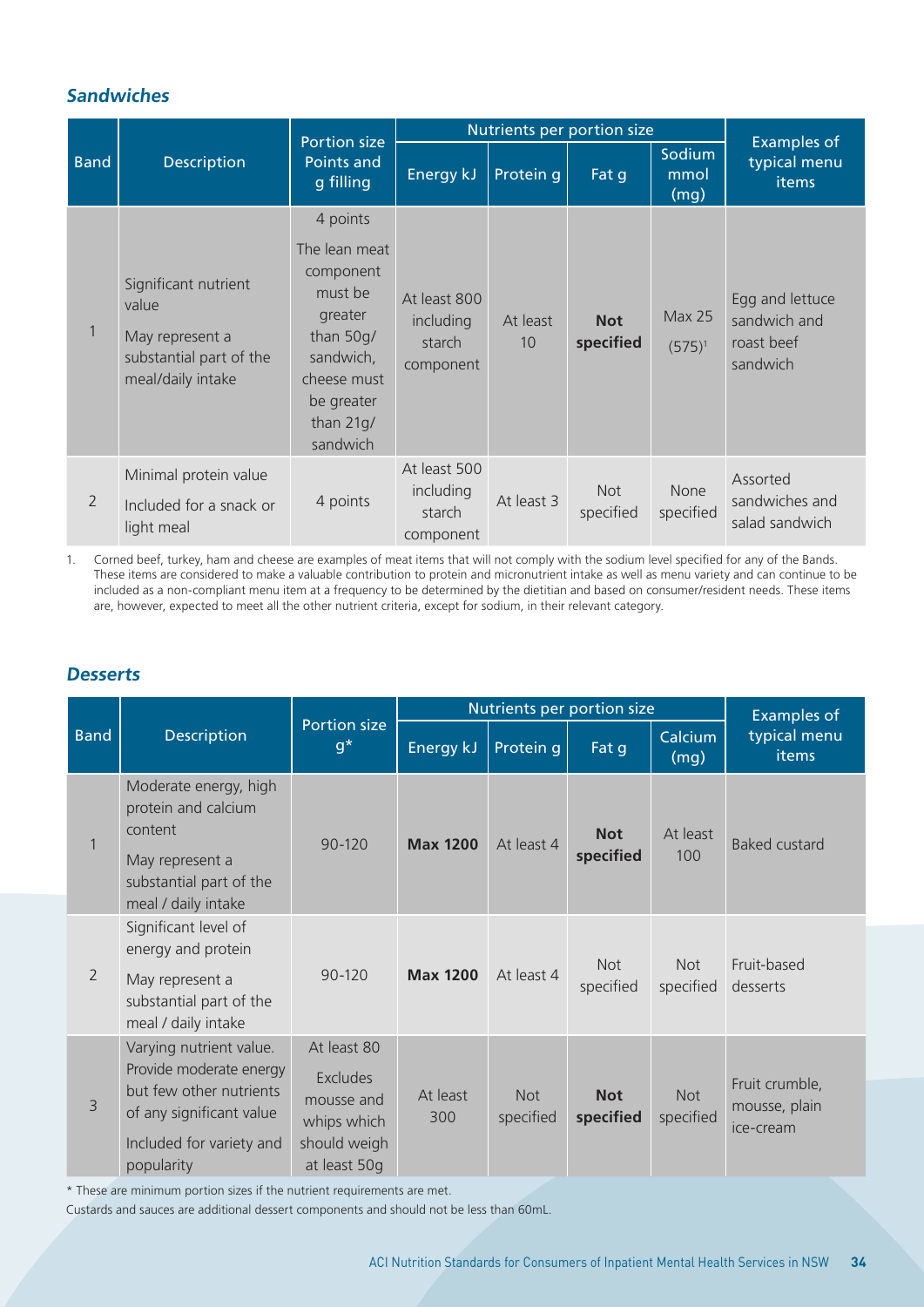#### **Vegetables**

| Potato, rice, pasta | Potato OR rice OR pasta not less than 90g cooked weight.                         |
|---------------------|----------------------------------------------------------------------------------|
|                     | No added salt unless a multiple ingredient recipe is involved <sup>1</sup>       |
|                     | No added fat unless a multiple ingredient recipe is involved <sup>1</sup>        |
| <b>Vegetables</b>   | 2 vegetables (total 140g cooked weight) exclusive of vegetables in the main dish |
|                     | No added salt unless a multiple ingredient recipe is involved <sup>2</sup>       |
|                     | No added fat unless a multiple ingredient recipe is involved <sup>2</sup>        |
|                     | Two contrasting colours.                                                         |

1. Vegetables include vegetables mixed together, e.g. peas and corn; sweet potato and parsnip.

2. Multiple ingredient vegetables have the potential to contribute to energy, protein and micronutrient levels. Examples of multiple ingredient vegetables include mashed potatoes, ratatouille and potato bake.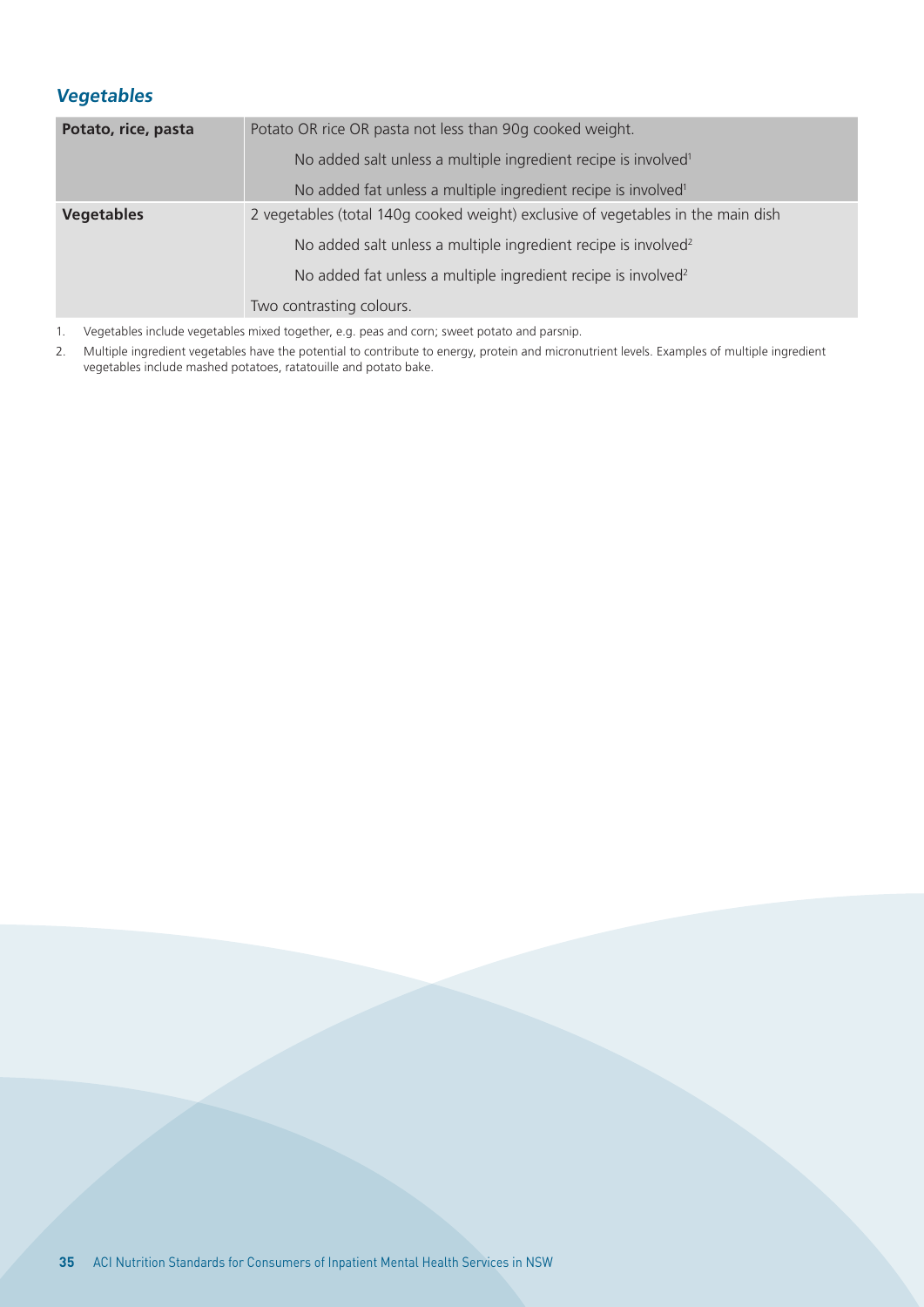## APPENDIX 4 THE STANDARDS DEVELOPMENT PROCESS

In 2011, the ACI Nutrition and Mental Health Working Group was formed and undertook three pieces of work to inform the development of menu standards for mental health facilities in NSW:

- 1. A literature review of the nutrition issues of consumers in mental health facilities
- 2. Collection of data on the profile of consumers of inpatient mental health facilities in NSW.
- 3. A qualitative review, conducted by members of the Official Visitors Program in mental health facilities within NSW, to gather consumer and staff views on the food and food services.<sup>113</sup>

Based on these findings, a first draft of Part A of these Standards was prepared by dietitians Jan Plain (Macquarie Hospital) and Meg Vickery (Bloomfield Hospital) in 2012, with input from the ACI Nutrition and Mental Health Working Group.

In January 2013, Professor Peter Williams was employed as a consultant by the ACI to continue work on the Standards: specifically to expand and complete Part A and develop Sections B &C.

A first draft of the full document was reviewed by the ACI Nutrition and Mental Health Working Group in March 2013 and amendments were incorporated before a second review in April 2013. The final revised draft was then presented to the ACI Nutrition in Hospitals Committee and the NSW Health Nutrition and Food Committee in May 2013 before wider circulation for consultation.

The approved draft version was circulated to the following groups for comment:

- NSW Ministry of Health
- NSW Health Local Health Districts and Specialty **Networks**
- HealthShare NSW
- Mental Health Commission of NSW
- Dietitians Association of Australia
- Speech Pathology Australia
- Occupational Therapy Australia
- The Institute of Hospitality in Health Care
- The NSW Consumer Advisory Group Mental Health Inc.
- The NSW Official Visitors Program.

One hundred and seventy-nine comments were received, with many strongly supporting the need for, and content of, the Standards. All comments and suggestions were carefully considered by the Working Group in July 2013 before agreement on a final revised version, which was then again presented to the NSW Health Nutrition and Food Committee for final endorsement.

The Standards have been developed by building on previous policy documents in NSW, including *Nutrition Standards for Adult Inpatients in NSW Hospitals* and *Therapeutic Diet Specifications for Adult Inpatients*. 10, 12 Documents from other Australian states have been used to promote harmonisation where possible and facilitate the ultimate development of national hospital menu standards.

They also aim to provide consistent guidelines to food manufacturers who may wish to develop food products for hospitals. The goal has been to develop standards that are:

- evidence-based
- nationally consistent where possible
- easy to interpret and implement
- able to allow for flexibility and innovation in local implementation (that is, describing minimum standards without being unnecessarily prescriptive)

• acceptable to consumers, their carers and families. Some of the key documents considered in this process have been:

- NSW Mental Health Data 2009/10<sup>19</sup>
- Nutrition Standards for Adult Inpatients in NSW hospitals (2011)<sup>10</sup>
- Nutrition Standards for Paediatric Inpatient in NSW hospitals (2011)<sup>11</sup>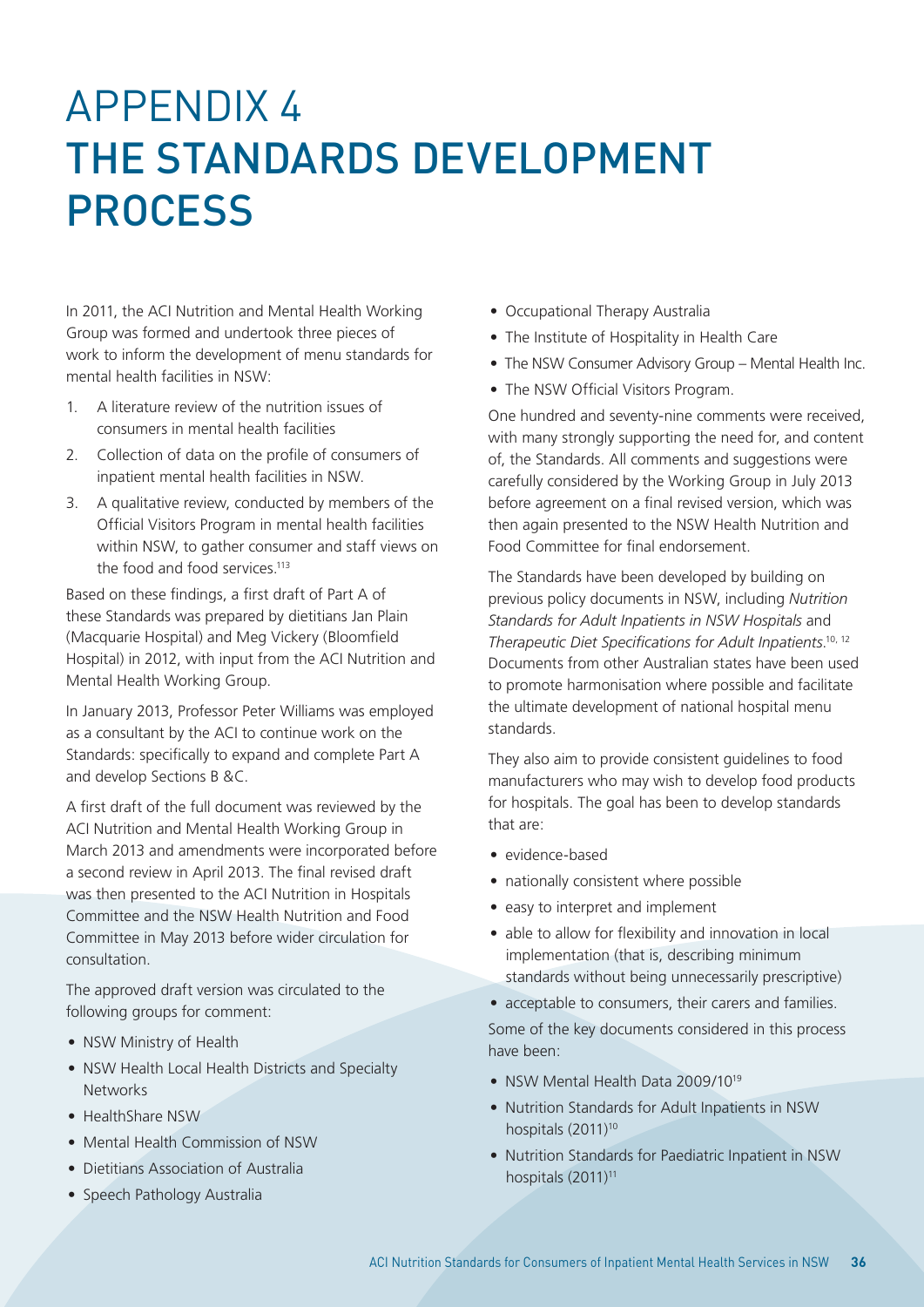- Australian Commission on Safety and Quality in HealthCare- National Safety and Quality Health service Standards (2011)<sup>174</sup> - (Standards 2, 6, 8, 9, 10)
- Australian Council on Healthcare Standards EQuIP5 and EQuIP National (2013)<sup>175</sup>
- Victorian Nutrition Standards for Menu Items in Victorian Hospitals and Residential Aged Care Facilities (2009)116
- Queensland Health Nutrition Standards for Meals/ Menus (2012)<sup>176</sup>
- Nutrition Standards for adult inpatients in WA hospitals (2012)<sup>177</sup>
- DAA Practice Recommendations for the Nutritional Management of Anorexia Nervosa in Adults (2009)<sup>128</sup>
- Royal College of Psychiatrists MARSIPAN: Management of Really Sick Patients with Anorexia Nervosa (2010)<sup>178</sup>
- RANZCP Australian and New Zealand Clinical Practice Guidelines for the Management of Eating Disorders (2004)179
- The ACI Nutrition Network and Official Visitors Program Nutrition and Food Project Report (2013).<sup>113</sup>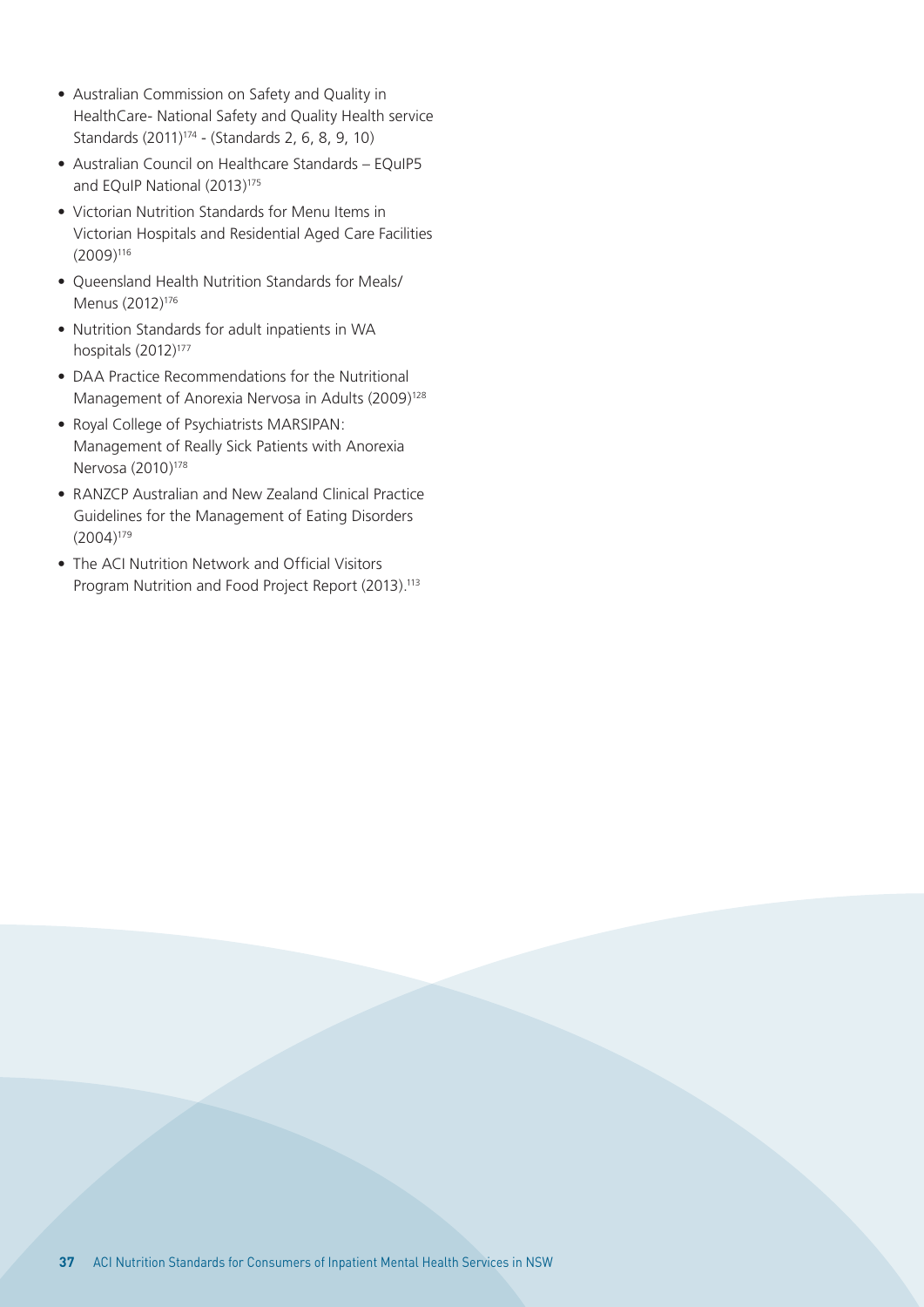## ABBREVIATIONS

| %E           | percentage of energy                                      |
|--------------|-----------------------------------------------------------|
| AI           | adequate intake                                           |
| <b>DHA</b>   | docosahexanoic acid                                       |
| ECT          | electroconvulsive therapy                                 |
| EPA          | eicosapentanoic acid                                      |
| GI           | glycaemic index                                           |
| kJ           | kilojoules                                                |
| $LCn-3$      | long chain omega-3                                        |
| LOS          | length of stay                                            |
| MJ           | megajoules                                                |
| <b>NHMRC</b> | National Health and Medical Research Council              |
| <b>NRV</b>   | nutrient reference value                                  |
| PAL          | physical activity level                                   |
| <b>RDI</b>   | recommended dietary intake                                |
| <b>SDT</b>   | suggested dietary target (to reduce chronic disease risk) |
| <b>WHO</b>   | World Health Organisation                                 |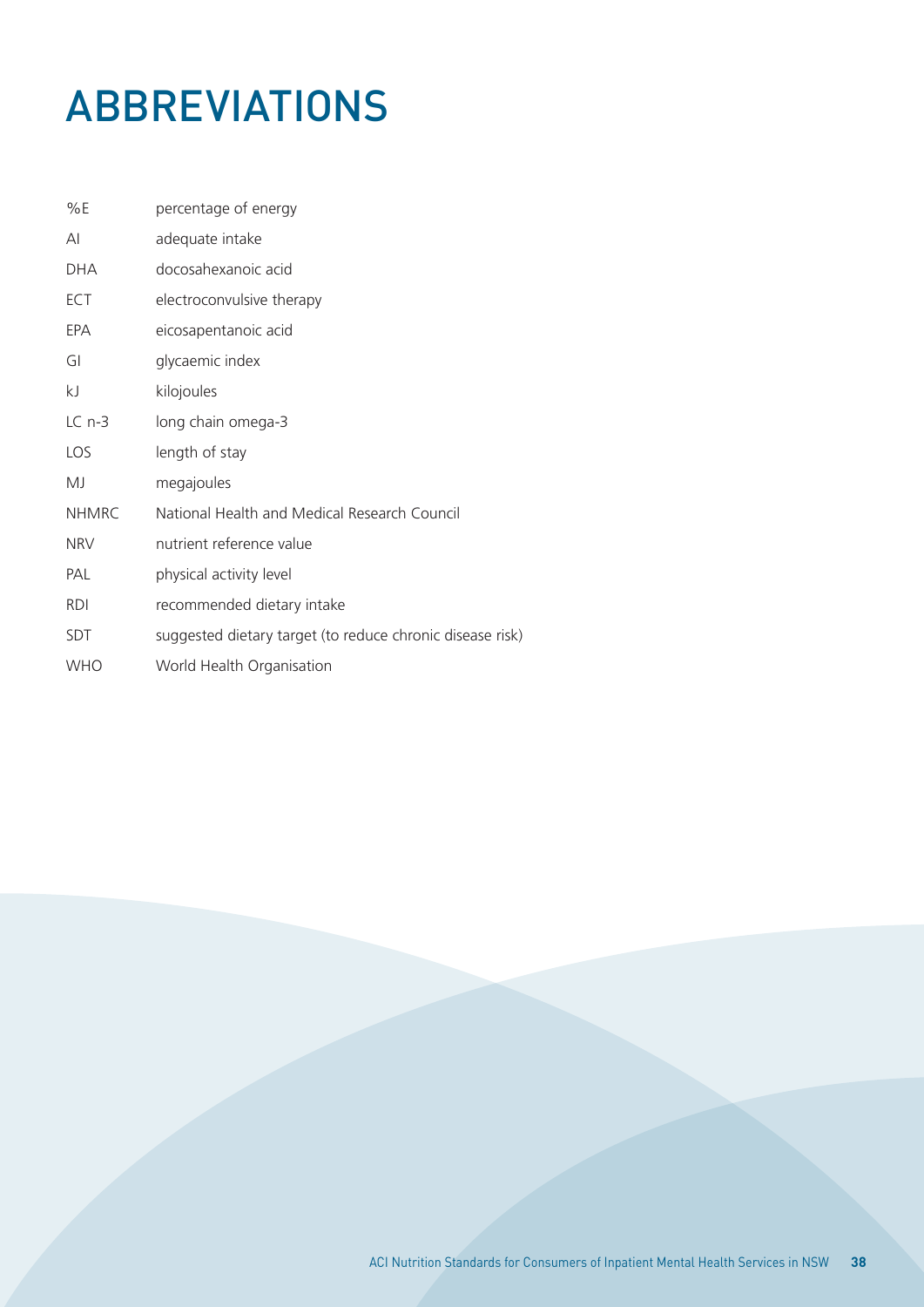## REFERENCES

- 1. Dube L, Trudeau E, Belanger M. Determining the complexity of patient satisfaction with foodservices. *J Am Diet Assoc*. 1994;94:394-398.
- 2. Bolch R. Foodservice patient satisfaction; do we really know what counts? A literature review. *J NZ Diet Assoc*. 1999;53:34-37.
- 3. Capra S, Wright O, Sardie M, et al. The acute hospital foodservice satisfaction questionnaire: the development of a valid and reliable tool to measure patient satisfaction with acute care hospital foodservices. *Foodserv Res Int*. 2005;16:1-14.
- 4. Stanga Z, Zurfluh Y, Roselli A, et al. Hospital food: a survey of patients' perceptions. *Clin Nutr*. 2003;23:241-246.
- 5. Mental Health Drug and Alcohol Office. *Physical care within mental health services. PD2009\_027*. North Sydney: NSW Department of Health; 2009.
- 6. National Mental Health Commission. A *Contributing Life, the 2012 National Report Card on Mental Health and Suicide Prevention*. Sydney: NHMC; 2012.
- 7. Lambert T, Newcomer J. Are the cardiometabolic complications of schizophrenia still neglected? Barriers to care. *MJA*. 2009;190:S39-S42.
- 8. de Hert M, Schreurs V, Vancampfort D, et al. Metabolic syndrome in people with schizophrenia: a review. *World Psychiatry*. 2009;8:15-22.
- 9. NSW Department of Health. *Essentials of Care. Working with Essentials of Care: a resource guide for facilitators*. North Sydney: NSW Dept Health; 2009. Available at: http://www.archi.net.au/ documents/resources/workforce/nursing/eoc/eocfacilitators-guide.pdf. (Accessed on 2 May 2013)
- 10. Agency for Clinical Innovation. *Nutrition standards for adult inpatients in NSW hospitals*. Sydney: NSW Agency for Clinical Innovation; 2011. Available at: http://www.aci.health.nsw.gov.au/\_\_data/assets/ pdf\_file/0004/160555/ACI\_Adult\_Nutrition\_web. pdf - zoom=100. (Accessed on 4 March 2013)
- 11. Agency for Clinical Innovation. *Nutrition standards for paediatric inpatients in NSW hospitals*. Sydney: NSW Agency for Clinical Innovation; 2011.
- 12. Agency for Clinical Innovation. *Therapeutic diet specifications for adult inpatients*. Sydney: NSW Agency for Clinical Innovation 2011. Available at: http://www.aci.health.nsw.gov.au/\_\_data/assets/ pdf\_file/0006/160557/ACI\_AdultDietSpecs.pdf. (Accessed on 11 July 2013)
- 13. Agency for Clinical Innovation. *Therapeutic diet specifications for paediatric inpatients in NSW hospitals*. Sydney: NSW Agency for Clinical Innovation; 2012.
- 14. Mental Health Coordinating Council. *Recovery oriented language guide*. Rozelle: MHCC; 2013. Available at: http://mob.mhcc.org.au/media/5902/ mhcc-recovery-oriented-language-guide-final-web. pdf. (Accessed on 9 July 2013)
- 15. Ministry of Health NSW. *Policy Directive: Nutrition Care PD2011\_078*. North Sydney: NSW Health; 2011.
- 16. National Health and Medical Research Council. *Australian Dietary Guidelines*. Canberra: NH&MRC; 2013. Available at: http://www.nhmrc.gov. au/\_files\_nhmrc/publications/attachments/n55\_ australian\_dietary\_guidelines.pdf. (Accessed on 18 February 2013.)
- 17. National Health and Medical Research Council. *Nutrient Reference Values for Australia and New Zealand including Recommended Dietary Intakes*. Canberra: Commonwealth Department of Health and Ageing; 2006.
- 18. Australian Commission on Safety and Quality in Health Care. *Patient-centred care: Improving quality and safety through partnerships with patients and consumers*. Sydney: ACSQHC; 2011.
- 19. Jones S. *Mental Health Data 2009/10*. ed. T. Hazlewood. North Ryde: InforMH, Mental Health and Drug and Alcohol Office, NSW Health; 2012.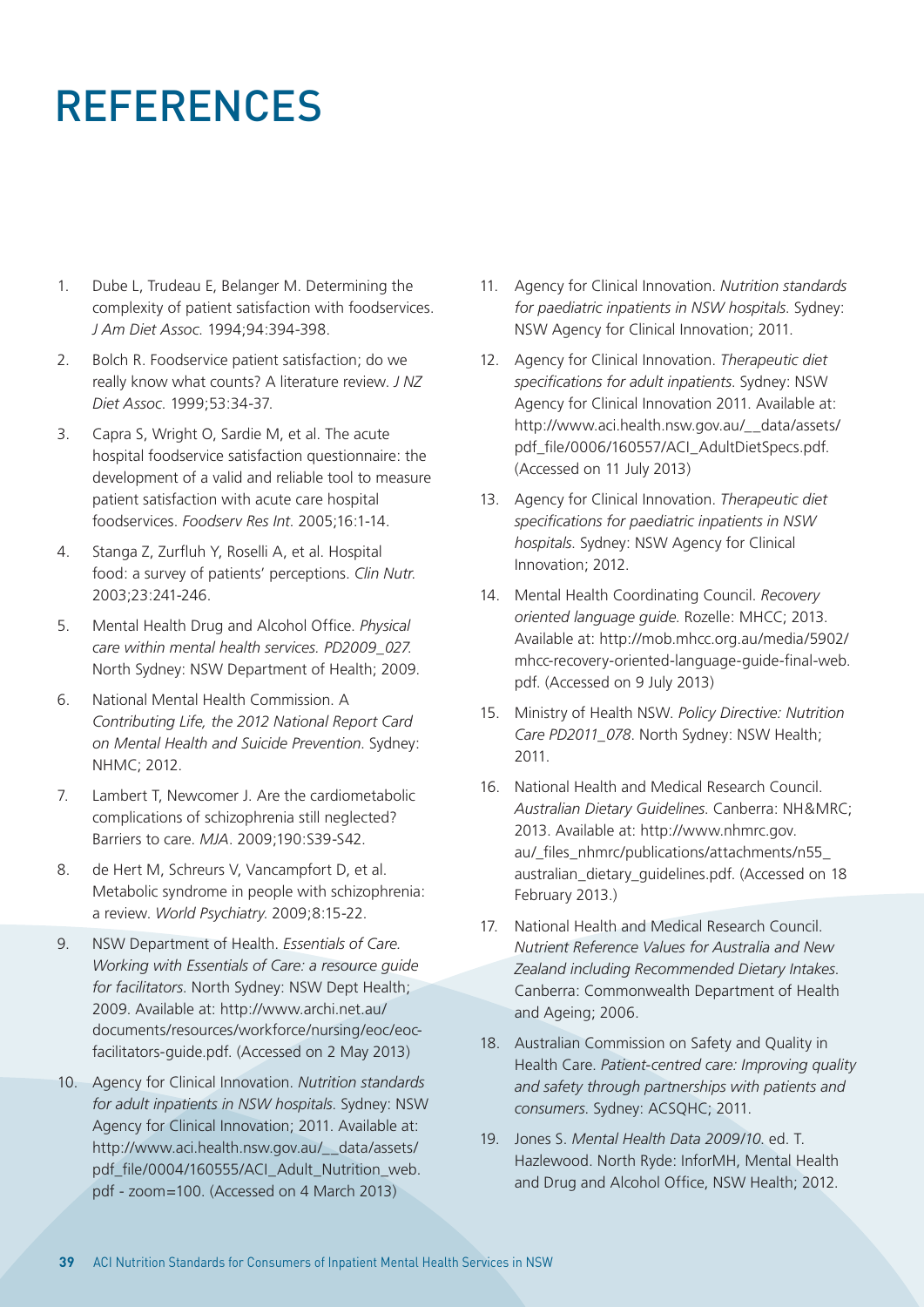- 20. Richards J, Smith D, Harvey C, et al. Characteristics of the new long-stay population in an inner Melbourne acute psychiatric hospitlal. *Aust NZ J Psychiatry*. 1997;31:488-495.
- 21. Scott D, Happell B. The high prevalence of poor physical health and unhealthy lifestyle behaviours in individuals with severe mental illness. *Issues Ment Health Nurs*. 2011;32:589-597.
- 22. Cormac I, Martin D, Ferriter M. Improving the physical health of long-stay psychiatric in-patients. *Adv Psychiatr Treatment*. 2004;10:107-115.
- 23. Cushing P, Spear D, Novak P, et al. Academy of Nutrition and Dietetics: Standards of practice and standards of professional competence for registered dietitians (competent, proficient, and expert) in intellectual and developmental disabilities. *J Acad Nutr Diet*. 2012;112:1454-1464.e35.
- 24. Davison K, Cairns J, Seely C, et al. *The role of nutrition care for mental health conditions (2)*. Toronto: Dietitians of Canada; 2012. Available at: http://www.dietitians.ca/Dietitians-Views/Health-Care-System/Mental-Health.aspx. (Accessed on 20 February 2013)
- 25. de Hert M, van Winkel R, Silic A, et al. Physical health management in psychiatric settings. *Eur Psychiatry*. 2010;25:S22-S28.
- 26. Lambert T. The medical care of people with psychosis. *MJA*. 2009;190:174.
- 27. Stanley S, Laugharne J. Clinical guidelines for the physical care of mental health consumers: a comprehensive assessment and monitoring package for mental health and primary care clinicians. *Aust NZ J Psychiatry*. 2011;45:824-829.
- 28. Ratciffe T, Dabin S, Barker P. Physical healthcare for people with serious mental illness. *Clin Governance*. 2011;16:20-28.
- 29. Lambert T. Managing the metabolic adverse effects of antipsychotic drugs in patients with psychosis. *Aust Prescr*. 2011;34:97-99.
- 30. Fountaine R, Taylor A, Mancuso J, et al. Increased food intake and energy expenditure following administration of olanzapine to healthy men. *Obesity*. 2010;18:1646-1651.
- 31. Sharpe J, Stedman T, Byrne N, et al. Energy expenditure and physical activity in clozapine use: implications for weight management. *Aust NZ J Psychiatry*. 2006;40:810-814.
- 32. Sharpe J, Byrne N, Stedman T, et al. Resting energy expenditure is lower than predicted in people taking atypical antipsychotic medication. *J Am Diet Assoc*. 2005;105:612-615.
- 33. Taylor D, Paton C, Kapur S. *The Maudsley Prescribing Guidelines in Psychiatr*y. 11th ed. London: Wiley Blackwell; 2012.
- 34. le Noury J, Khan A, Harris M, et al. The incidence and prevalence of diabetes in patients with serious mental illness in North West Wales: Two cohorts, 1875–1924 & 1994–2006 compared. *BMC Psychiatry*. 2008;8:67.
- 35. Berk M, Fitzsimons J, Lambert T, et al. Monitoring the safe use of clozapine. A consensus view from Victoria, Australia. *CNS Drugs*. 2007;2:117-127.
- 36. Freudenreich O. Drug-induced sialorrhea. *Drugs Today*. 2005;41:411-418.
- 37. Holt R, Peveler R. Obesity, serious mental illness and antipsychotic drugs. *Diab Obes Metab.* 2009;11:665-679.
- 38. Ford G. Putting feeding back into the hands of patients. *J Psychosoc Nurs Ment Health Serv*. 1996;34:35-39.
- 39. Adams K, Minogue V, Lucock M. Nutrition and mental health recovery. *Ment Health Learn Disab Res & Prac*. 2010;7:43-57.
- 40. Folley B, Park S. Relative food preference and hedonic judgements in schizophrenia. *Psychiatry Res*. 2010;175:33-37.
- 41. Dickerson F, Brown C, Daumit G, et al. Health status of individuals with serious mental illness. *Schizophrenia Bull*. 2006;32:584-589.
- 42. Davison K, Ng E, Chandrasekera U, et al. *Promoting mental health through healthy eating and nutritional care.* Toronto: Dietitians of Canada; 2012. Available at: http://www.dietitians.ca/ Downloadable-Content/Public/Nutrition-and-Mental-Health-complete-2012.aspx. (Accessed on 11 July 2013)
- 43. Folson V, Krahn D, Nairn K, et al. The impact of sexual and physical abuse on eating disordered and psychiatric symptoms: a comparison of eating disordered and psychiatric patients. *Int J Eating Disord*. 1993;13:249-257.
- 44. Nash M. Improving mental health service users' physical health through medication monitoring: a literature review. *J Nurs Manage*. 2011;19:360-365.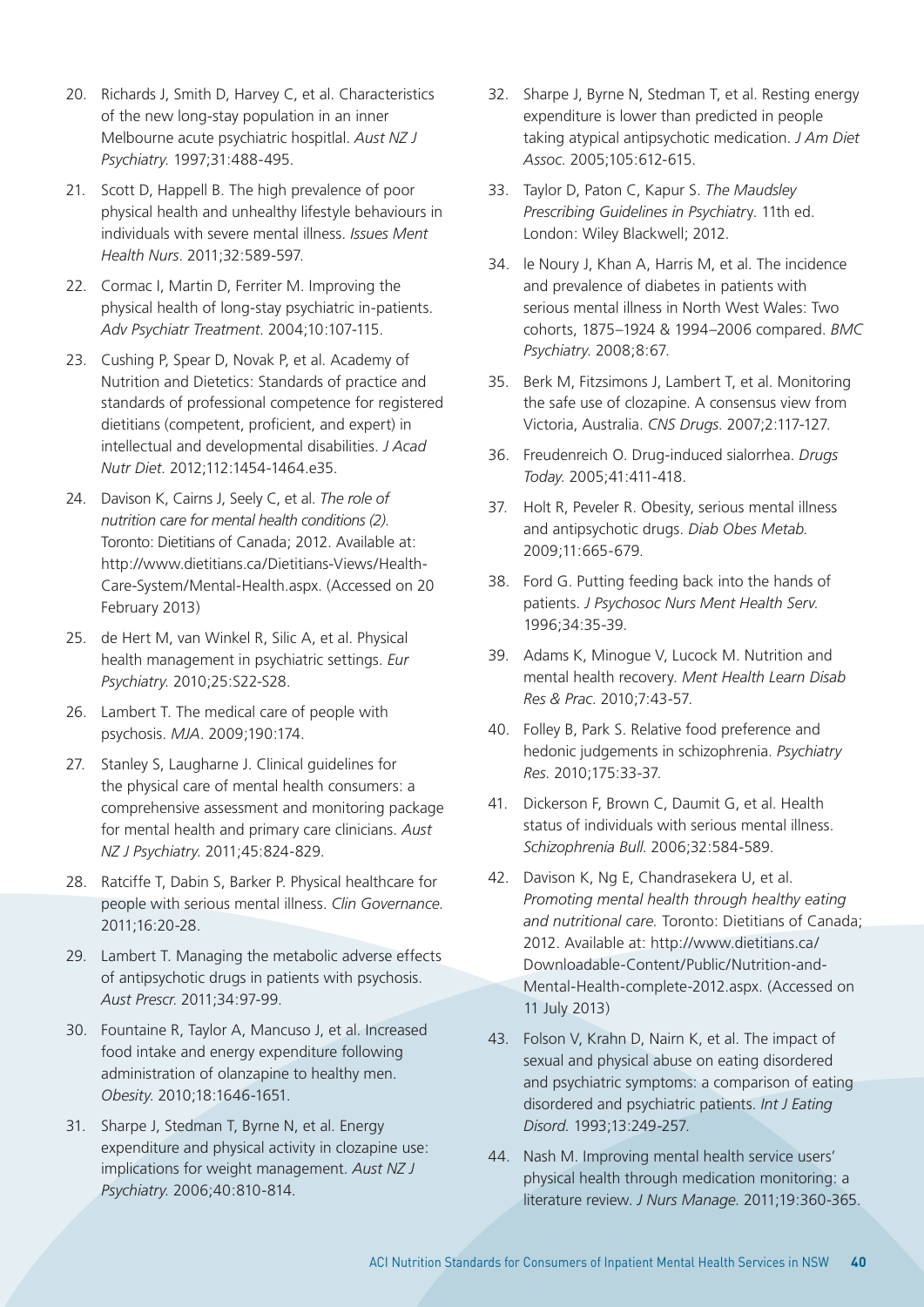- 45. American Dietetic Association. Position of the American Dietetic Association: nutrition intervention in treatment and recovery from chemical dependency. *J Am Diet Assoc*. 1990;90:1274-1277.
- 46. Gold M. Eating disorders are linked to chemical dependency. *Alcohol Addict.* 1988;8:13.
- 47. Zwar N, Richmond R, Borland R, et al. *Supporting smoking cessation: a guide for health professionals.*  Melbourne: The Royal Australian College of General Practitioners; 2011.
- 48. Australian Bureau of Statistics. *Mental Health in Australia: A Snapshot, 2004-05. Cat No. 4824.0.55.001.* Canberra: ABS; 2006.
- 49. Fulton M, Thomson M, Elton R, et al. Cigarette smoking, social class and nutrient intake: relevance to coronary heart disease. *Eur J Clin Nutr.* 1988;42:797-803.
- 50. Larson C, Carey K. Caffeine: brewing trouble in mental health settings? *Prof Psychol - Res & Prac.*  1998;29:373-376.
- 51. Rihs M, Muller C, Baumann P. Caffeine consumption in hospitalized psychiatric patients. *Eur Arch Psychiatr Clin Neurosci.* 1996;246:83-92.
- 52. Winston A, Hardwick E, Jaberi N. Neuropsychiatric effects of caffeine. *Adv Psychiatr Treatment.*  2005;11:432-439.
- 53. Bornstein S, Schuppenies, Wong M-L, et al. Approaching the shared biology of obesity and depression: the stress axis as the locus of gene-environment interactions. *Mol Psychiatr.* 2006;11:892-902.
- 54. Green M. Cognitive impairment and functional outcome in schizophrenia and bipolar disorder. *J Clin Psychiatr*. 2006;67 (Suppl 9):3-8.
- 55. Bowie C, Harvey P. Cognition in schizophrenia: impairments, determinants, and functional importance. *Psychiatr Clin N Am*. 2005;28:613-633.
- 56. Green M, Kern R, Heaton R. Longitudinal studies of cognition and functional outcome in schizophrenia: implication of MATRICS. *Schizophrenia Res.*  2004;72:41-51.
- 57. Allen C, Earhart C, Blue T. *Occupational Therapy Goals for the Physically and Cognitively Disabled*. Bethesda, MD: American Occupational Therapy Association; 1992.
- 58. Faulkner G, Gorczynski P, Cohn T. Psychiatric ilness and obesity: recognizing the "obesogenic" nature of an inpatient psychiatric setting. *Psychiatr Serv.* 2009;60:538-541.
- 59. Cohn T, Grant S, Faulkner G. Schizophrenia and obesity: addressing the obesogenic environments in mental health settings. *Schizophrenia Res.*  2010;121:277-278.
- 60. Food Standards Australia New Zealand. *Standard 3.3.1 - Food safety programs for food service to vulnerable persons*. Canberra: FSANZ; 2011. Available at: http://archive.foodstandards.gov.au/ foodstandards/foodsafetystandardsaustraliaonly/ standard331foodsafet3808.cfm. (Accessed on 11 July 2013)
- 61. Casagrande S, Dalcin A, McCarron P, et al. A nutritional intervention to reduce the calorie content of meals served in psychiatric rehabilitation programs. *Community Ment Health J.* 2011;47:711-715.
- 62. Fenton J, Eves A, Kipps M, et al. Menu changes and their effects on the nutritional content of menus and nutritional status of elderly, hospitalized, mental health patients. *J Hum Nutr Diet*. 1995;8:395-409.
- 63. Poulin M-J, Chaput J-P, Simard V, et al. Management of antipsychotic-induced weight gain: prospective naturalistic study of the effectiveness of a supervised exercise program. *Aust NZ J Psychiatry*. 2007;41:908-989.
- 64. Bray G. Therapeutic diets in a psychiatric hospital. *Health Bull*. 1982;40:228-233.
- 65. Ball S, Panter S, Redley M, et al. The extent and nature of need for mealtime support among adults with intellectual disabilities. *J Intell Disab Res*. 2012;56:382-401.
- 66. Burge P. Textured soft diets and feeding techniques among the elderly mentally ill. *J Hum Nutr Diet.* 1994;7:191-198.
- 67. Donnard R. Problem: how to handle the special demands of psychiatric hospitals. Solution: provide variety within individual diets. *Food Manage*. 1981;16:96.
- 68. Porter J, Evans S. Nutrition and mental health research in Australia and New Zealand: a review of progress and directions for the future. *Nutr Diet.* 2008;65:6-9.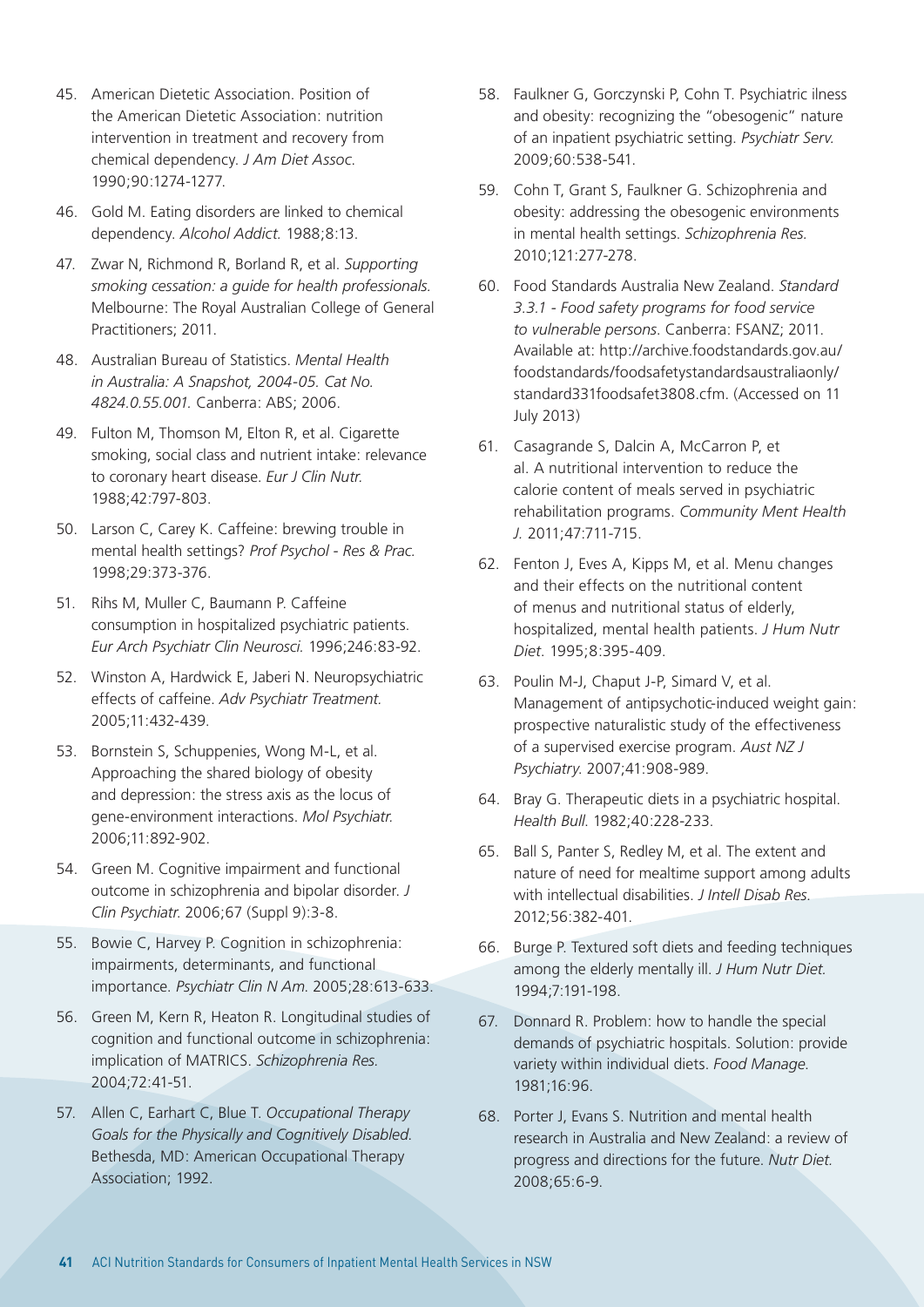- 69. Owen C, Rees A-M, Parker G. The role of fatty acids in the development and treatment of mood disorders. *Curr Opin Psychiatry.* 2008;21:19-24.
- 70. Appleton K, Rogers P, Ness A. Updated systematic review and meta-analysis of the effects of n-3 longchain polyunsaturated fatty acids on depressed mood. *Am J Clin Nutr.* 2010;91:757-770.
- 71. Casper R. Diet and mental health: an up-to-date analysis. *World Rev Nutr Diet*. 2011;102:98-113.
- 72. Goren J, Tewksbury A. The use of omega-3 fatty acids in mental illness. *J Pharm Prac*. 2011;24:452- 471.
- 73. Lakhan S, Vieira K. Nutritional therapies for mental disorders. *Nutr J.* 2008;7:2 (doi:10.1186/1475- 2891-7-2).
- 74. Astorg P, Couthouis A, de Courcy G, et al. Association of folate intake with the occurrence of depressive episodes in middle-aged French men and women. *Br J Nutr*. 2008;100:183-187.
- 75. Taylor M, Carney S, Geddes G, et al. Folate for depressive disorders. *Cochrane Database System Rev.* 2003;2:CD003390.
- 76. Taylor M, Carney S, Goodwin G, et al. Folate for depressive disorders: systematic review and meta-analysis of randomized controlled trials. *J Psychopharmacol*. 2004;18:251-256.
- 77. Forsyth A, Williams P, Deane F. Nutrition status of primary care patients with depression and anxiety. *Aust J Prim Health*. 2012;18:172-176.
- 78. Eby G, Eby K. Rapid recovery from major depression using magnesium treatment. *Med Hypotheses*. 2006;67.
- 79. Allison S. Hospital *Food as Treatment*. Maidenhead UK: BAPEN; 1999.
- 80. The Scottish Government. *National care standards for care homes for older people*. Edinburgh: The Scottish Government; 2007. Available at: http://www.scotland.gov.uk/Resource/ Doc/349525/0116836.pdf. (Accessed on 11 July 2013)
- 81. Olin A, Österberg P, Hädell K, et al. Energy-enriched hospital food to improve energy intake in elderly patients. *J Parent Ent Nutr*. 1996;20:93-97.
- 82. Fabian M. Supplementing the normal hospital diet with fortified and unfortified snacks. *Nutr Food Sci*. 2001;31:279-285.
- 83. Walton K, Williams P, Tapsell L. What do stakeholders consider the key issues affecting the quality of food service provision for long stay patients? *J Foodserv*. 2006;17:212-225.
- 84. Cornish C, Kennedy N. Protein and energy undernutrition in hospital in-patients. *J Nutr*. 2000;83:575-591.
- 85. Wright L, Cotter D, Hickson M. The effectiveness of targetted feeding assistance to improve the nutritional intake of elderly dysphagic patients in hospital. *J Hum Nutr Diet*. 2008;21:555-562.
- 86. Walton K, Williams P, Bracks J, et al. A volunteer feeding program can improve dietary intakes of elderly patients - a pilot study. *Appetite*. 2008;51:244-248.
- 87. Green S, Martin H, Roberts H, et al. A systematic review of the use of volunteers to improve mealtime care of adult patients or residents in institutional settings. *J Clin Nurs*. 2011;20:1810- 1823.
- 88. Dietitians Association of Australia, The Speech Pathology Association of Australia. Texturemodified food and thickened fluids as used for individuals with dysphagia: Australian standardised labels and definitions. *Nutr Diet*. 2007;64 (Supp2):S53-S76.
- 89. McLennan W, Podger A. *National Nutrition Survey. Nutrient intakes and physical measurements*. ABS Cat No 4805.0. Canberra: Australian Bureau of Statistics; 1998.
- 90. National Academy of Sciences. Institute of Medicine. *Dietary Reference Intakes. Applications in Dietary Planning*. Washington DC: National Academies Press; 2003.
- 91. Kondrup J, Bak L, Hansen B, et al. Outcome from nutritional support using hospital food. *Nutr*. 1998;14:319-321.
- 92. The Scottish Government. *Food in Hospitals. National catering and nutrition specification for food and fluid provision in hospitals in Scotland.* Edinburgh: The Scottish Government; 2008. Available at: http://www.scotland.gov.uk/ Publications/2008/06/24145312/21. (Accessed on 11 July 2013)
- 93. Halton T, Hu F. The effects of high protein diets on thermogenesis, satiety and weight loss: a critical review. *J Am Coll Nutr.* 2004;23 373–385.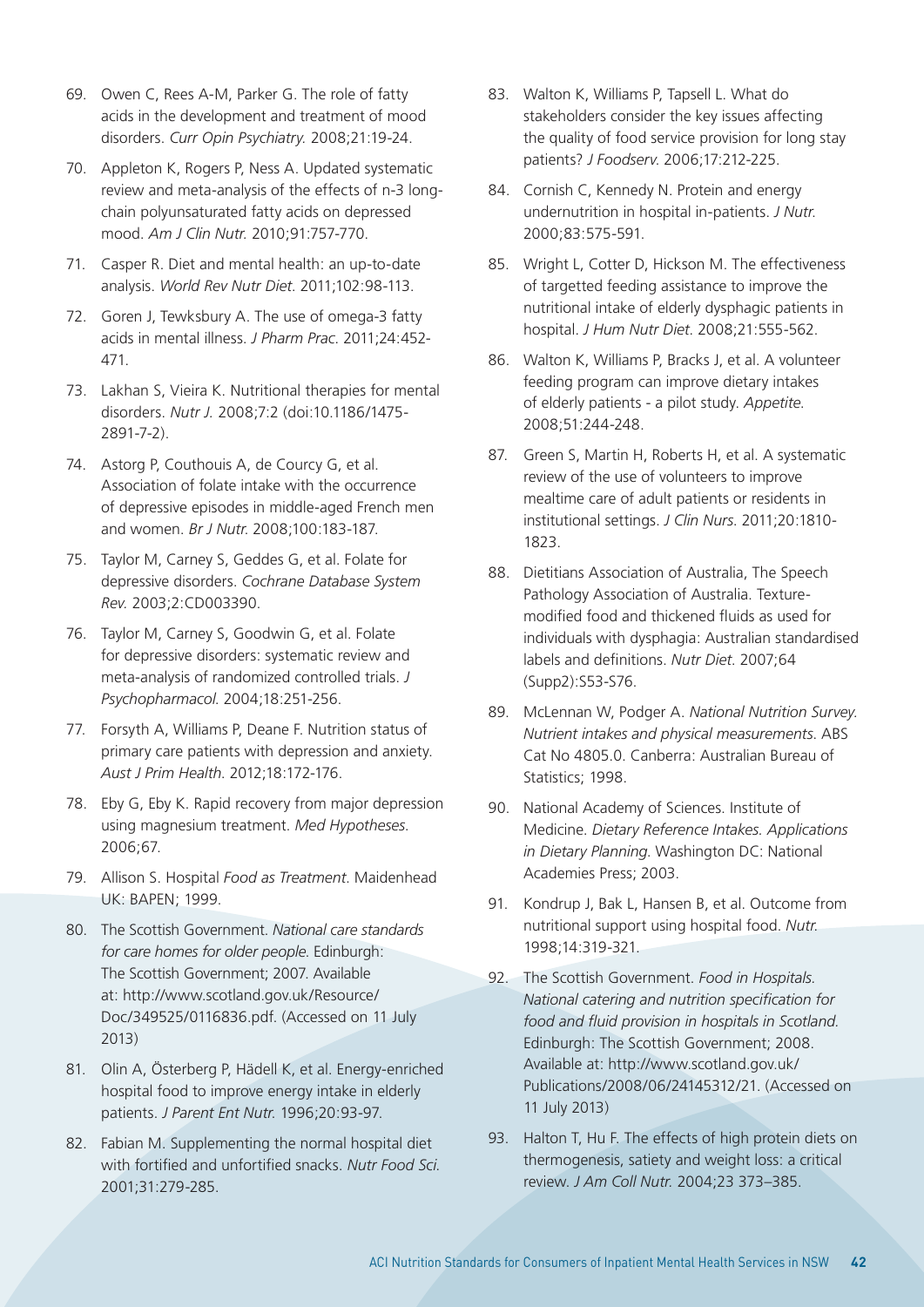- 94. National Heart Foundation. *Position Statement. Dietary fats and dietary sterols for cardiovascular health.* Canberra: NHF; 2009. Available at: http://www.heartfoundation.org.au/ SiteCollectionDocuments/Dietary-fats-positionstatement-LR.pdf. (Accessed on 11 July 2013)
- 95. Roberts S. Glycemic index and satiety. *Nutr Clin Care.* 2003;6:20-26.
- 96. Roberts S. High glycemic index foods, hunger, and obesity: is there a connections? *Nutr Rev*. 2000;58:163-169.
- 97. Diabetes Australia. *Glycemic Index (GI)*. Sydney: Diabetes Australia; 2010. Available at: http://www. diabetesaustralia.com.au/Living-with-Diabetes/ Eating-Well/Glycaemic-Index-GI/. (Accessed on 11 July 2013)
- 98. Schneeman B. Dietary fiber and gastrointestinal function. *Nutr Res.* 1998;18: 625-632.
- 99. Ouellet L, Turner T, Pond S, et al. Dietary fibre and laxation in postop orthopedic patients. *Clin Nurs Res.* 1996;5:428-440.
- 100. Peirnas C, Tate D, Wang X, et al. Does dietbeverage intake affect dietary consumption patterns? Results from the Choose Health Options Consciously Everyday (CHOICE) randomized clinical trial. *Am J Clin Nutr*. 2013;97:604-611.
- 101. Simon S. A survey of the nutritional adequacy of meals served and eaten by patients. *Nurs Prac.*  1991;4:7-11.
- 102. Suboticanec K, Folnegovic-Smalc V, Korbar M, et al. Vitamin status in chronic schizophrenia. *Biol Psychiatr*. 1990;28:959-966.
- 103. Williams P. Vitamin retention in cook/chill and cook/ hot-hold hospital foodservices. *J Am Diet Assoc.* 1996;96:490-498.
- 104. National Health and Medical Research Council. *Dietary Guidelines for Older Australians*. Canberra: Australian Government Publishing Service; 1999.
- 105. National Health and Medical Research Council. *Food for Health: Dietary Guidelines for Australian Adults.* Canberra: NH&MRC; 2003.
- 106. FAO/WHO. *Requirements for Vitamin A, iron, folate and vitamin B12. Report of a Joint Expert Consultation. FAO Food and Nutrition Series No23.* Rome: Food and Agricultural Organisation; 1988.
- 107. Catalanotto F. The trace metal zinc and taste. *Am J Clin Nutr.* 1978;31:1098-1103.
- 108. Williams P, Brand J. Patient menus in New South Wales hospitals. *J Hum Nutr Diet.* 1989;2:195-204.
- 109. Carter P. *Nutrition benchmarks and guidelines for hospital menus: towards the development of best practice patient foodservices and hospital cafeterias in South Australian Health Commission hospitals.*  Adelaide: Department of Public Health, Flinders University of South Australia; 1996.
- 110. Beard T, Woodward D, Ball P, et al. The Hobart Salt Study 1995: few meeting national sodium intake target. *MJA*. 1997;166:404-407.
- 111. Stanga Z. Basics in clinical nutrition: Nutrition in the elderly. *e-SPEN Eur e-J Clin Nutr Metab.*  2009;4:e289-e299.
- 112. Watters C, Sorenson J, Fiala A, et al. Exploring patient satisfaction with foodservice through focus groups and meal rounds. *J Am Diet Assoc.*  2003;103:1347-1349.
- 113. Agency for Clinical Innovation. *ACI Nutrition Network and Official Visitors Program Nutrition and Food Project Report.* Sydney: NSW Agency for Clinical Innovation; 2013.
- 114. Williams P. *The food service perspective in institutions.* In: Meals in science and practice: Interdisciplinary research and business applications. pp50-65. Cambridge: Woodhead; 2009.
- 115. Puckett R. F*ood service manual for health care institutions*. 3rd ed. San Francisco CA: Jossey-Bass; 2004.
- 116. Department of Human Services (Victoria). Nutrition Standards for Menu Items in Victorian Hospitals and Residential Aged Care Facilities. Melbourne: Department of Human Services; 2009. Available at: http://www.health.vic.gov.au/archive/archive2011/ patientfood/nutrition\_standards.pdf. (Accessed on 11 July 2013)
- 117. Coote D, Williams P. The nutritional implications of introducing a continental breakfast in a public hospital: a pilot study. *Aust J Nutr Diet*. 1993;50:99-103.
- 118. Food Standards Australia New Zealand. *NUTTAB on line version*. Canberra: FSANZ; 2010. Available at: http://www.foodstandards.gov.au/science/ monitoringnutrients/nutrientables/nuttab/Pages/ default.aspx. (Accessed on 11 July 2013)
- 119. Walton K, Williams P, Tapsell L, et al. Rehabilitation inpatients are not meeting their energy and protein needs. *e-SPEN Eur e-J Clin Nutr Metab*. 2007;2:e120-e126.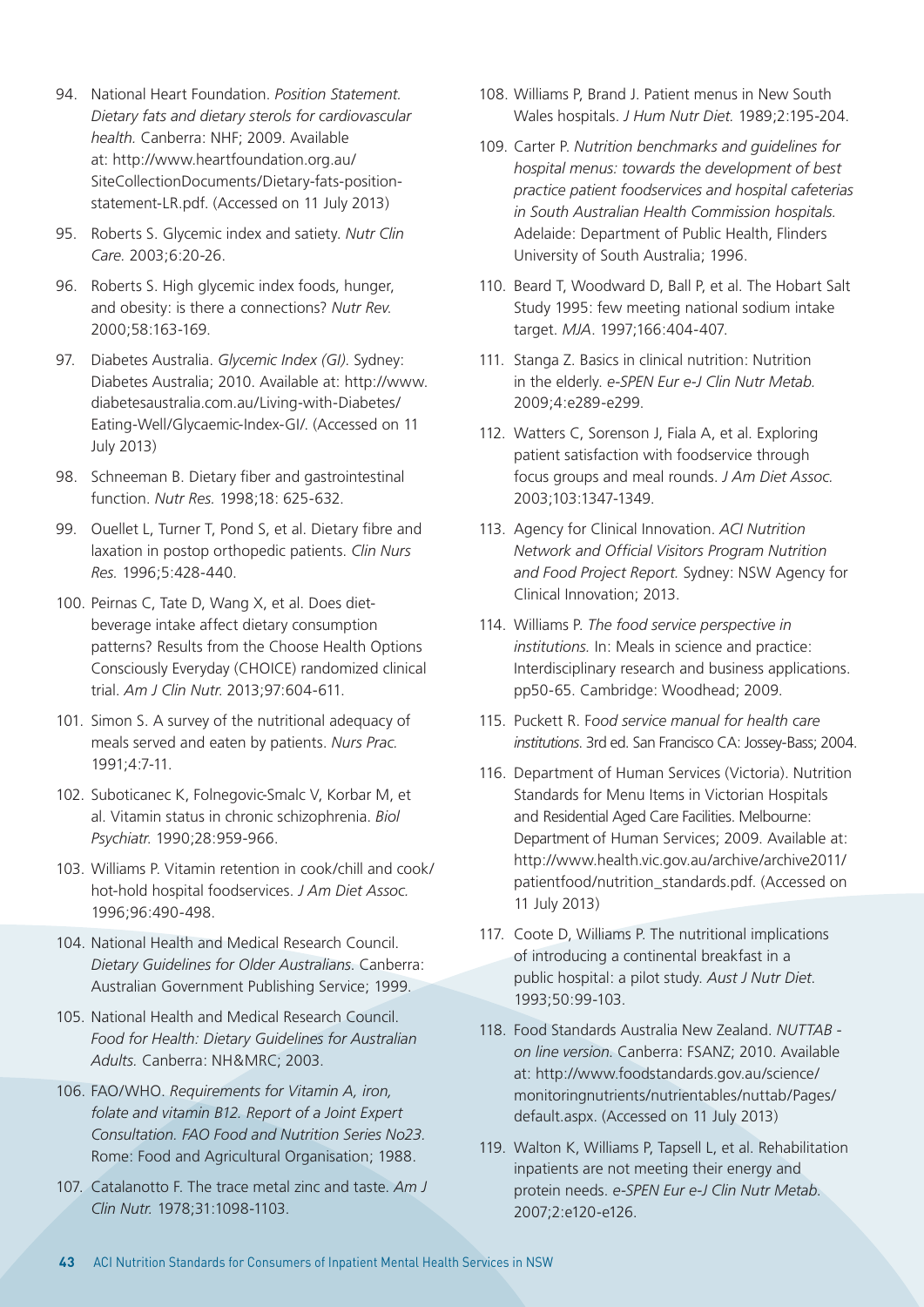- 120. Barton A, Beigg C, Macdonald I, et al. High food wastage and low nutritional intakes in hospital patients. *Clin Nutr.* 2000;19:445-449.
- 121. Lorefalt B, Wissing U, Unosson M. Smaller but energy and protein-enriched meals improve energy and nutrient intakes in elderly patients. *J Nutr Health Aging*. 2005;94:243-247.
- 122. Dunne J, Dahl W. A novel solution is needed to correct low nutrient intakes in elderly long-term care residents. *Nutr Rev*. 2007;63:135-138.
- 123. West R, Tang A. *Report on nutritional and mealtime practices for people with developmental disabilities in residential care*. Strawberry Hills, NSW: Community Services Commission; 1997.
- 124. Woodward M. *Guidelines to effective hydration in aged care facilities.* Heidelberg: Hydralyte; 2007. Available at: http://www.hydralyte.com/pdf/aged\_ care brochure.pdf. (Accessed on 12 December 2012)
- 125. Palecek E, Teno J, Casarett D, et al. Comfort feeding only: a proposal to bring clarity to decision-making regarding difficulty with eating for persons with advanced dementia. *J Am Geriatr Soc.* 2010;58:580-584.
- 126. Jean L. Finger food menu restores independence in dining. *Health Care Food Nutr Focus.* 1997;14:4-6.
- 127. American Dietetic Association. Position of the American Dietetic Association: Vegetarian Diets. *J Am Diet Assoc.* 2009;109:1266-1282.
- 128. Wakefield A, Williams H. *DAA endorsed practice recommendations for the nutritional management of Anorexia Nervosa.* Canberra: DAA; 2009. Available at: http://daa.collaborative.net.au/files/ DINER/Anorexia Nervosa\_Final.pdf? (Accessed on 4 March 2013)
- 129. Compton M, Daumit G, Druss B. Cigarette smoking and overweight/obesity among individuals with serious mental illnesses: a preventive perspective. *Harvard Rev Psychiatr.* 2006;14:212-222.
- 130. Haw C, Bailey S. Body mass index and obesity in adolescents in a psychiatric medium secure service. *J Hum Nutr Diet.* 2011;25:167-171.
- 131. Taylor V, Stonehocker B, Steele M, et al. An overview of treatments for obesity in a population with mental illness. *Can J Psychiatr*. 2012;57:13-20.
- 132. Putnam D, Williams A, Weese D, et al. The effect of inpatient psychiatric hospitalization on weight gain in children and adolescents. *Psychiatric Hosp.*  1990;21:119-123.
- 133. Archie S, Goldberg R, Akhtar-Danesh N, et al. Psychotic disorders, eating habits, and physical activity: who is ready for lifestyle changes? *Psychiatr Serv*. 2007;58:233-239.
- 134. Gentile S. Long-term treatment with atypical antipsychotics and the risk of weight gain. *Drug Saf.* 2006;29:303-319.
- 135. Lambert T, Chapman L. Diabetes, psychotic disorders and antipsychotic therapy: a consensus statement. *MJA*. 2004;181:544-548.
- 136. Tirupati S, Chua L-E. Obesity and metabolic syndrome in a psychiatric rehabilitation service. *Aust NZ J Psychiatry.* 2007;41:606-610.
- 137. Abayomi J, Hackett A. Assessment of malnutrition in mental health cliets: nurses' judgement vs. a nutrition risk tool. *J Adv Nurs*. 2004;45:420-437.
- 138. Martinez J, Urbistondo M, Velasco J. Assessment and implications of the dietary intakes of hospitaized psychogeriatric patients. *J Am Diet Assoc.* 1990;90:1111-1114.
- 139. John A, Koloth R, Dragovic M, et al. Prevalence of metabolic syndrome among Australians with severe mental illness. *MJA*. 2009;190:176-179.
- 140. Malhi G, Adams D, Plain J, et al. Clozapine and cardiometabolic health in chronic schizophrenia: correlations and consequences in a clinical context. *Australas Psychiatry*. 2010;18:32-41.
- 141. Goldberg R, Kreyenbuhl J, Medoff D, et al. Quality of diabetes care among adults with serious mental illness. *Psychiatr Serv*. 2007;58:536-543.
- 142. Kreyenbuhl J, Dickerson F, Medoff D, et al. Extent and management of cardiovascular risk factors in patients with type 2 diabetes and serious mental illness. *J Nerv Ment Dis*. 2006;194:404-410.
- 143. Hennekens C. Increasing global burden of cardiovascular disease in general populations and patients with schizophrenia. *J Clin Psychiatr.*  2007;68:4-7.
- 144. Taraldson K, Eriksen L, Gotestam K. Prevalence of eating disorders among Norwegian women and men in a psychiatric outpatient unit. *Int J Eating Disord.* 1996;20:185-190.
- 145. Hay P, Hall A. The prevalence of eating disorders in recently admitted psychiatric in-patients. *Br J Psychiatr.* 1991;159:562-565.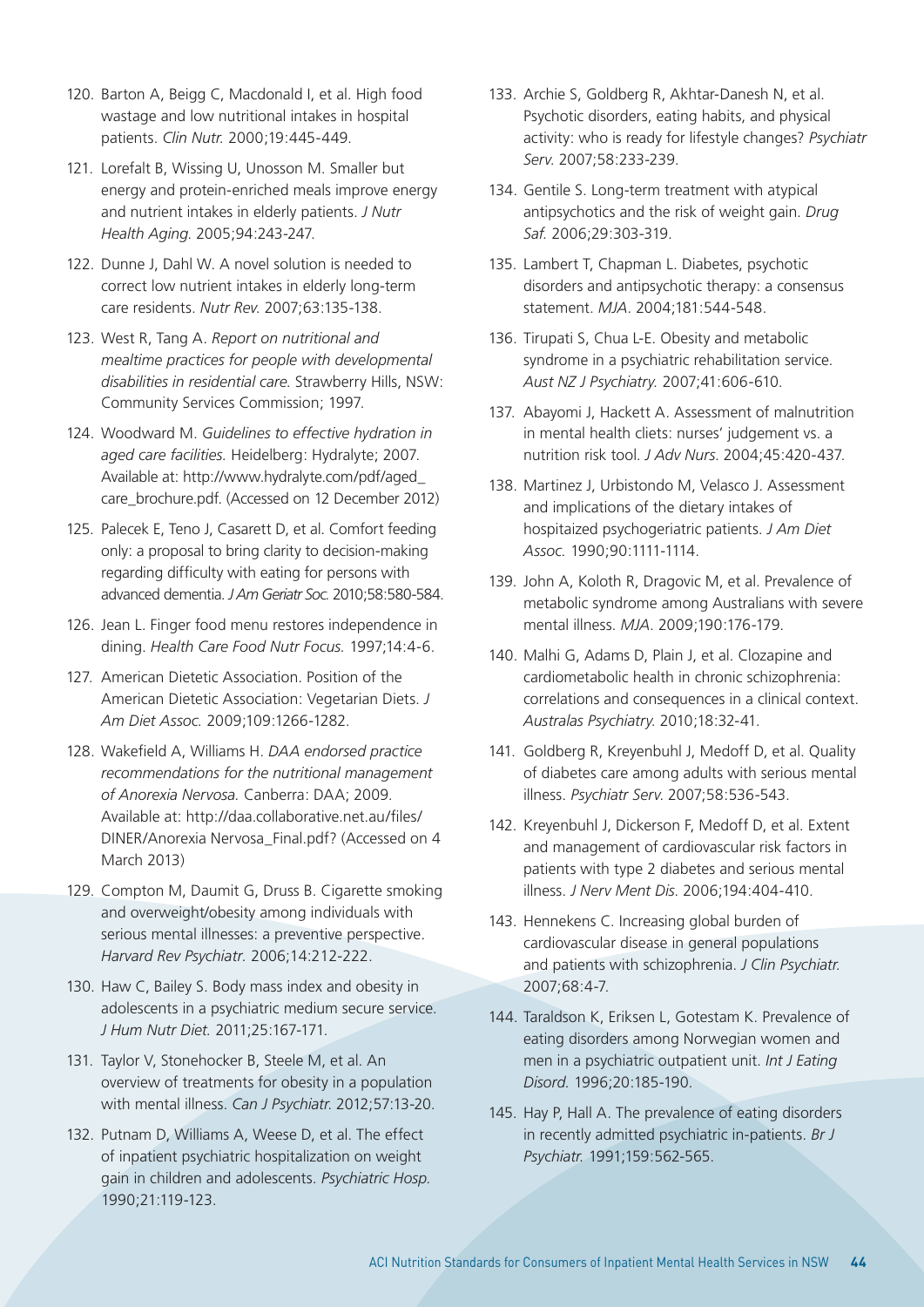- 146. Gratacos M, Gonzalez J, Mercader J, et al. Brain-derived neurotrophic factor Val66Met and psychiatric disorders: meta-analysis of case-control studies confirm association to substance-related disorders, eating disorders and schizophrenia. *Biol Psychiatr.* 2007;61:911-922.
- 147. Yum S, Caracci G, Hwang M. Schizophrenia and eating disorders. *Psychiatr Clin N Am*. 2009;32:809-819.
- 148. Groher M, Bukatman R. The prevalence of swallowing disorders in two teaching hospitals. *Dysphagia.* 1986;1:3-6.
- 149. Regan J, Sowman R, Walsh I. Prevalence of dysphagia in acute and community mental health settings. *Dysphagia.* 2006;21:95-101.
- 150. Aldridge K, Taylor N. Dyphagia is a common and serious problem for adults with mental illness: a systematic review. *Dysphagia*. 2012;27:124-137.
- 151. Ruschena D, Mullen P, Palmer S, et al. Choking deaths: the role of antipsychotic medications. *Br J Psychiatr.* 2003;183:446-450.
- 152. Fioritti A, Giaccotto L, Melega V. Choking incidents among psychiatric patients: retrospective analysis of thirty-one cases from the West Bologna psychiatric wards. *Can J Psychiatr.* 1997;42:515-520.
- 153. Kumar M, Venkatesh V, Jagannath S. Fast eating syndrome. *Med Sci Law.* 2008;48:78-81.
- 154. Mental Illness Fellowship of Australia Inc. *The physical health of people living with mental illness - literature review, programs overview & recommendations.* Marleston SA: Mental Illness Fellowship of Australia Inc; 2011.
- 155. Gracious B, Giles D, Puzas J, et al. Mid-life screening and prevention of osteoporosis in psychiatric inpatients. *Biol Psychiatr.* 2009;65:240S.
- 156. Kishimoto T, de Hert M, Carlson H, et al. Osteoporosis and fracture risk in people with schizophrenia. *Curr Opin Psychiatry.* 2012;25:415- 429.
- 157. Holt R. Osteoporosis in people with severe mental illness: a forgotten condition. *Maturitas.* 2010;67:1-2.
- 158. Mental Health Drug and Alcohol Department. *Polydipsia - Management of psychogenic and water intoxication - mental health/drug & alcohol. PR2011\_323.* Sydney: NSW Health Northern Sydney Local Health Network; 2011.
- 159. Meldrum D. *Overview of the oral health of people affected by mental illness*. Marleston SA: Mental Health Illness Fellowship of Australia; 2011. Available at: http://www.mifa.org.au/sites/www.mifa. org.au/files/documents/MIFA Oral Health of People Affected by Mental Illness 2012.pdf. (Accessed on 12 February 2013.)
- 160. Kisely S, Quek L-H, Pais J, et al. Advanced dental disease in people with severe mental illness: systematic review and meta-analysis. *Br J Psychiatr*. 2011;199:187-193.
- 161. Cormac I, Jenkins P. Understanding the importance of oral health in psychiatric patients. *Adv Psychiatr Treatment.* 1999;5:53-60.
- 162. Eaton W, Mortensen P, Agerbo E, et al. Coeliac disease and schizophrenia: population based case control study with linkage of Danish national registers. *BMJ*. 2004;328:438-439.
- 163. Kalaydjian A, Eaton W, Cascella N, et al. The gluten connection: the association between schizophrenia and celiac disease. *Acta Psych Scand*. 2006;113:82- 90.
- 164. Benowitz N. Clinical pharmacology of caffeine. *Ann Rev Med*. 1990;41:277-288.
- 165. Szpak A, Allen D. A case of acute suicidality following excessive caffeine intake. J Psychopharmacol. 2012;26:1502-1510.
- 166. Goiney C, Gillaspie D, Villalba C. Addressing caffeine-induced psychosis: a clinical perspective. *Addict Disord Their Treatment*. 2012;11:146-149.
- 167. Gurpegui M, Aguilar C, Martinez-Ortega J, et al. Caffeine intake in oupatients with schizophrenia. *Schizophrenia Bull.* 2004;30:935-945.
- 168. Smith A. Effects of caffeine on human behavior. *Food Chem Toxicol*. 2002;40:1243-1255.
- 169. Lara D. Caffeine, mental health, and psychiatric disorders. *J Alzheimers Dis*. 2010;20:S239-S248.
- 170. Lucas M, Mirzaei F, Pan A, et al. Coffee, caffeine, and risk of depression among women. *Arch Intern Med*. 2011;171:1571-1578.
- 171. Patil H, Lavie C, O'Keefe J. Cuppa Joe: Friend of Foe? Effects of chronic coffee consumption on cardiovascular and brain health. *Missouri Med.*  2011;108:339-346.
- 172. Hedges D, Woon F, Hoopes S. Caffeine-induced psychosis. *CNS Spectr.* 2009;14:127-129.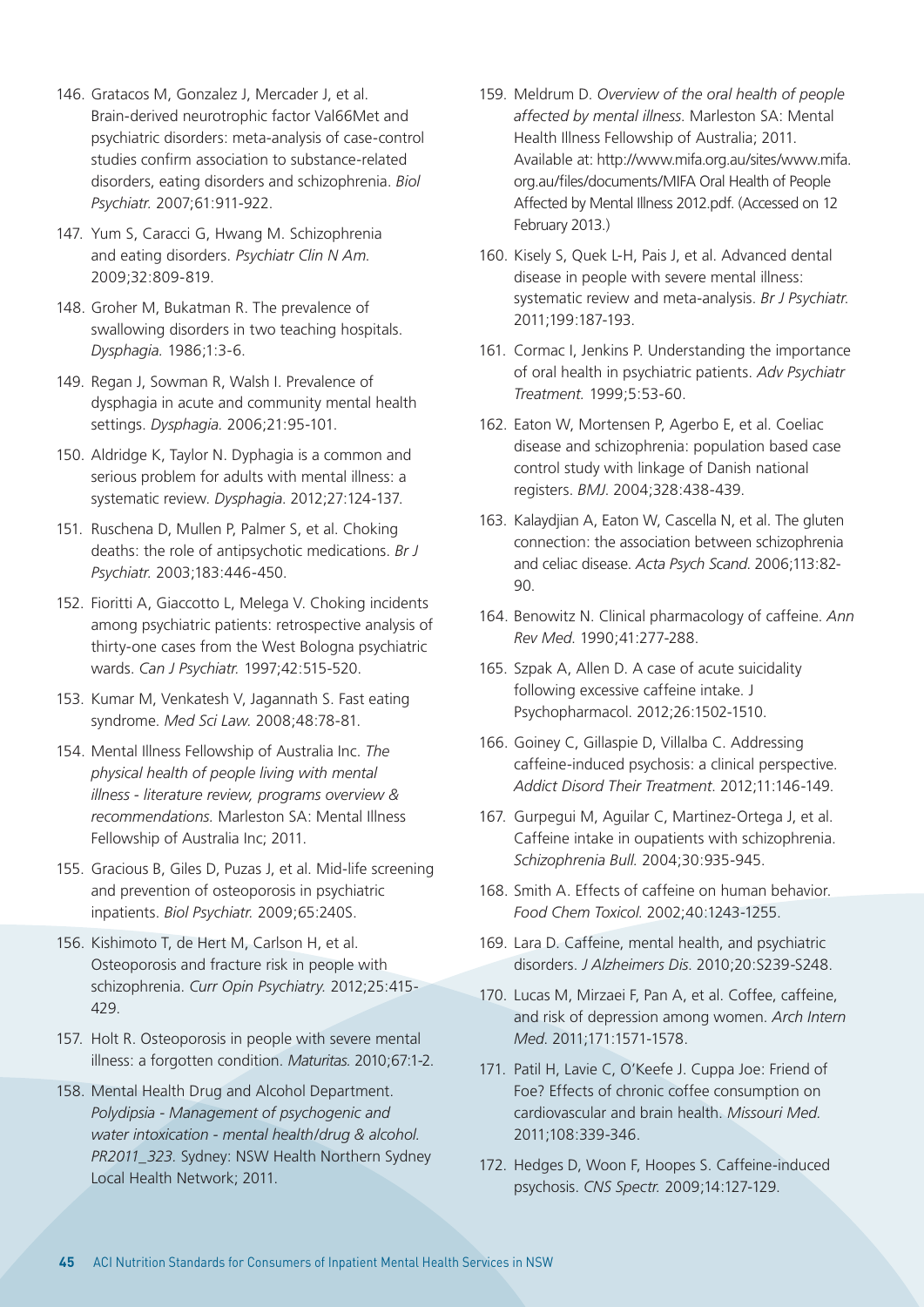- 173. Food Standards Australia New Zealand. *Australia New Zealand Food Standards Code - Standard 2.2.1 - Meat and Meat Products*. Canberra: FSANZ; 2013. Available at: http://www.comlaw.gov.au/Series/ F2008B00634. (Accessed on 11 July 2013)
- 174. Australian Commission on Safety and Quality in Health Care. *National Safety and Quality Health Service Standards.* Sydney: ACSQHC; 2011. Available at: http://www.safetyandquality.gov.au/ wp-content/uploads/2011/09/NSQHS-Standards-Sept-2012.pdf. (Accessed on 4 March 2013)
- 175. The Australian Council on Healthcare Standards. *EQuIP National and Equip5 Standards and Guidelines.* Ultimo: ACHS; 2013. Available at: http://www.achs.org.au/publications-resources/ equip5/. (Accessed on 11 July 2013)
- 176. State-wide Foodservices Policy and Planning. *Queensland Health Nutrition Standards for Meals and Menus.* Brisbane: Queensland Health; 2012.
- 177. Department of Health Western Australia. *Nutrition standards for adult inpatients in WA hospitals.*  Perth: Government of Western Australia; 2012.
- 178. Royal College of Physicians. *MARSIPAN: Management of really sick patients with anorexia nervosa. College Report CR162.* London: Royal College of Physicians; 2010.
- 179. Royal Australian and New Zealand College of Psychiatrists Clinical Practice Guideline Team for Anorexia Nervosa. Australian and New Zealand clinical practice guidelines for anorexia nervosa. *Aust NZ J Psychiatry.* 2004;38:659-670.